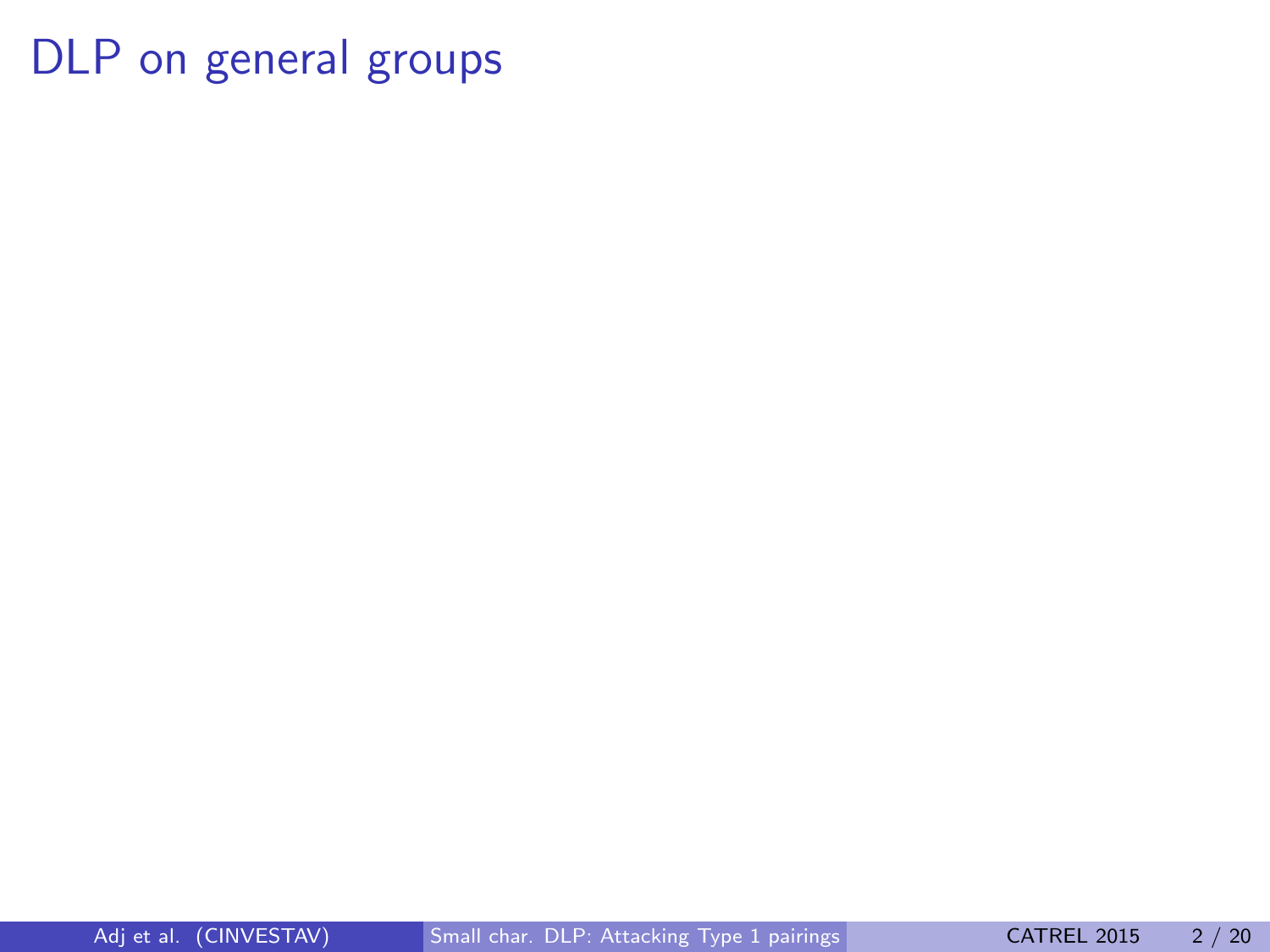Let  $\mathbb H$  be a cyclic group of order N with a generator g then

$$
\mathbb{H}=\{g^i:0\leq i
$$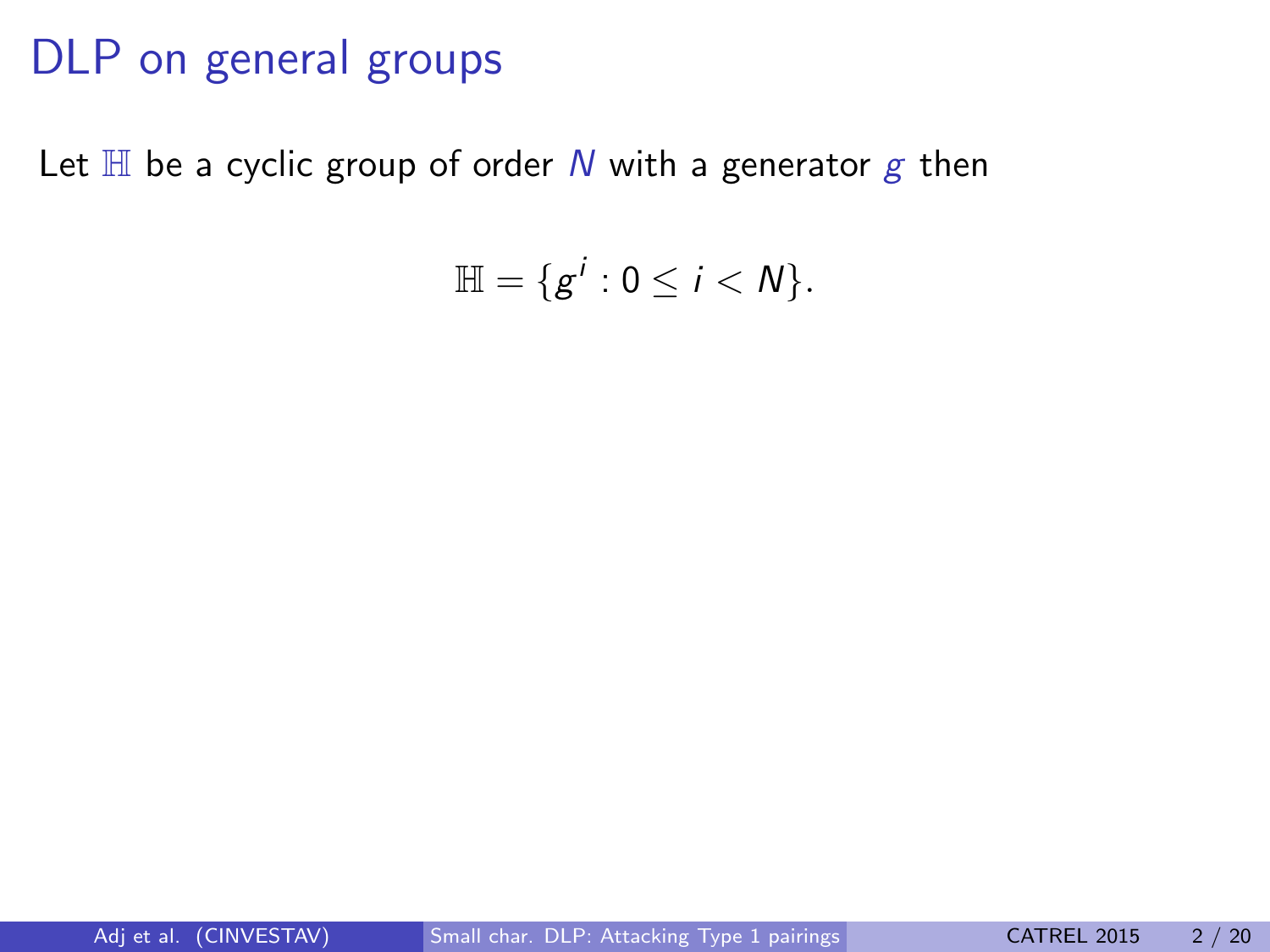Let  $\mathbb H$  be a cyclic group of order N with a generator g then

$$
\mathbb{H}=\{g^i:0\leq i
$$

The discrete logarithm problem ( $DLP$ ) in  $H$  consists in:

- ► Given:  $h \in \mathbb{H}$ .
- ► Find: 0  $\leq$   $i$   $<$   $N$ , such that  $h = g^i$ .

Notation: *i* is the discrete logarithm of *h* in base  $g$ , denoted  $\log_{g} h$ .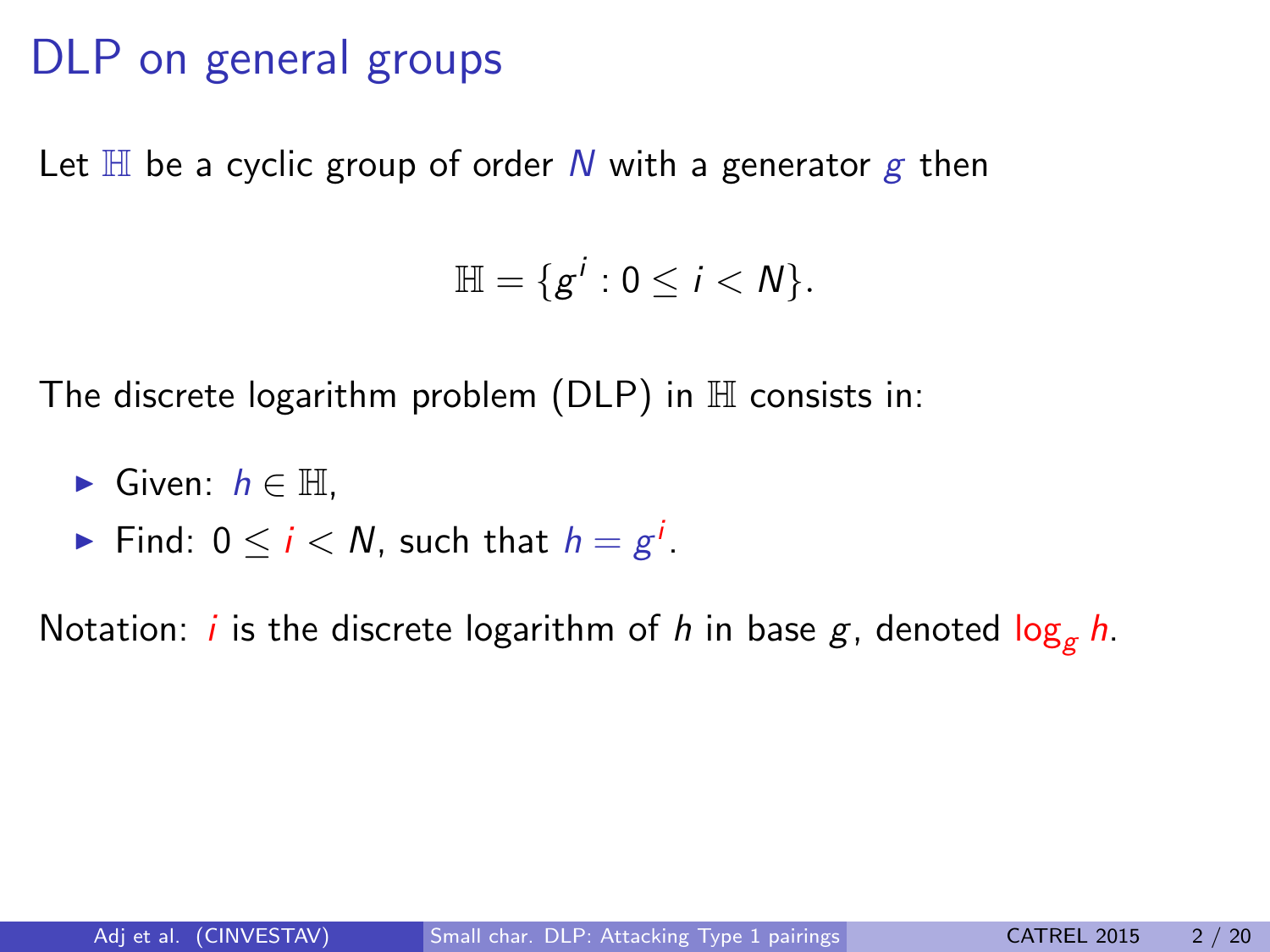Let  $\mathbb H$  be a cyclic group of order N with a generator g then

$$
\mathbb{H}=\{g^i:0\leq i
$$

The discrete logarithm problem  $(DLP)$  in  $H$  consists in:

- $\triangleright$  Given:  $h \in \mathbb{H}$ .
- ► Find: 0  $\leq$   $i$   $<$   $N$ , such that  $h = g^i$ .

Notation: *i* is the discrete logarithm of *h* in base  $g$ , denoted  $\log_a h$ .

For the general case where we don't know very specific structures on  $\mathbb{H}$ , this problem is believed to be hard (exponential run time in the size of  $N$ ).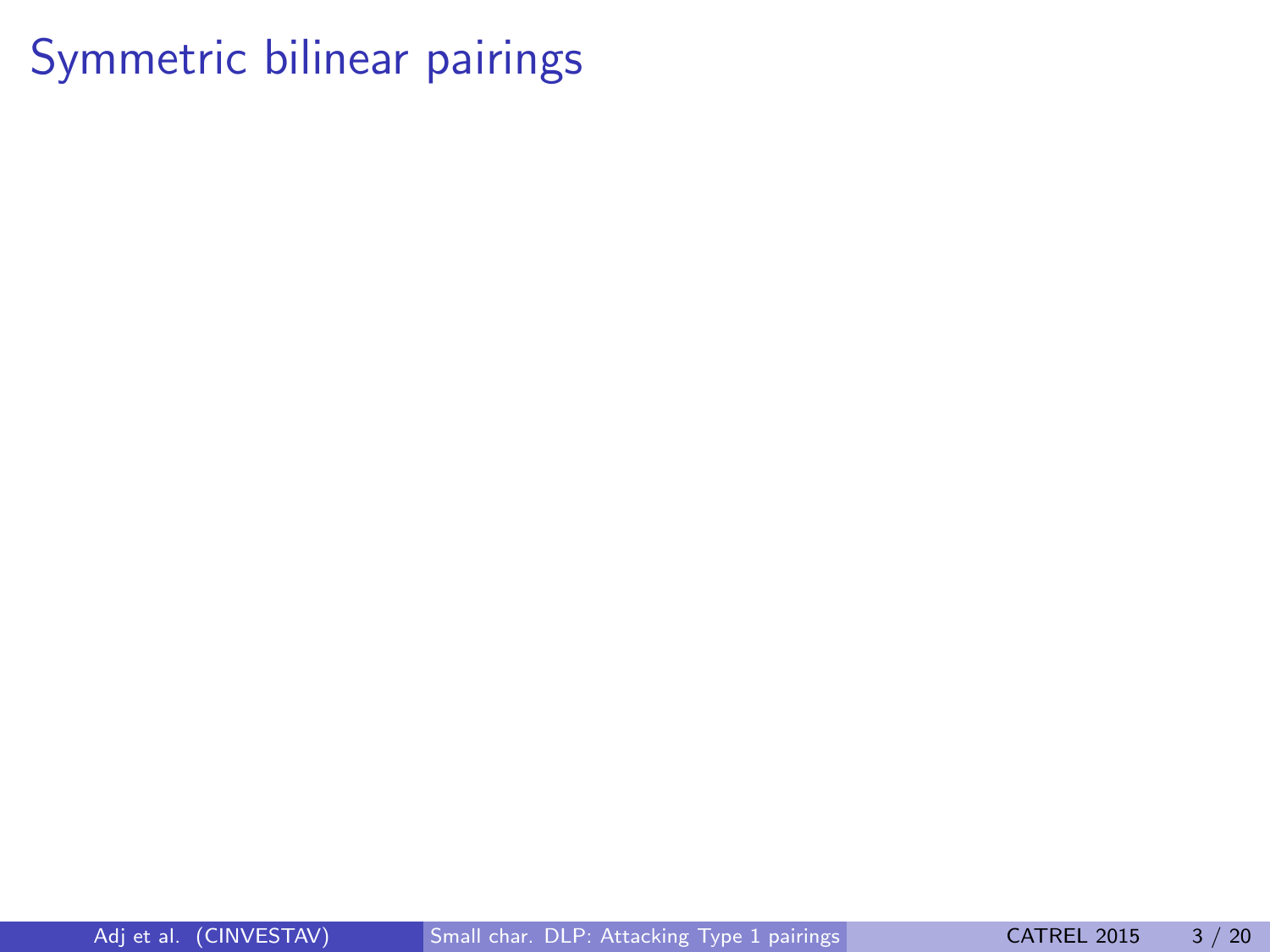$\blacktriangleright$   $(\mathbb{G}, +)$ ,  $(\mathbb{G}_T, \cdot)$ , cyclic groups of order  $|\mathbb{G}| = |\mathbb{G}_T| = r$ .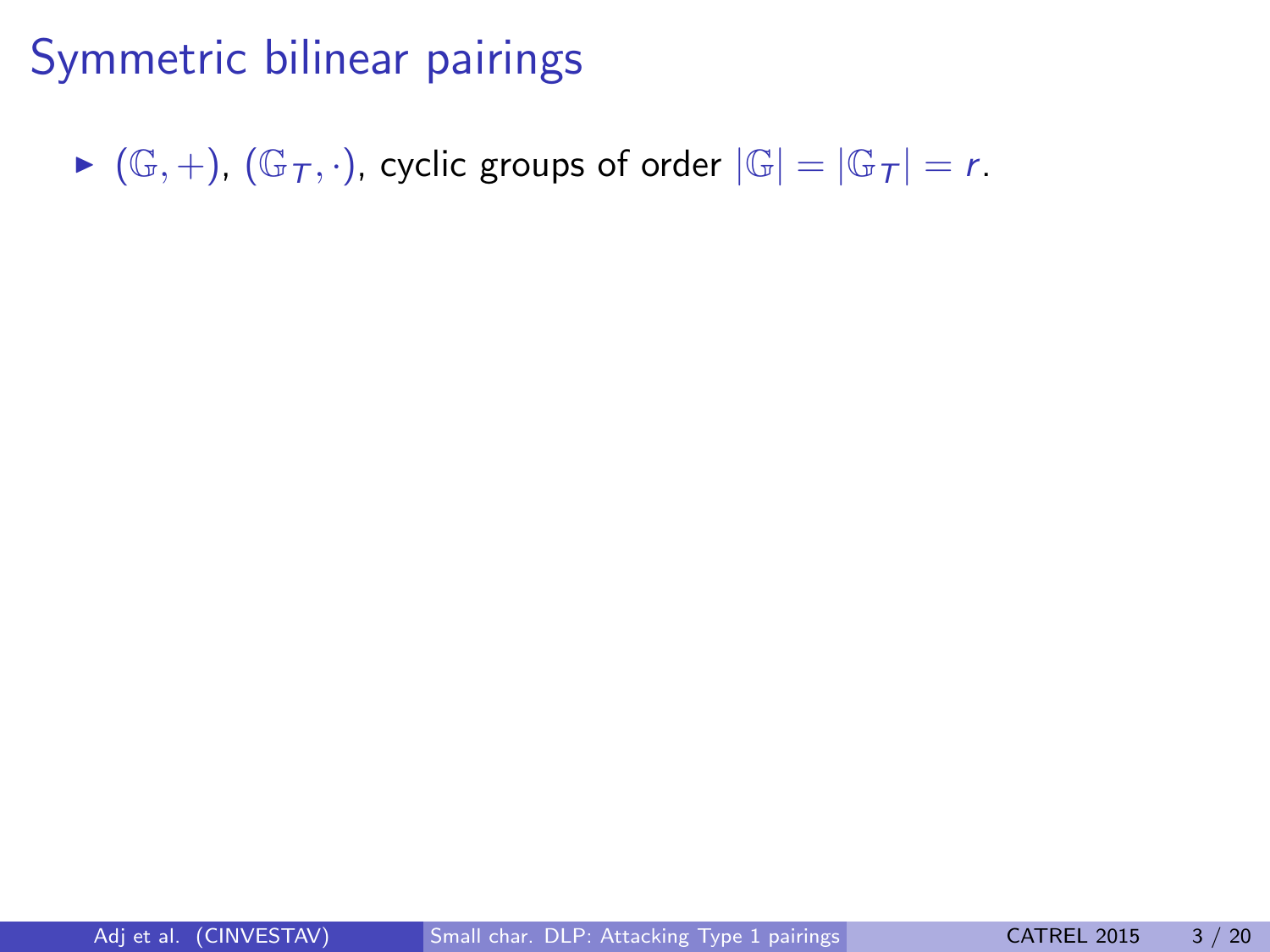- $\blacktriangleright$   $(\mathbb{G}, +)$ ,  $(\mathbb{G}_{T}, \cdot)$ , cyclic groups of order  $|\mathbb{G}| = |\mathbb{G}_{T}| = r$ .
- A symmetric bilinear pairing on  $(\mathbb{G}, \mathbb{G}_T)$  is a map

 $\hat{e}$  :  $\mathbb{G} \times \mathbb{G} \rightarrow \mathbb{G} \tau$ .

such that

• 
$$
\hat{e}(P, P) \neq 1
$$
 for  $P \neq 0$ <sub>G</sub>,

- $\hat{e}(Q_1 + Q_2, R) = \hat{e}(Q_1, R) \cdot \hat{e}(Q_2, R),$
- $\hat{e}(Q, R_1 + R_2) = \hat{e}(Q, R_1) \cdot \hat{e}(Q, R_2).$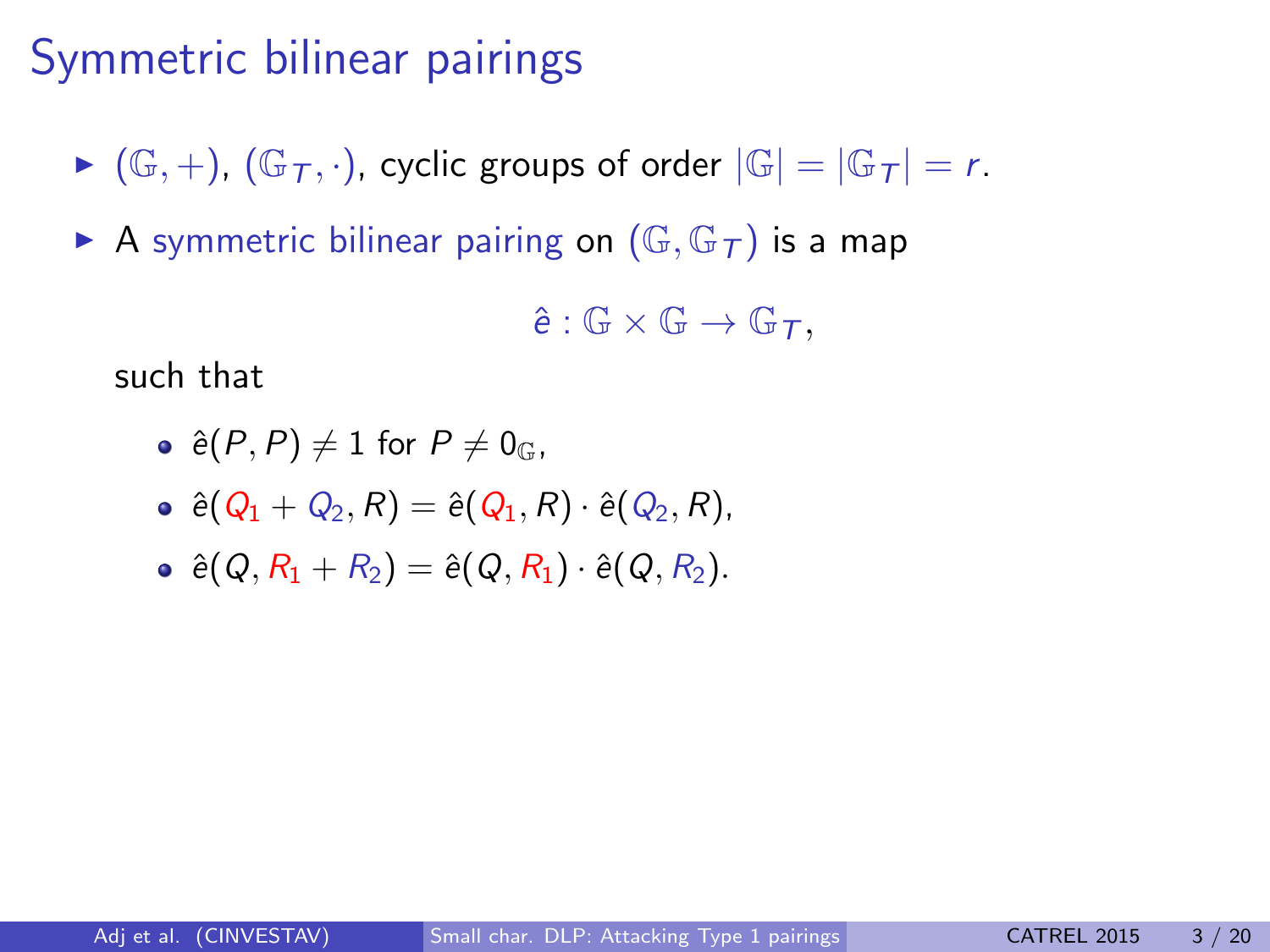- $\blacktriangleright$   $(\mathbb{G}, +)$ ,  $(\mathbb{G}_{T}, \cdot)$ , cyclic groups of order  $|\mathbb{G}| = |\mathbb{G}_{T}| = r$ .
- A symmetric bilinear pairing on  $(\mathbb{G}, \mathbb{G}_T)$  is a map

 $\hat{e} : \mathbb{G} \times \mathbb{G} \to \mathbb{G} \tau$ .

such that

• 
$$
\hat{e}(P, P) \neq 1
$$
 for  $P \neq 0$ <sub>G</sub>,

- $\hat{e}(Q_1 + Q_2, R) = \hat{e}(Q_1, R) \cdot \hat{e}(Q_2, R),$
- $\hat{e}(Q, R_1 + R_2) = \hat{e}(Q, R_1) \cdot \hat{e}(Q, R_2).$

For cryptographic purpose, we want it to be efficiently computable.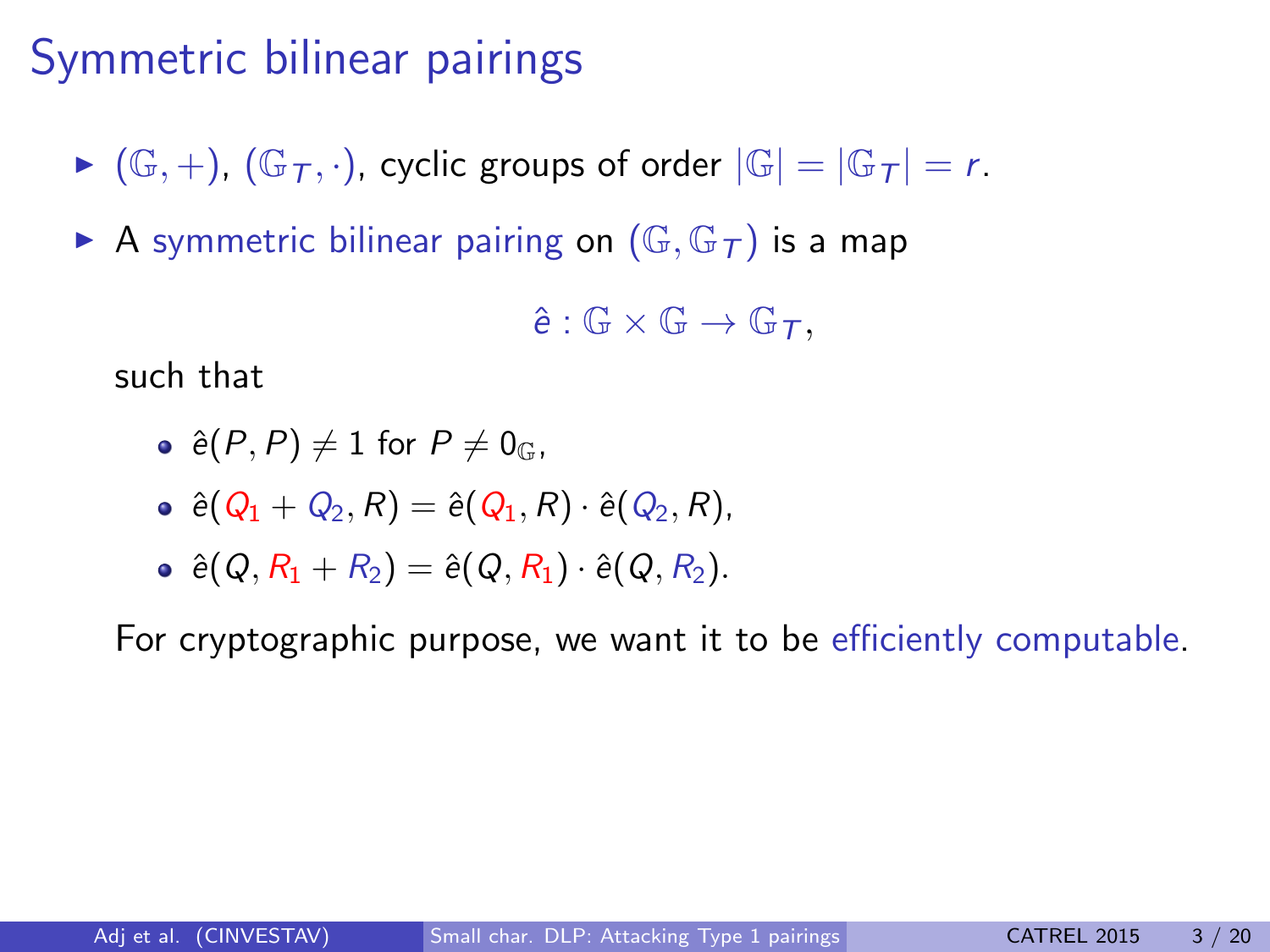- $\blacktriangleright$   $(\mathbb{G}, +)$ ,  $(\mathbb{G}_{T}, \cdot)$ , cyclic groups of order  $|\mathbb{G}| = |\mathbb{G}_{T}| = r$ .
- A symmetric bilinear pairing on  $(\mathbb{G}, \mathbb{G}_T)$  is a map

 $\hat{e} : \mathbb{G} \times \mathbb{G} \to \mathbb{G} \tau$ .

such that

• 
$$
\hat{e}(P, P) \neq 1
$$
 for  $P \neq 0$ <sub>G</sub>,

- $\hat{e}(Q_1 + Q_2, R) = \hat{e}(Q_1, R) \cdot \hat{e}(Q_2, R),$
- $\hat{e}(Q, R_1 + R_2) = \hat{e}(Q, R_1) \cdot \hat{e}(Q, R_2).$

For cryptographic purpose, we want it to be efficiently computable.

Immediate property: for any two integers  $k_1$  and  $k_2$ ,

$$
\hat{e}(k_1Q,k_2R)=\hat{e}(Q,R)^{k_1k_2}.
$$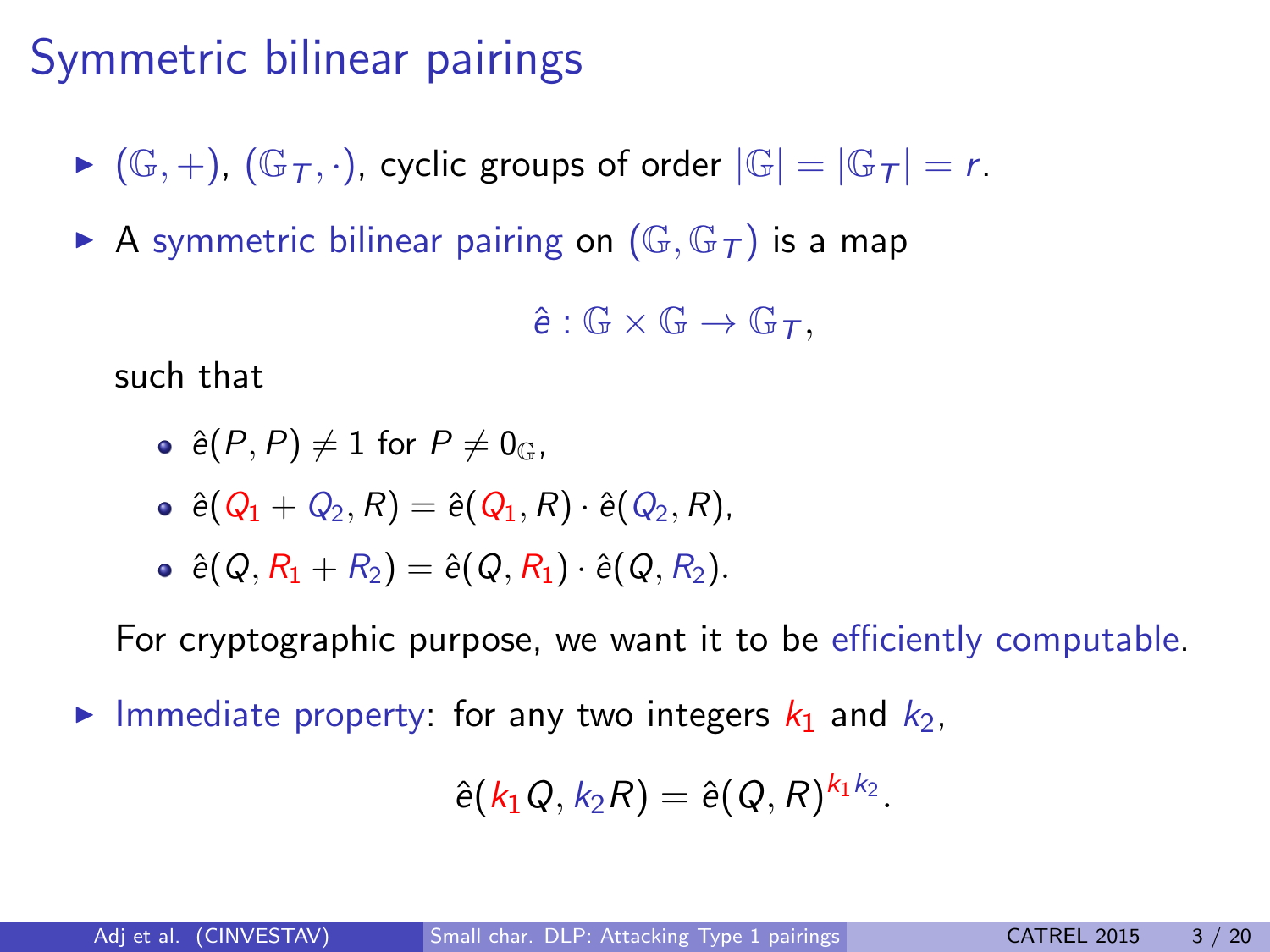A Type 1 paring means that we have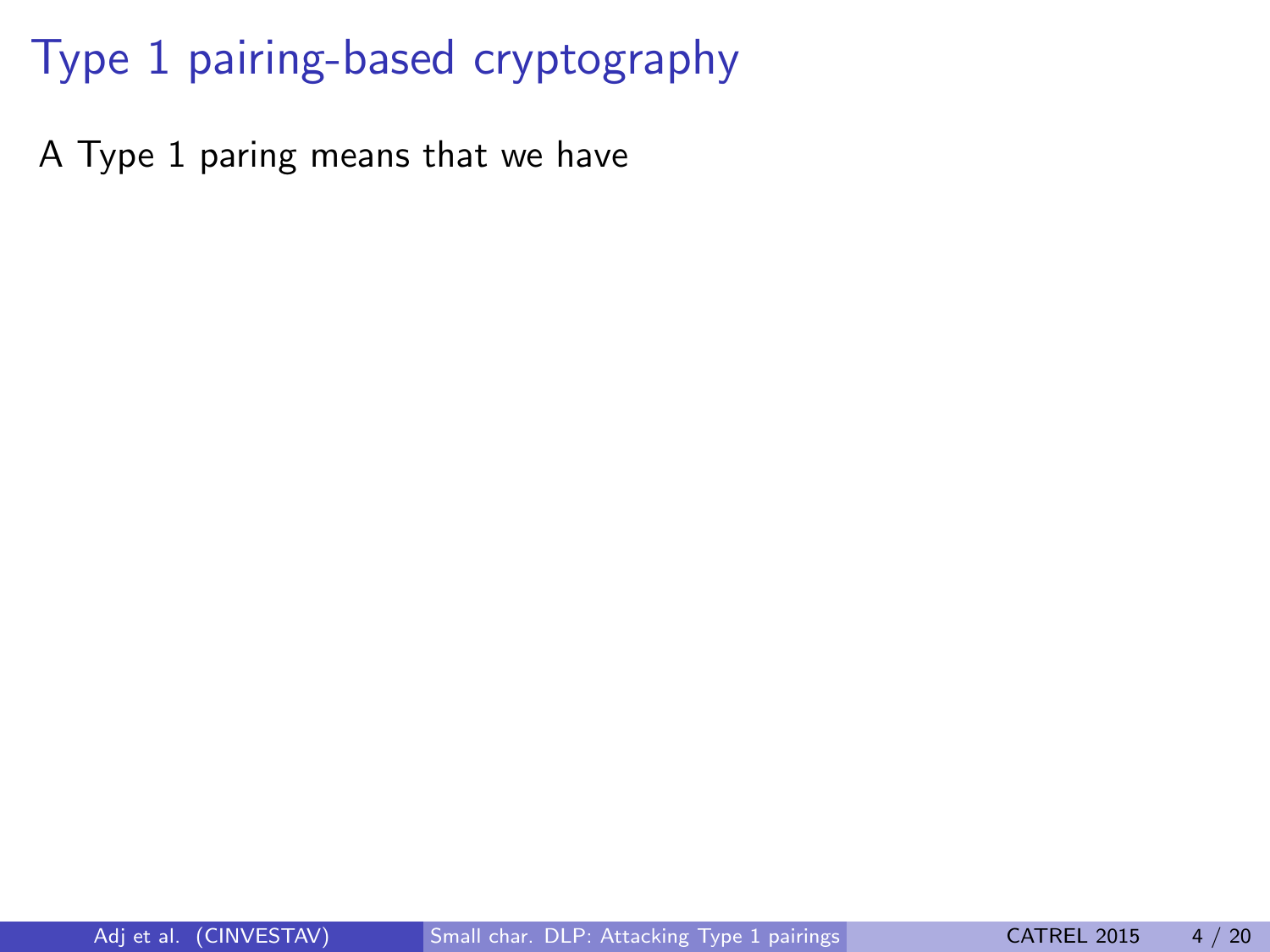A Type 1 paring means that we have

 $\triangleright$  G is a subgroup of prime order r of either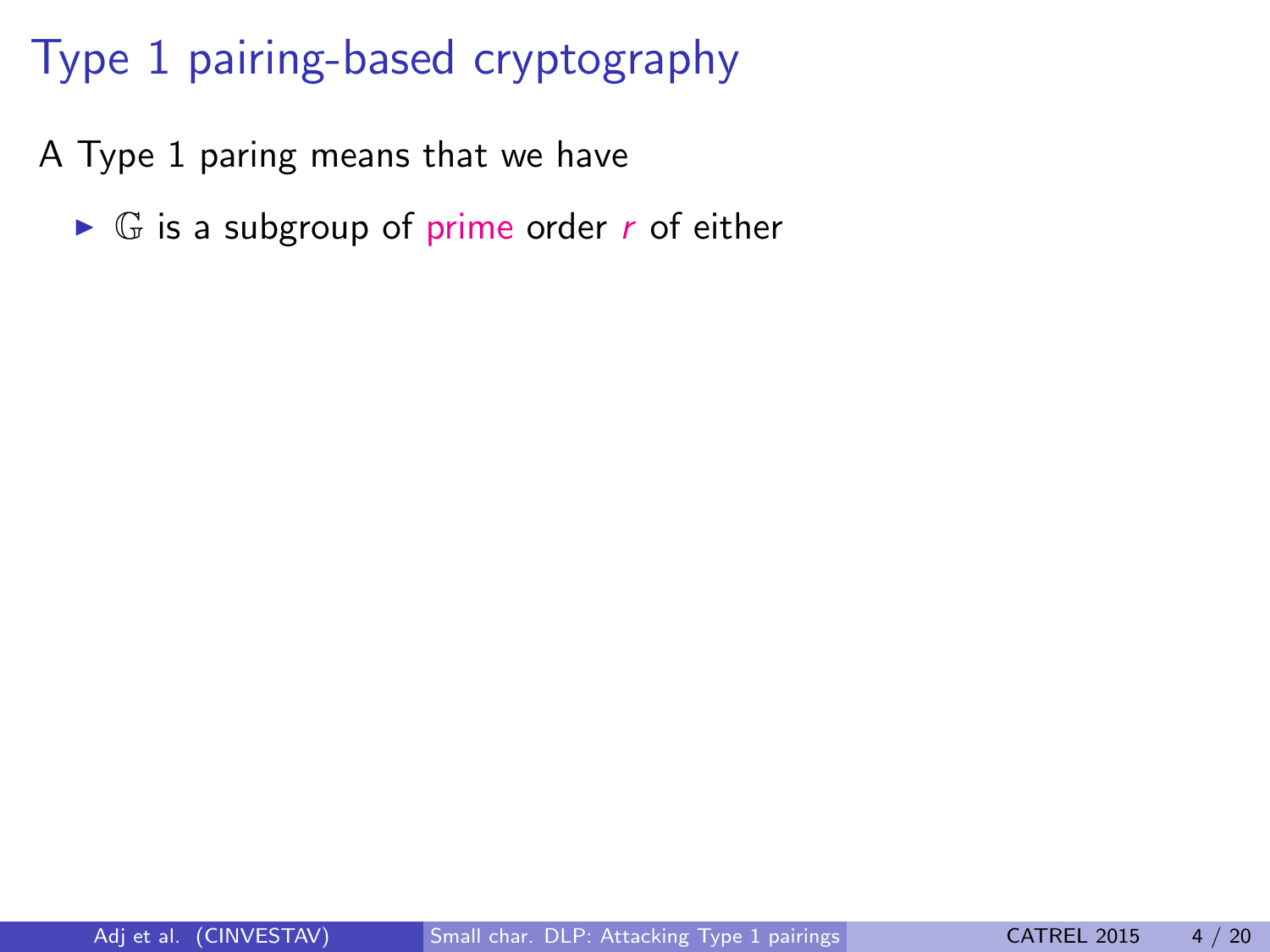- A Type 1 paring means that we have
	- $\triangleright$  G is a subgroup of prime order r of either
		- $\bullet$   $E(\mathbb{F}_q)$ , the group of rational points of an elliptic curve E; or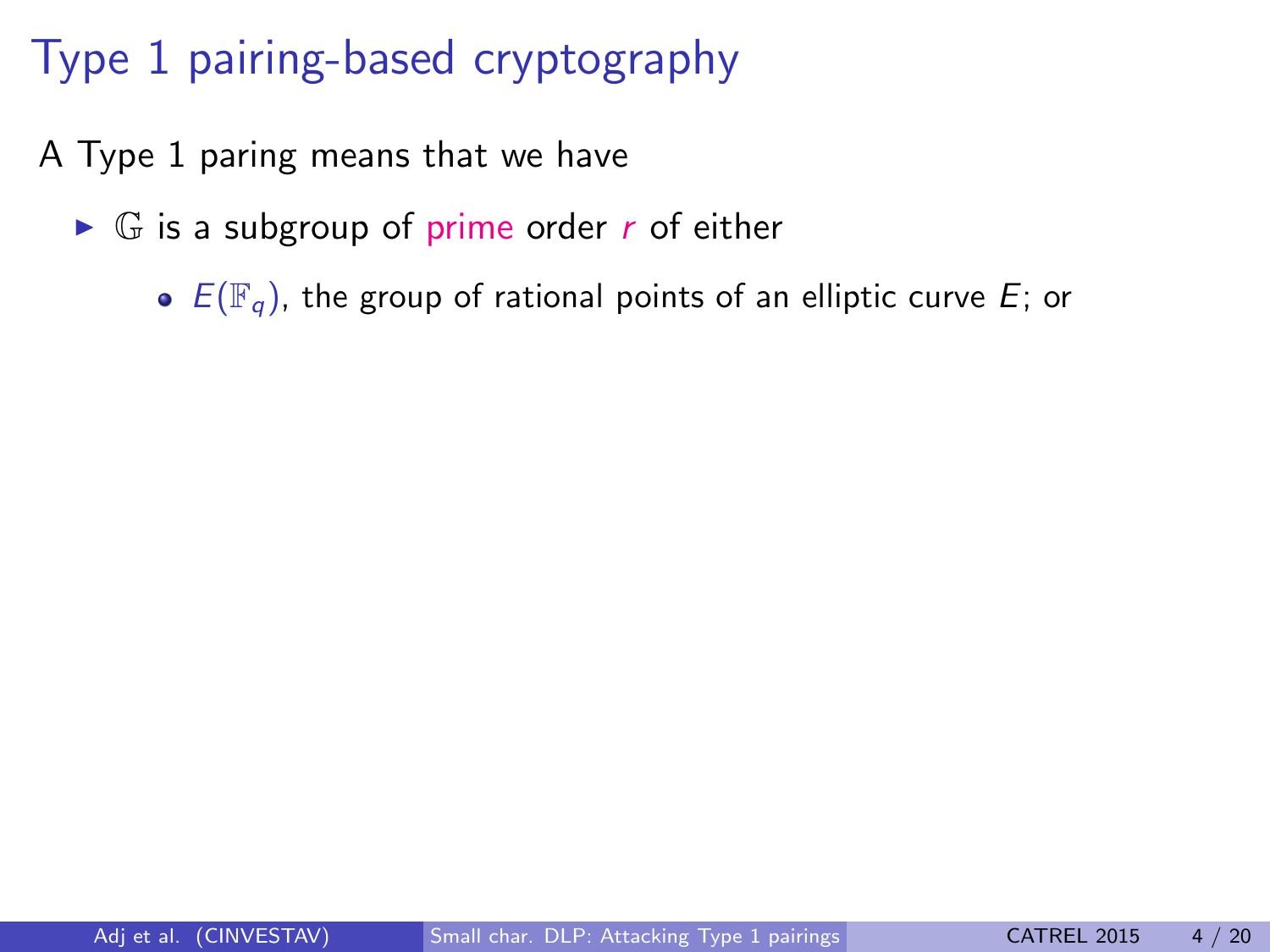- A Type 1 paring means that we have
	- $\triangleright$  G is a subgroup of prime order r of either
		- $\bullet$   $E(\mathbb{F}_q)$ , the group of rational points of an elliptic curve E; or
		- Jac<sub>C</sub>( $\mathbb{F}_q$ ), the jacobian of a genus-2 hyperelliptic curve C.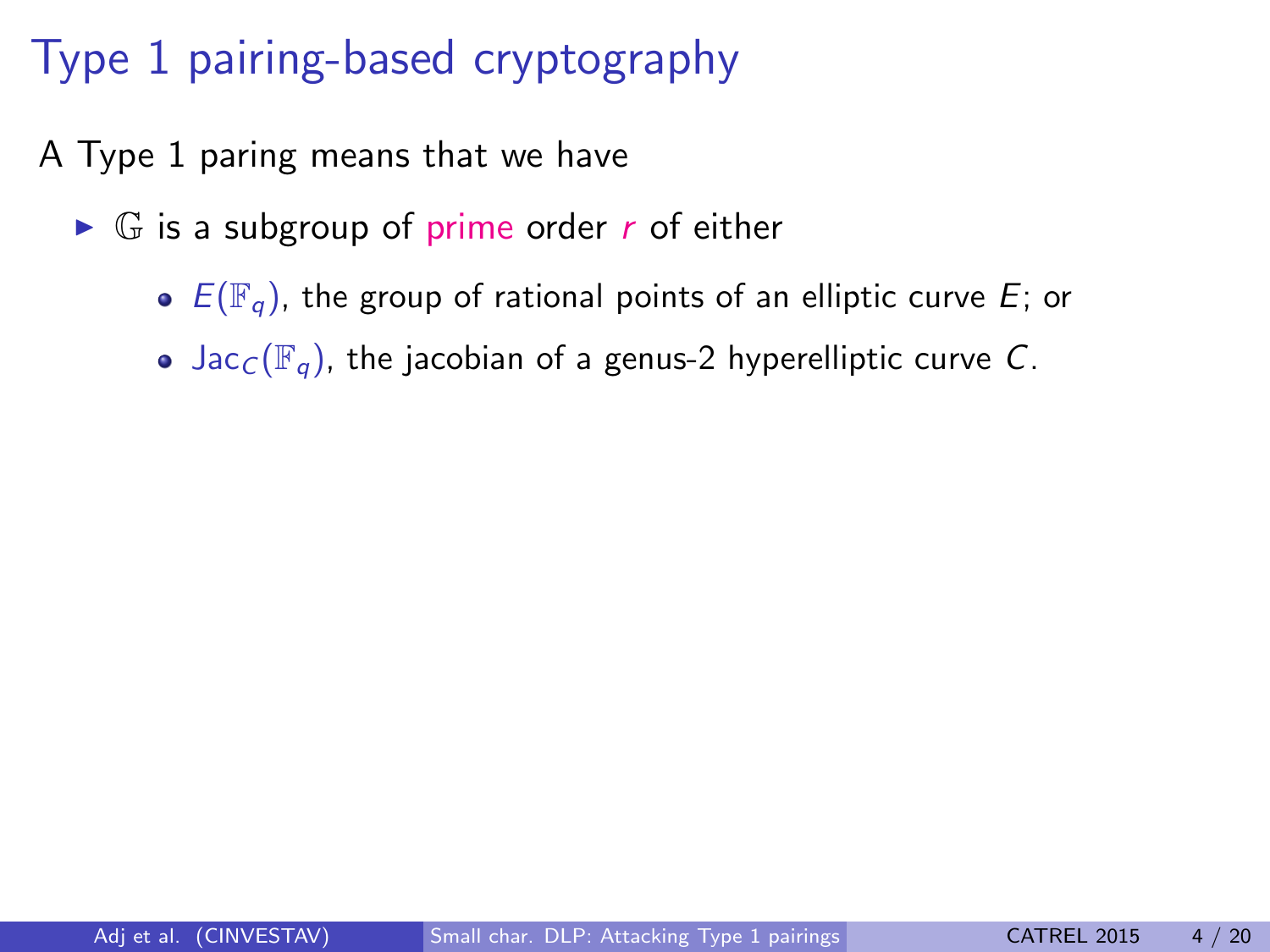A Type 1 paring means that we have

- $\triangleright$  G is a subgroup of prime order r of either
	- $\bullet$   $E(\mathbb{F}_q)$ , the group of rational points of an elliptic curve E; or
	- Jac<sub>C</sub>( $\mathbb{F}_q$ ), the jacobian of a genus-2 hyperelliptic curve C.
- ►  $\mathbb{G}_T$  is the subgroup of order r of  $\mathbb{F}_q^*$  $_{q^{k}}^{\ast}$ 
	- $k$  is the embedding degree of  $\mathbb{G}$ , that is the smallest positive integer  $k$  such that  $r|(q^k-1).$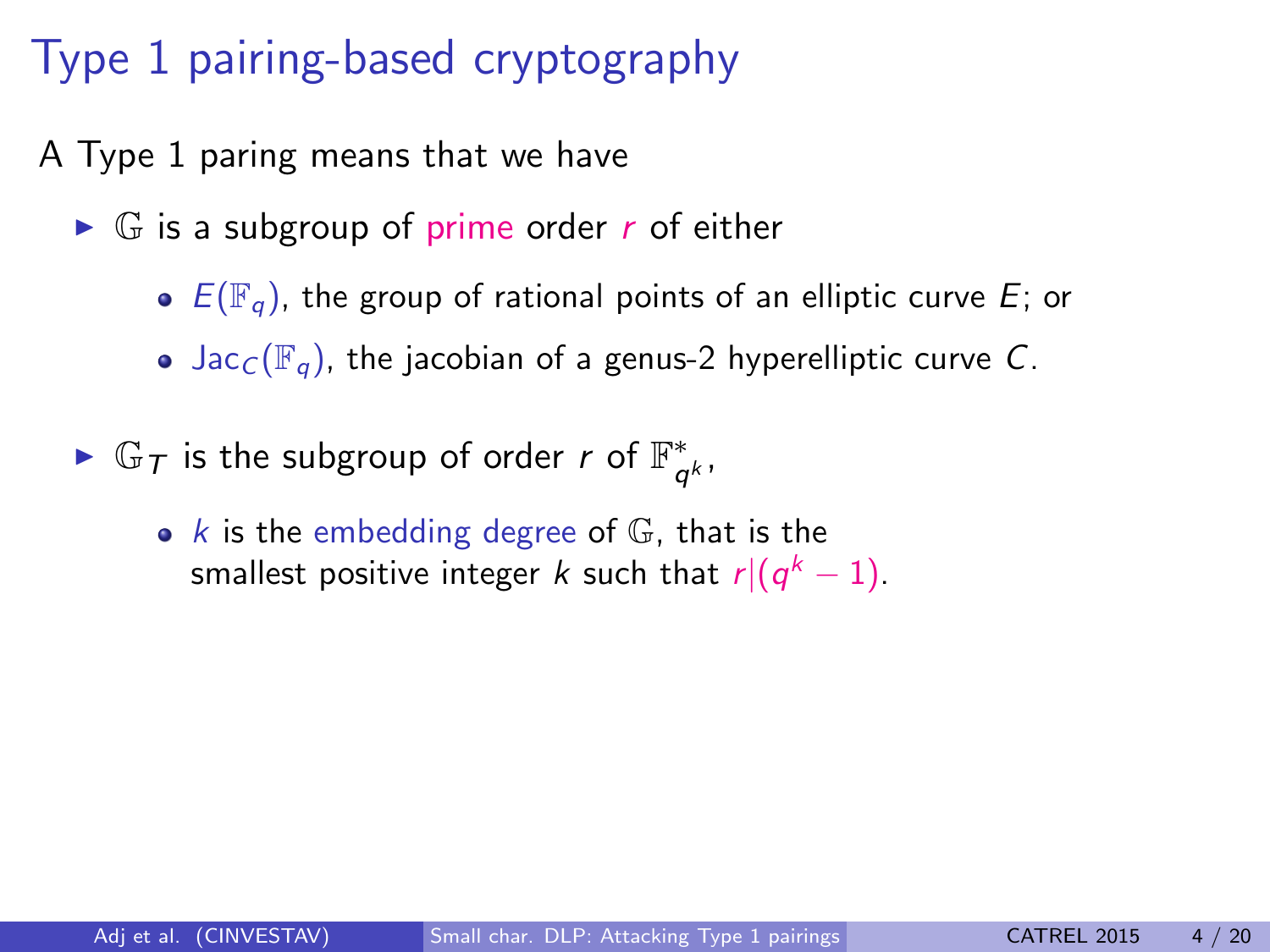A Type 1 paring means that we have

- $\triangleright$  G is a subgroup of prime order r of either
	- $\bullet$   $E(\mathbb{F}_q)$ , the group of rational points of an elliptic curve E; or
	- Jac<sub>C</sub>( $\mathbb{F}_q$ ), the jacobian of a genus-2 hyperelliptic curve C.
- ►  $\mathbb{G}_T$  is the subgroup of order r of  $\mathbb{F}_q^*$  $_{q^{k}}^{\ast}$ 
	- $k$  is the embedding degree of  $\mathbb{G}$ , that is the smallest positive integer  $k$  such that  $r|(q^k-1).$
- $\triangleright$  Used pairing maps:
	- Weil pairings.
	- Tate pairings and modifications (Eta, Ate ...).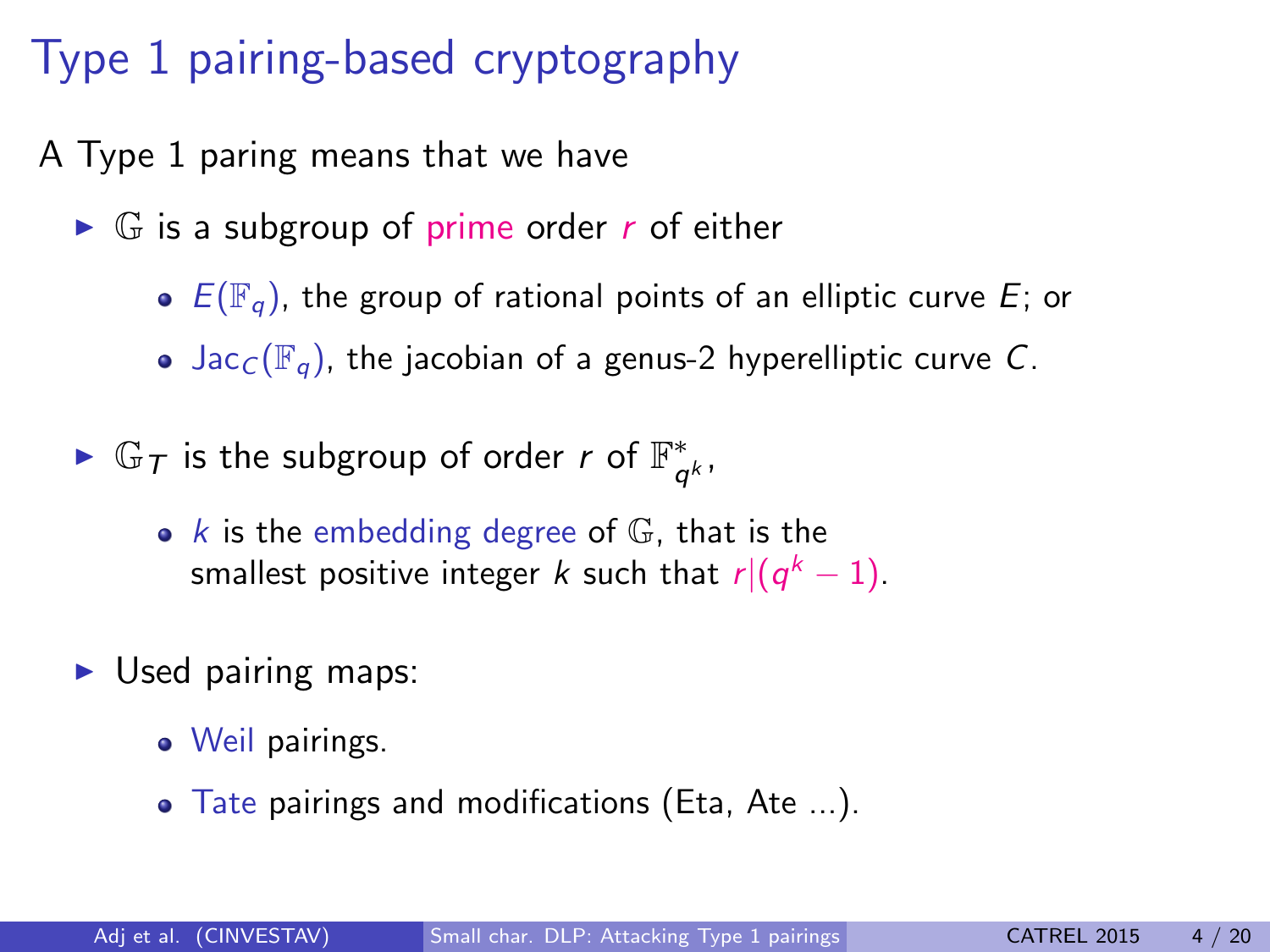Most interesting small characteristic Type 1 pairings: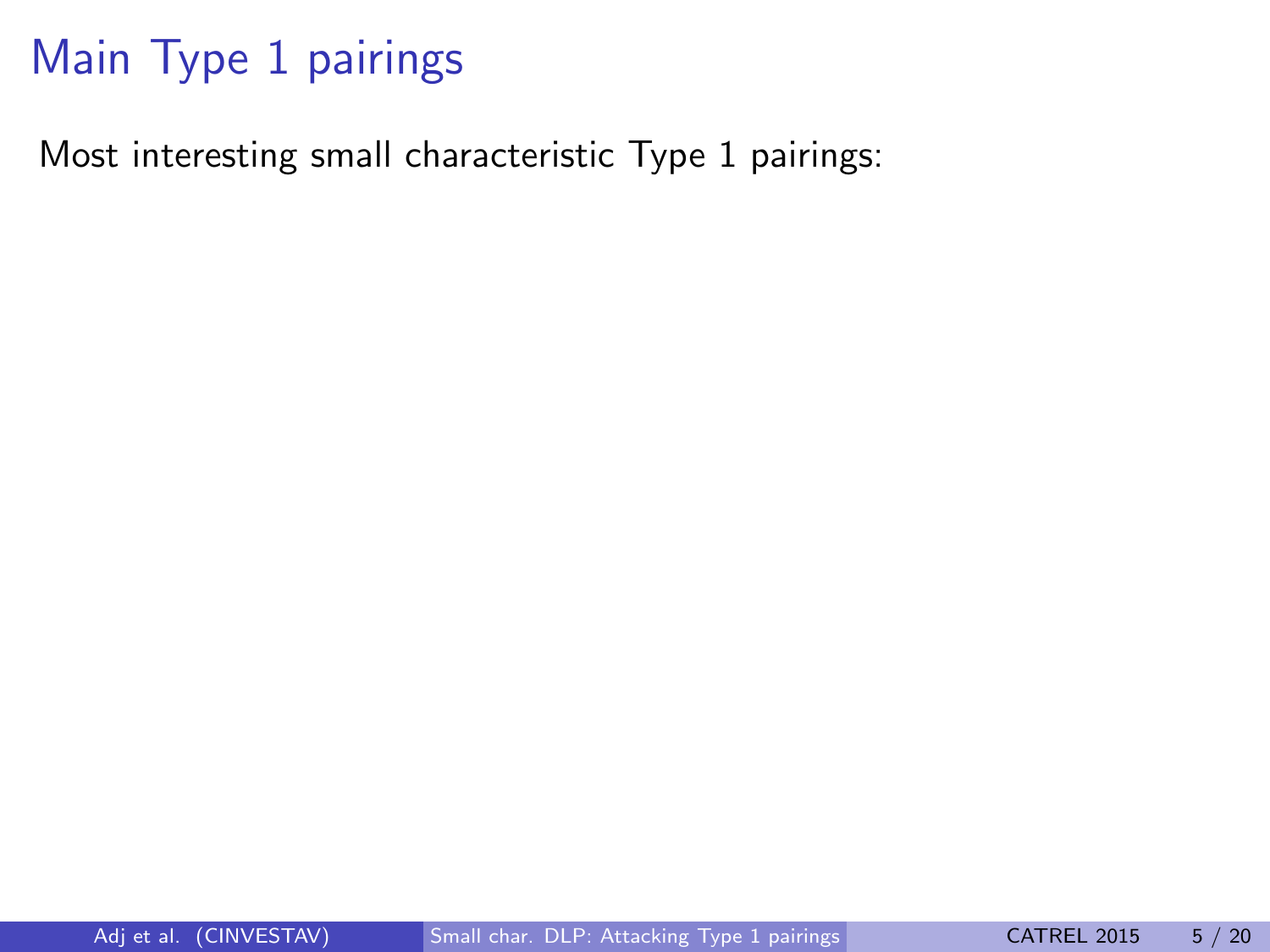Most interesting small characteristic Type 1 pairings:

The  $k = 4$  pairings derived from supersingular elliptic curves over  $\mathbb{F}_{2^n}$ :

• 
$$
Y^2 + Y = X^3 + X
$$
; and

• 
$$
Y^2 + Y = X^3 + X + 1
$$
.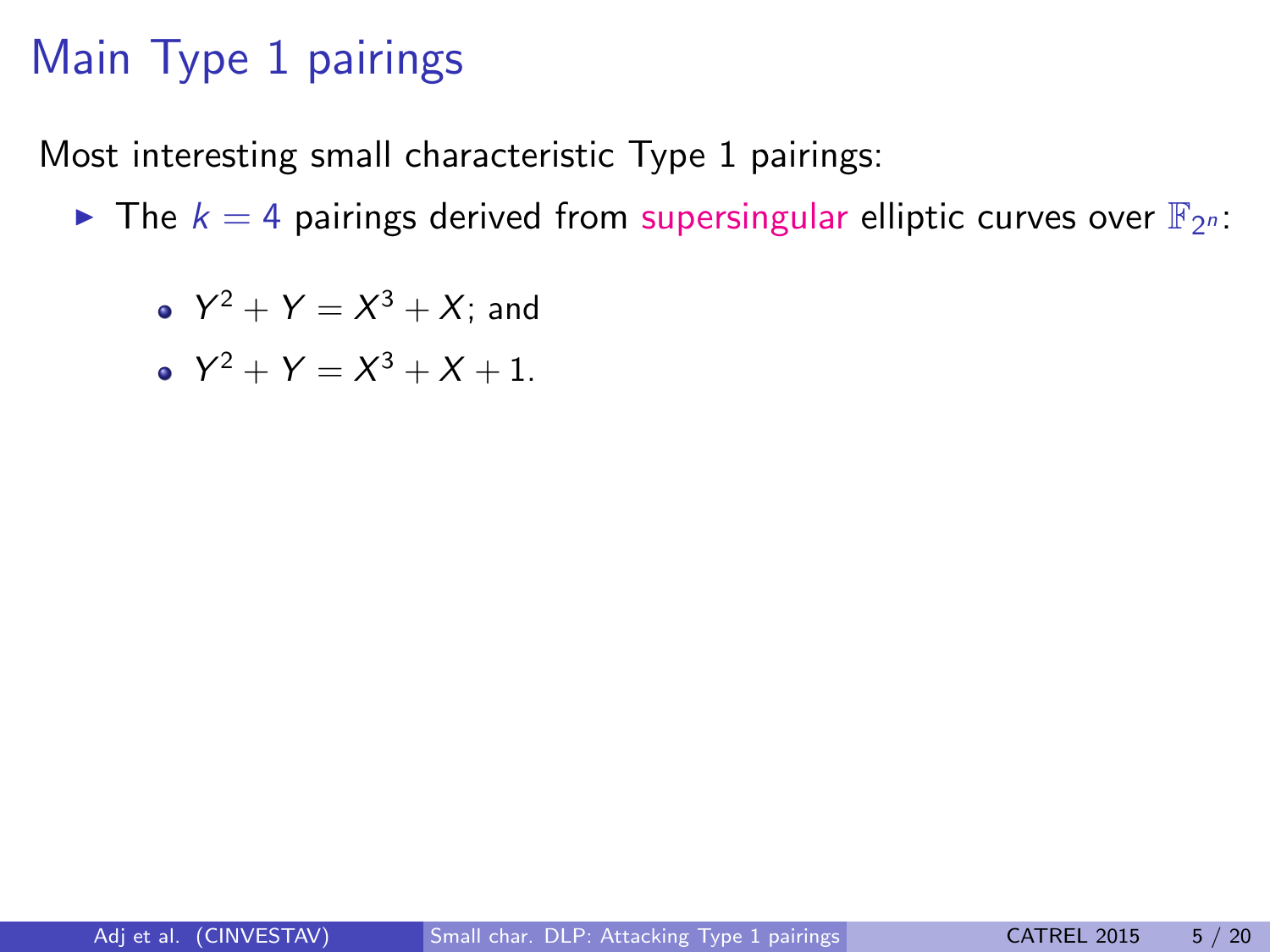Most interesting small characteristic Type 1 pairings:

The  $k = 4$  pairings derived from supersingular elliptic curves over  $\mathbb{F}_{2^n}$ :

• 
$$
Y^2 + Y = X^3 + X
$$
; and

• 
$$
Y^2 + Y = X^3 + X + 1
$$
.

The  $k = 6$  pairings derived from supersingular elliptic curves over  $\mathbb{F}_{3^n}$ :

• 
$$
Y^2 = X^3 - X + 1
$$
; and

• 
$$
Y^2 = X^3 - X - 1
$$
.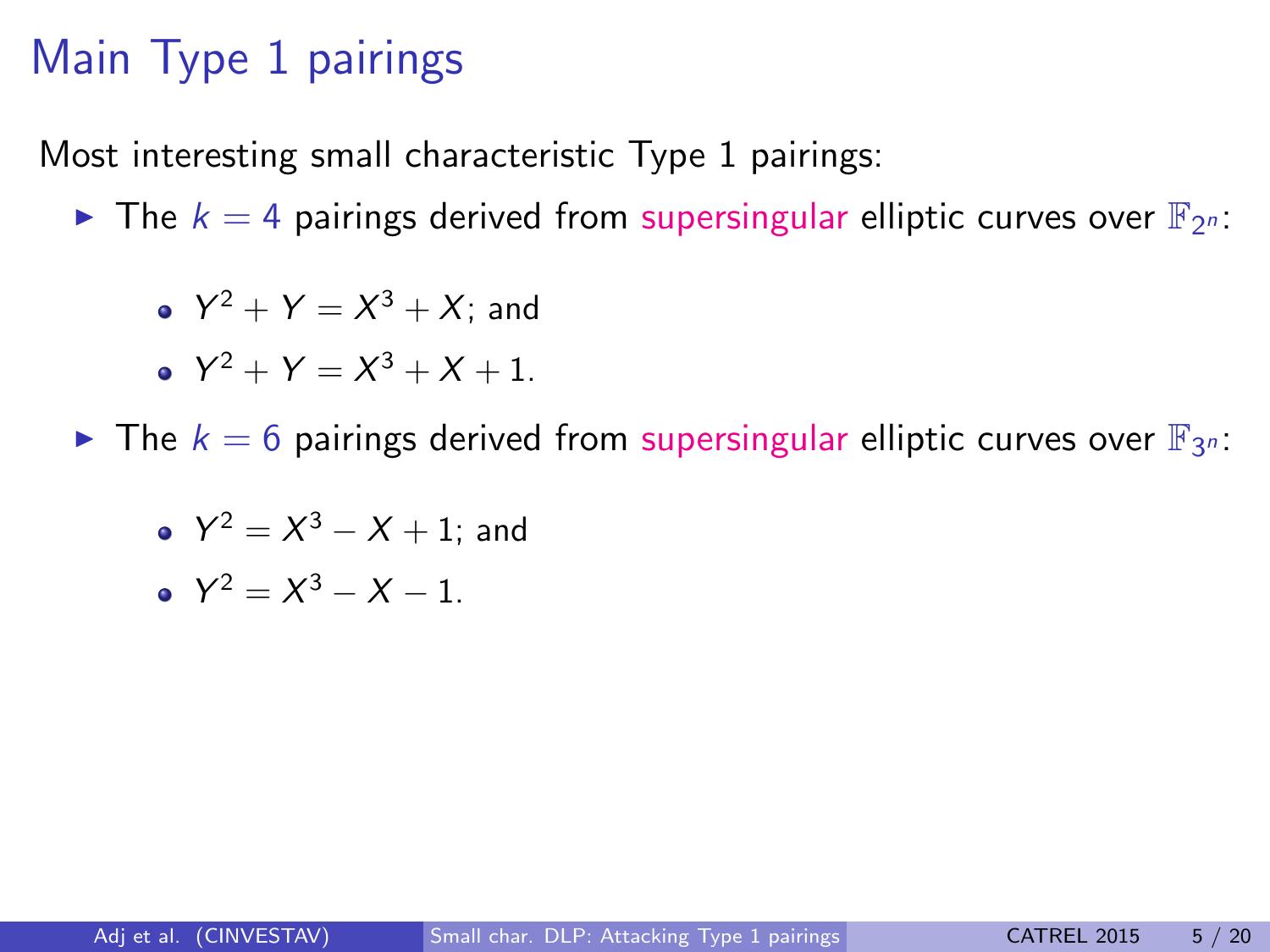Most interesting small characteristic Type 1 pairings:

The  $k = 4$  pairings derived from supersingular elliptic curves over  $\mathbb{F}_{2^n}$ :

• 
$$
Y^2 + Y = X^3 + X
$$
; and

• 
$$
Y^2 + Y = X^3 + X + 1
$$
.

The  $k = 6$  pairings derived from supersingular elliptic curves over  $\mathbb{F}_{3^n}$ :

• 
$$
Y^2 = X^3 - X + 1
$$
; and

• 
$$
Y^2 = X^3 - X - 1
$$
.

The  $k = 12$  pairing derived from supersingular gen.-2 curves over  $\mathbb{F}_{2^n}$ :

• 
$$
Y^2 + Y = X^5 + X^3
$$
; and

 $Y^2 + Y = X^5 + X^3 + 1.$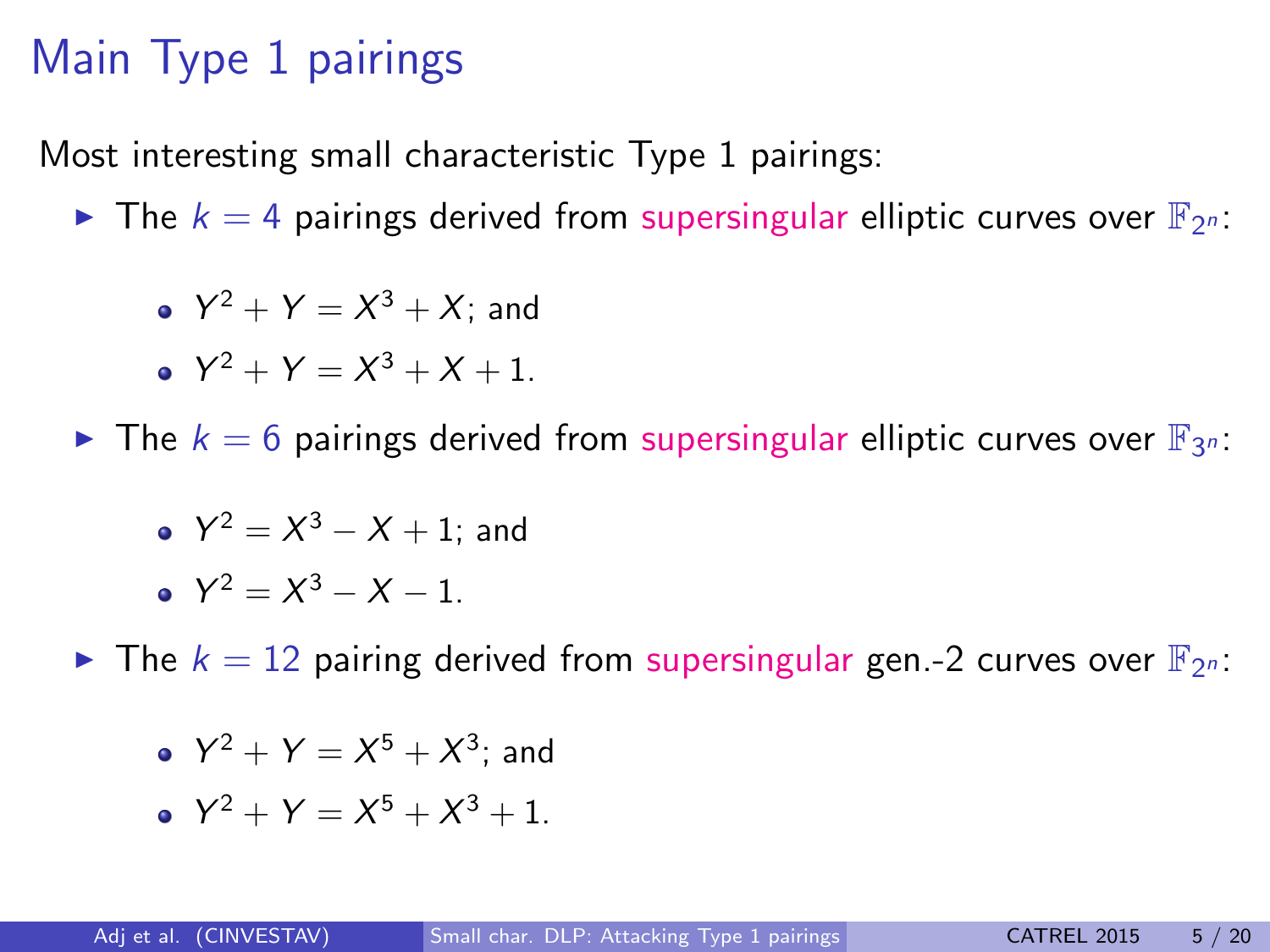#### Example of protocols

- $\blacktriangleright$  Identity-based non-interactive key exchange
	- Sakai-Oghishi-Kasahara, 2000.
- $\triangleright$  One-round three-party key agreement
	- Joux, 2000.

#### $\blacktriangleright$  Identity-based encryption

- Boneh–Franklin, 2001.
- Sakai–Kasahara, 2001.
- $\blacktriangleright$  Short digital signatures

 $\blacktriangleright$  ...

- Boneh–Lynn–Shacham, 2001.
- Zang–Safavi-Naini–Susilo, 2004.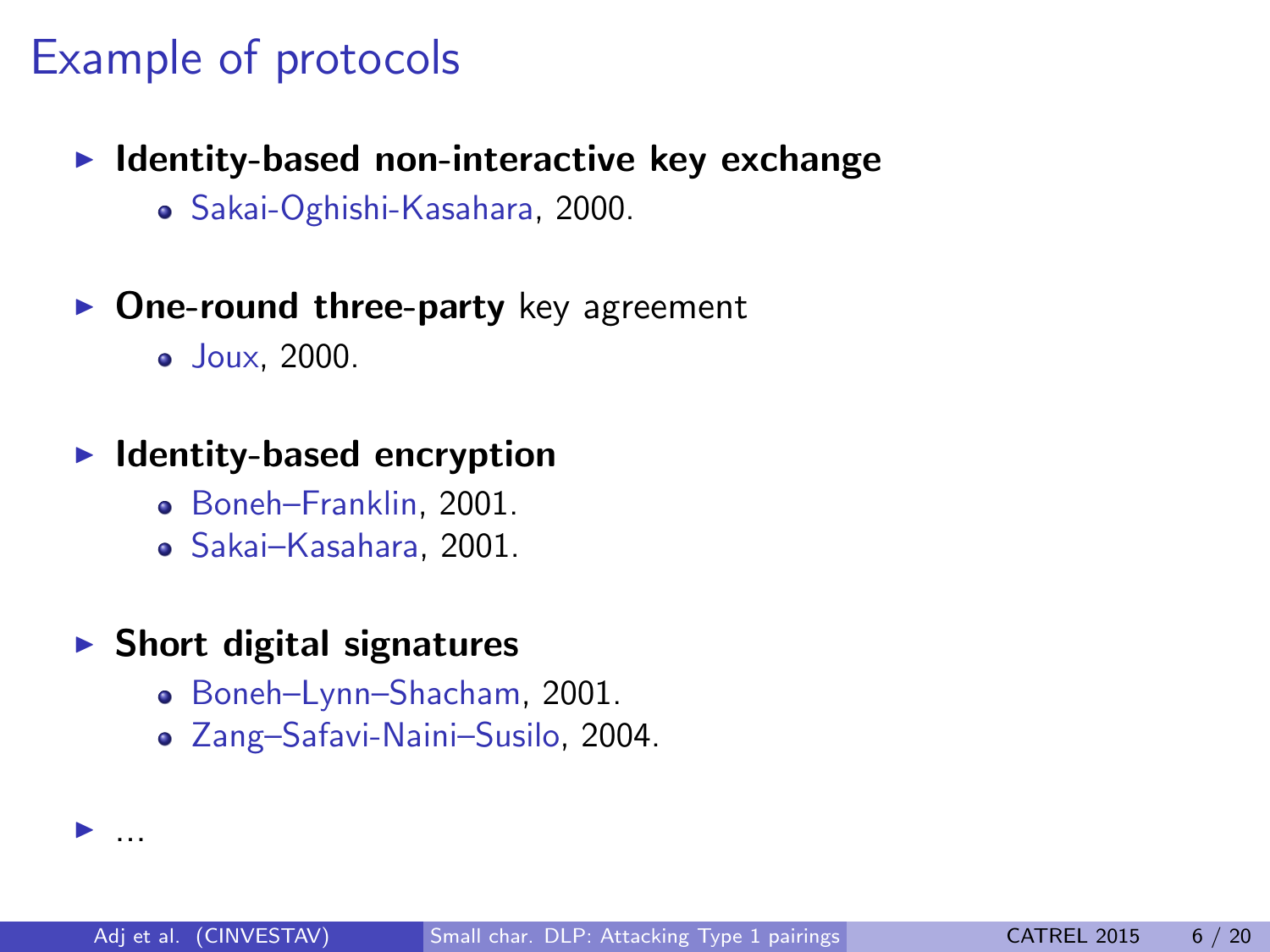## The MOV attack

The elliptic (hyperelliptic) curve discrete logarithm problem (ECDLP) is believed to be hard in genus-1 and 2 curves (exponential complexity).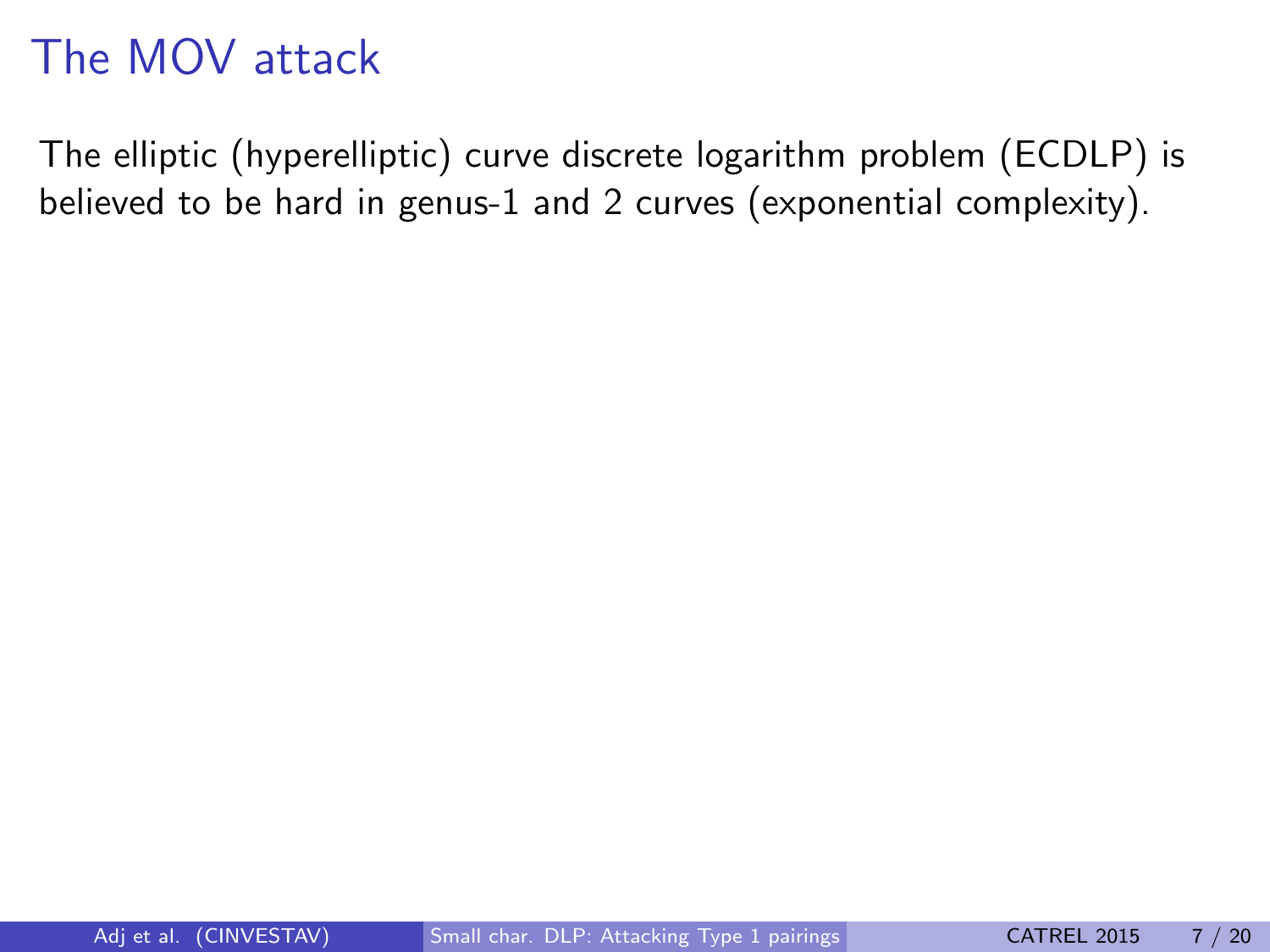## The MOV attack

The elliptic (hyperelliptic) curve discrete logarithm problem (ECDLP) is believed to be hard in genus-1 and 2 curves (exponential complexity).

Reduction attack on supersingular elliptic curves:

▶ Menezes-Okamoto-Vanstone (1993), Frey-Rück (1994)

| $DLP_{\mathbb{G}}$ | $\leq$ P | $DLP_{G_{\tau}}$                     |
|--------------------|----------|--------------------------------------|
| dP                 |          | $\hat{e}(dP, P) = \hat{e}(P, P)^d$ . |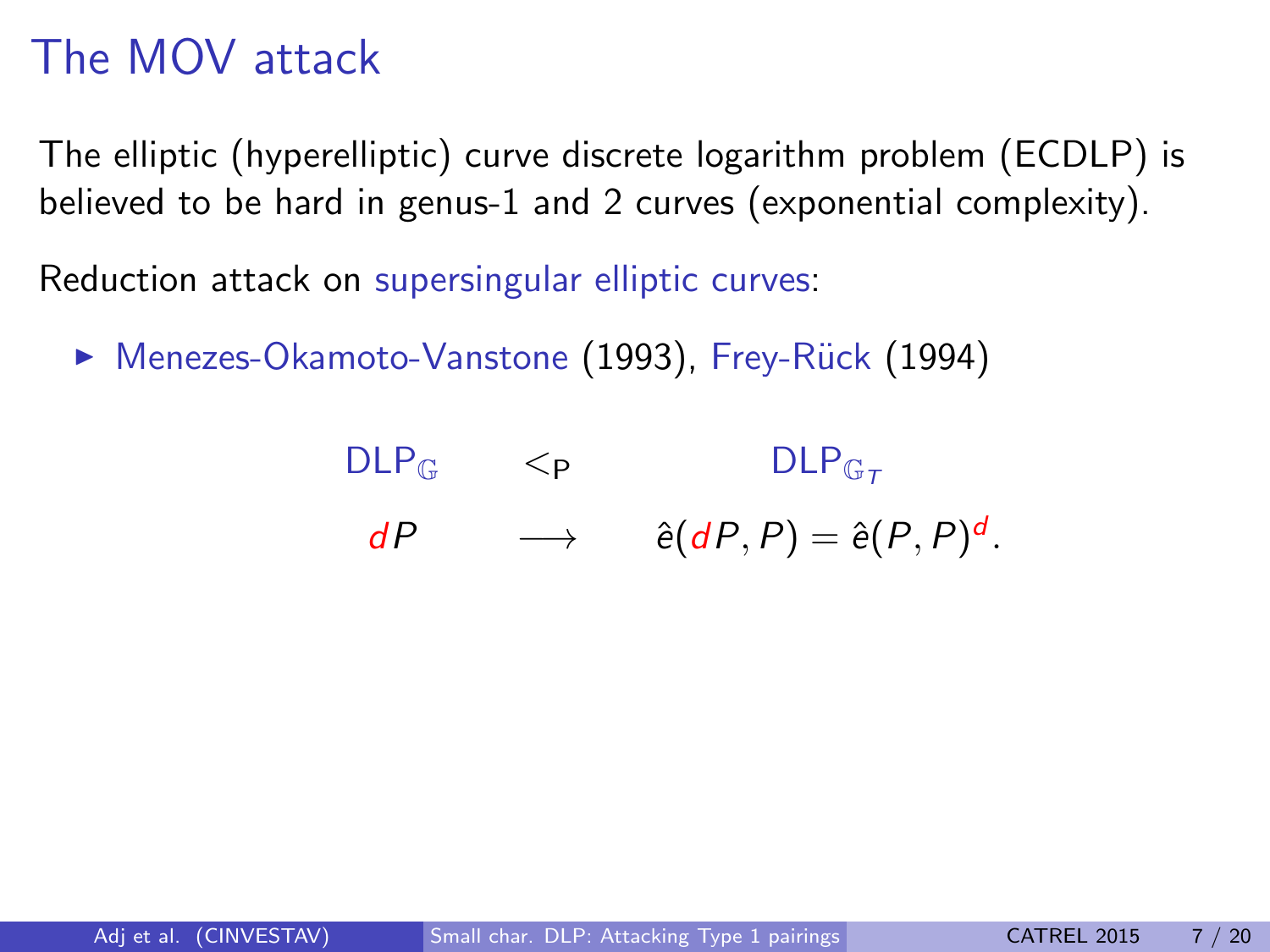## The MOV attack

The elliptic (hyperelliptic) curve discrete logarithm problem (ECDLP) is believed to be hard in genus-1 and 2 curves (exponential complexity).

Reduction attack on supersingular elliptic curves:

▶ Menezes-Okamoto-Vanstone (1993), Frey-Rück (1994)

| $DLP_{\mathbb{G}}$ | $\leq$ P | $DLP_{G_{\tau}}$                     |
|--------------------|----------|--------------------------------------|
| dP                 |          | $\hat{e}(dP, P) = \hat{e}(P, P)^d$ . |

 $\triangleright$  For cryptographic applications on pairings over supersingular curves:

- The embedding degree is relatively small.
- Require the DLP in  $\mathbb{G}_T$  to be hard.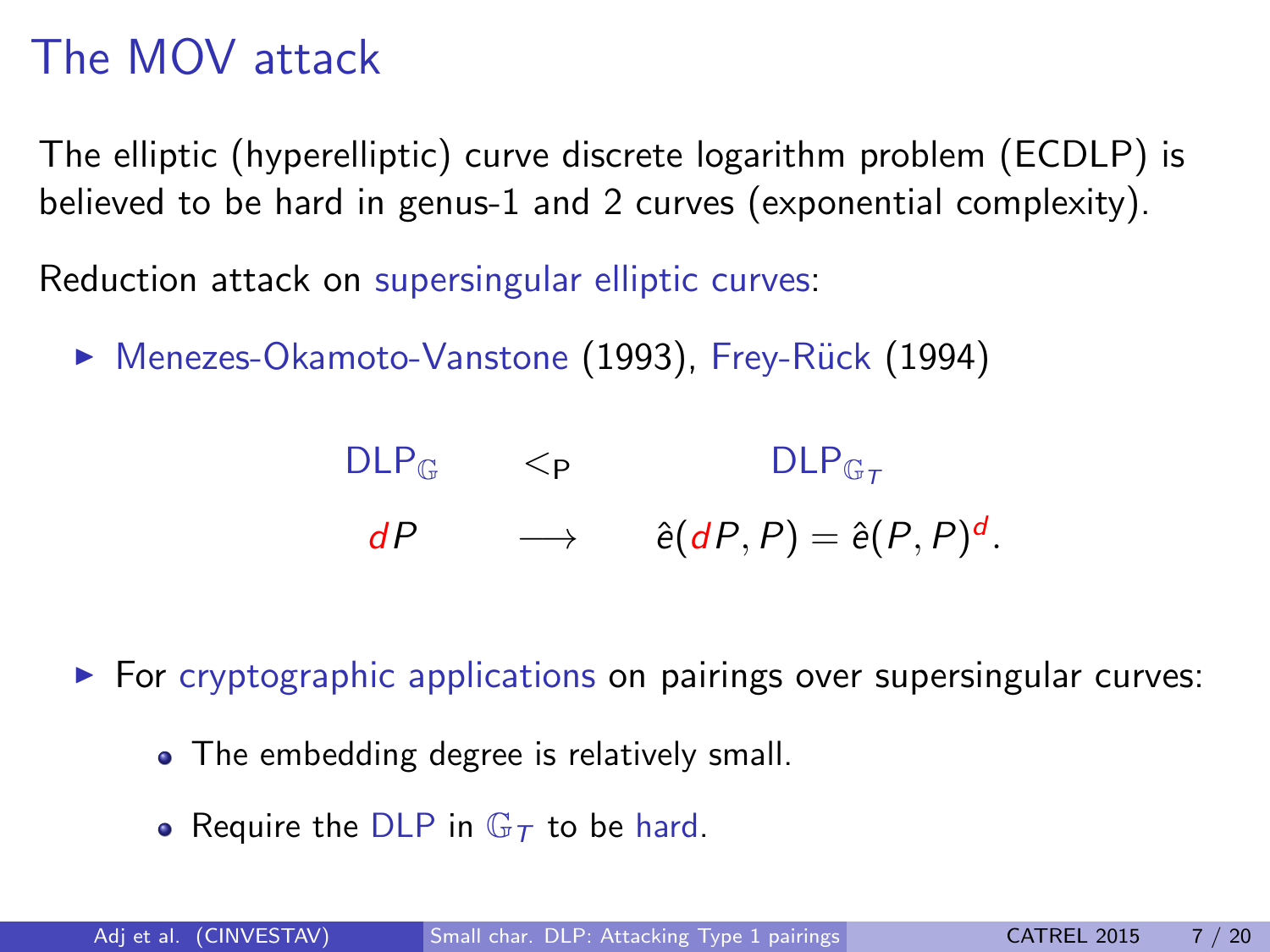#### Algorithm for small characteristic DLP in  $\mathbb{F}_{Q}$

Fastest general-purpose algorithm: Coppersmith (1984) of subexponential run time  $L_{Q}[\frac{1}{3}]$  $\frac{1}{3}$ , 1.526], where  $L_{Q}[\alpha, c]$  with  $0 < \alpha < 1$  and  $c > 0$  denotes

 $L_Q[\alpha, c] = e^{[c + o(1)](\log Q)^\alpha(\log\log Q)^{1-\alpha}} = (\log Q)^{[c + o(1)]\left(\frac{\log Q}{\log\log Q}\right)^\alpha}$ 

.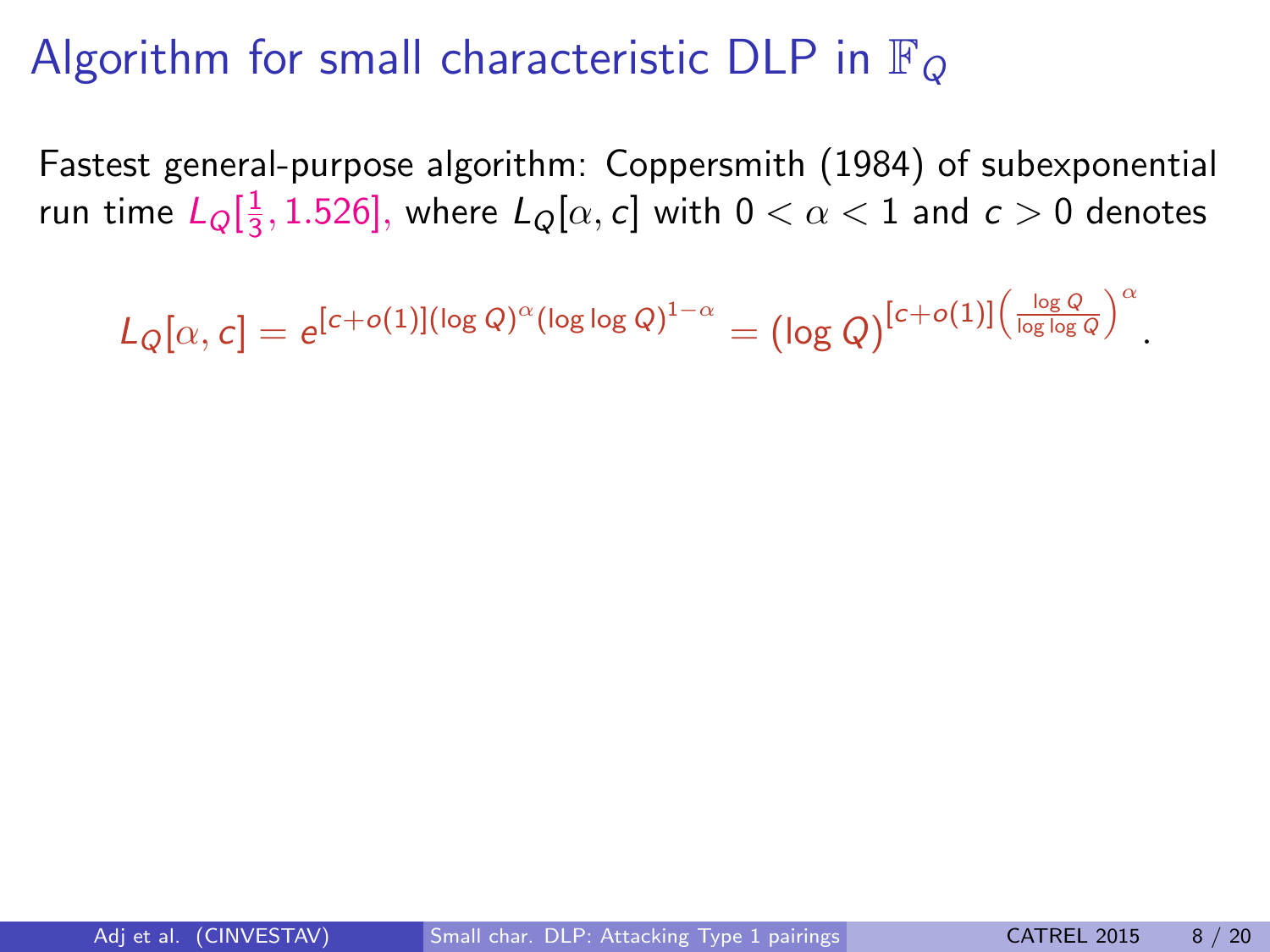## Algorithm for small characteristic DLP in  $\mathbb{F}_{Q}$

Fastest general-purpose algorithm: Coppersmith (1984) of subexponential run time  $L_{Q}[\frac{1}{3}]$  $\frac{1}{3}$ , 1.526], where  $L_{Q}[\alpha, c]$  with  $0 < \alpha < 1$  and  $c > 0$  denotes

$$
L_Q[\alpha,c]=e^{[c+o(1)](\log Q)^\alpha(\log\log Q)^{1-\alpha}}=\bigl(\log Q\bigr)^{[c+o(1)]\left(\frac{\log Q}{\log\log Q}\right)^\alpha}.
$$

Table: Believed security for supersingular curves till 2012

| <b>Base field</b> $(\mathbb{F}q)$     | $\mathbb{F}_{2^n}$ | $\mathbb{F}_{3^n}$    | $\mathbb{F}_{2^n}$ |
|---------------------------------------|--------------------|-----------------------|--------------------|
| Embedding degree $(k)$                |                    |                       | 12                 |
| Lower security ( $\approx 2^{64}$ )   | $n = 239$          | $n=97$                | $n=71$             |
| Medium security ( $\approx 2^{80}$ )  | $n = 373$          | $n = 163$   $n = 127$ |                    |
| Higher security ( $\approx 2^{128}$ ) | $n = 1223$         | $n = 509$             | $n = 367$          |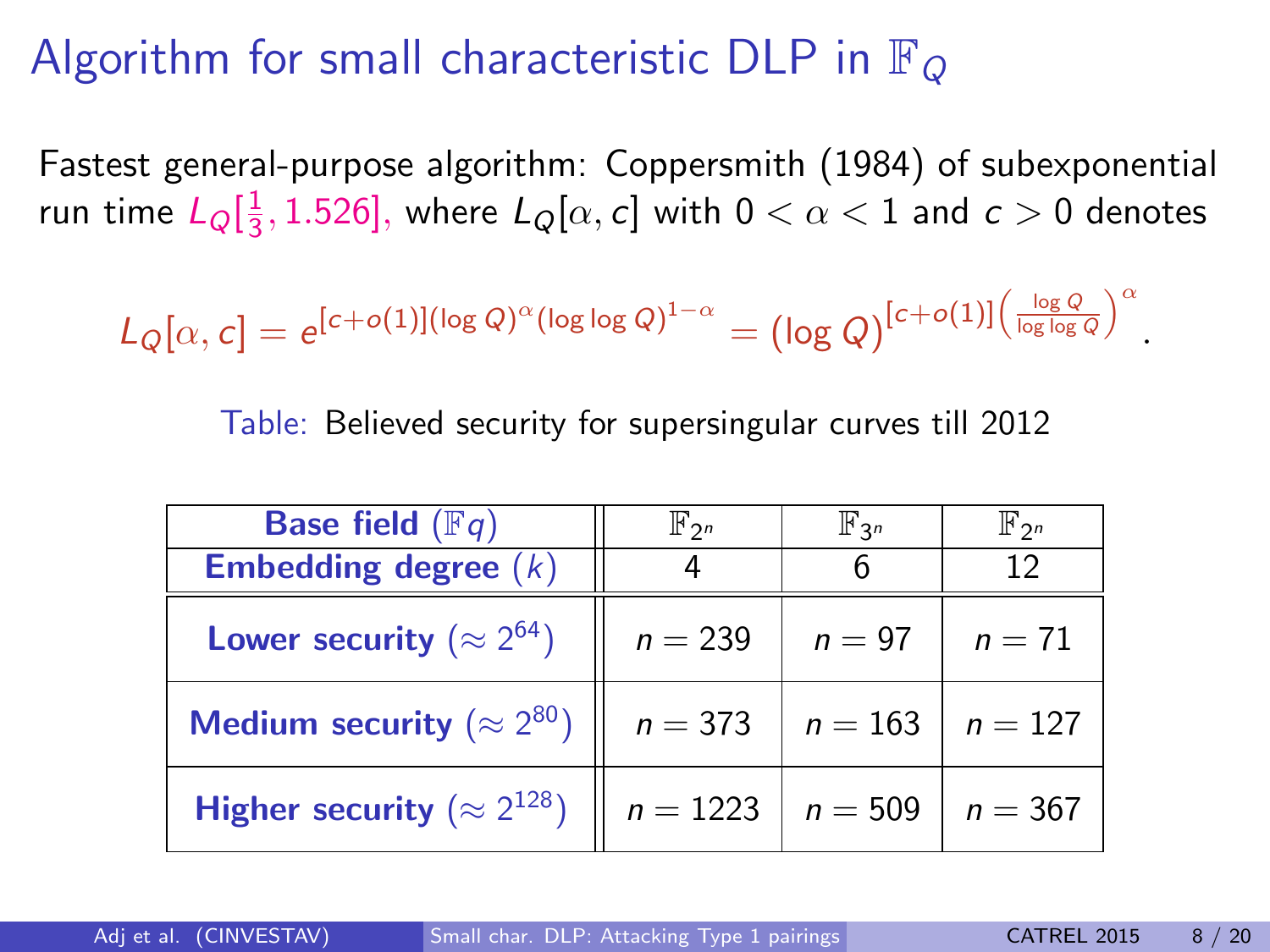In 2006, Joux and Lercier presented an algorithm with running time  $L_{Q}[\frac{1}{3}]$  $\frac{1}{3}$ , 1.442] when q and n are 'balanced'

 $q = L_Q[1/3, 3^{-2/3}], \quad n = 3^{2/3} \cdot (\log Q/(\log \log Q))^{2/3}.$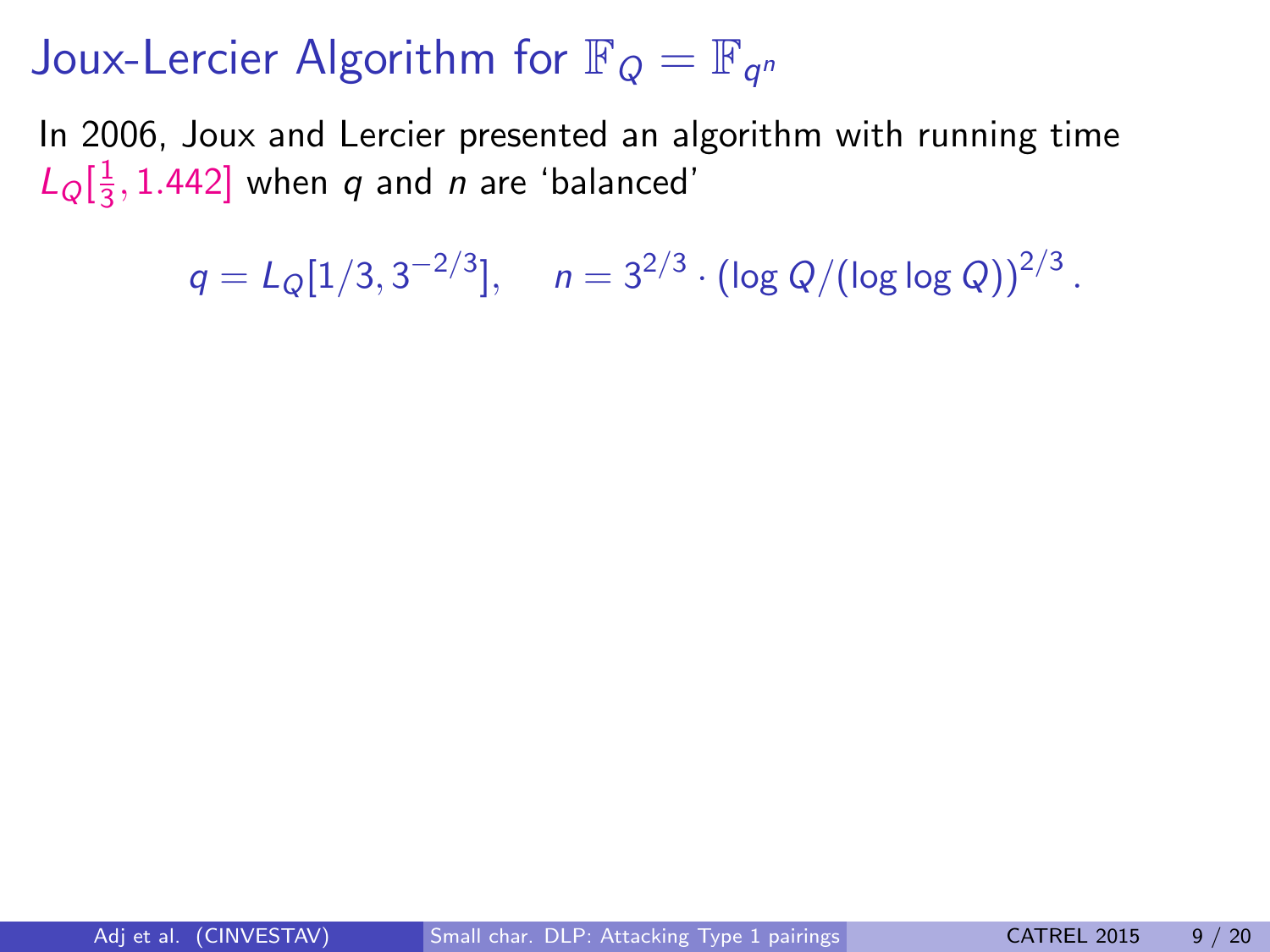In 2006, Joux and Lercier presented an algorithm with running time  $L_{Q}[\frac{1}{3}]$  $\frac{1}{3}$ , 1.442] when q and n are 'balanced'

 $q = L_Q[1/3, 3^{-2/3}], \quad n = 3^{2/3} \cdot (\log Q/(\log \log Q))^{2/3}.$ 

In 2012, Shinohara-Shimoyama-Hayashi-Takagi analyzed the Joux-Lercier algorithm applied to base fields  $\mathbb{F}_{3^n}$  for the case  $k=6$ :

| <b>Base Field</b> $\mathbb{F}_{3^n}$   $n = 97$   $n = 163$   $n = 509$ |        |                   |                 |
|-------------------------------------------------------------------------|--------|-------------------|-----------------|
| <b>Security level</b>                                                   | 252.79 | $\n  \, 068.17\n$ | $\Omega$ 111.35 |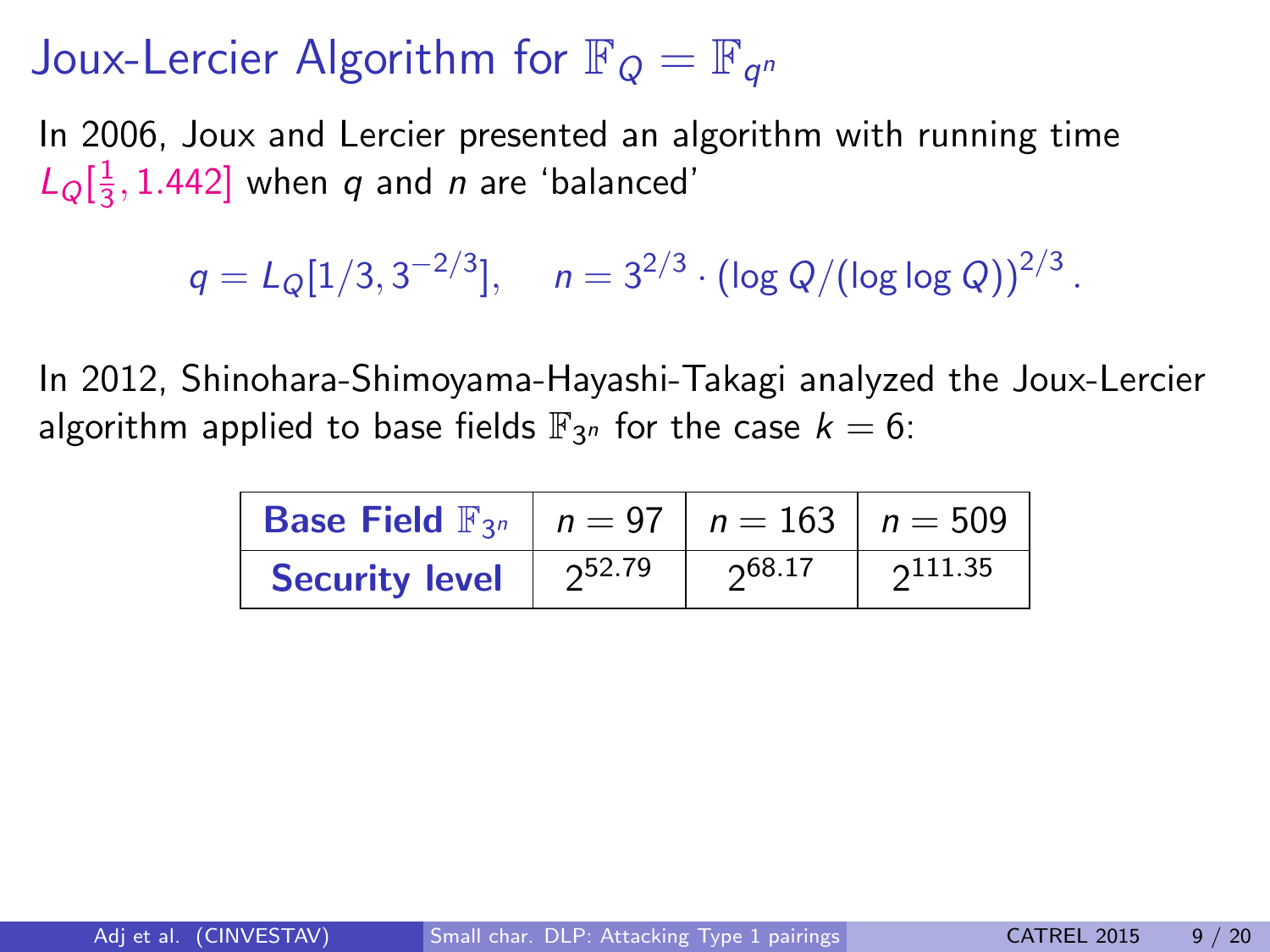In 2006, Joux and Lercier presented an algorithm with running time  $L_{Q}[\frac{1}{3}]$  $\frac{1}{3}$ , 1.442] when q and n are 'balanced'

 $q = L_Q[1/3, 3^{-2/3}], \quad n = 3^{2/3} \cdot (\log Q/(\log \log Q))^{2/3}.$ 

In 2012, Shinohara-Shimoyama-Hayashi-Takagi analyzed the Joux-Lercier algorithm applied to base fields  $\mathbb{F}_{3^n}$  for the case  $k=6$ :

| <b>Base Field</b> $\mathbb{F}_{3^n}$   $n = 97$   $n = 163$   $n = 509$ |        |        |                 |
|-------------------------------------------------------------------------|--------|--------|-----------------|
| <b>Security level</b>                                                   | 252.79 | 268.17 | $\Omega$ 111.35 |

That same year, they solved the DLP in the order 923-bit subgroup of  $\mathbb{F}_{3^{97}}$ in 103.74 CPU years (using 252 CPU cores).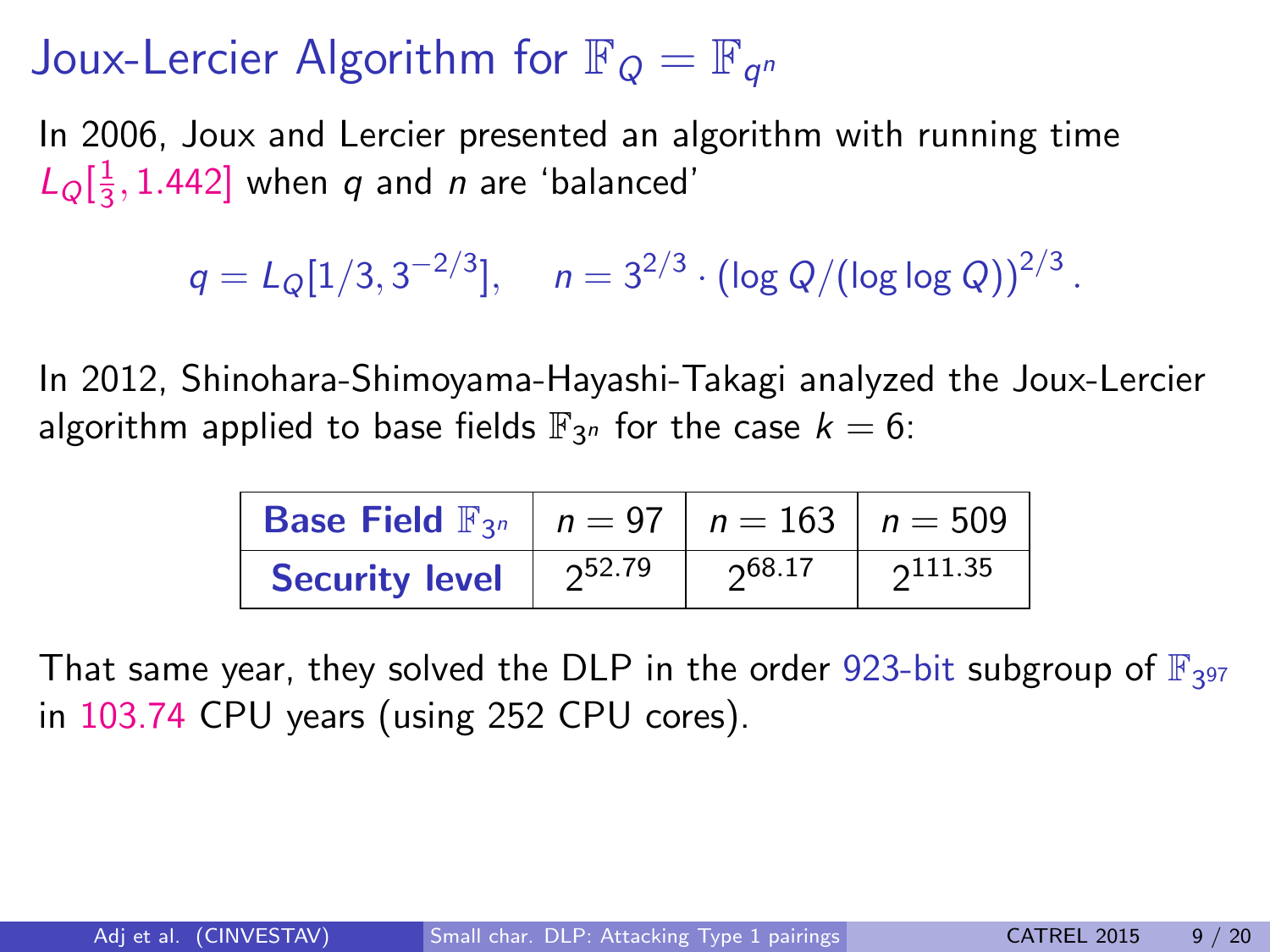In 2006, Joux and Lercier presented an algorithm with running time  $L_{Q}[\frac{1}{3}]$  $\frac{1}{3}$ , 1.442] when q and n are 'balanced'

 $q = L_Q[1/3, 3^{-2/3}], \quad n = 3^{2/3} \cdot (\log Q/(\log \log Q))^{2/3}.$ 

In 2012, Shinohara-Shimoyama-Hayashi-Takagi analyzed the Joux-Lercier algorithm applied to base fields  $\mathbb{F}_{3^n}$  for the case  $k=6$ :

| <b>Base Field</b> $\mathbb{F}_{3^n}$   $n = 97$   $n = 163$   $n = 509$ |        |        |        |
|-------------------------------------------------------------------------|--------|--------|--------|
| <b>Security level</b>                                                   | 252.79 | 268.17 | 211.35 |

That same year, they solved the DLP in the order 923-bit subgroup of  $\mathbb{F}_{3^{97}}$ in 103.74 CPU years (using 252 CPU cores).

Later in 2012, Joux introduced a "pinpointing" technique that improved the Joux-Lercier algorithm to  $L_{Q}[\frac{1}{3}]$  $\frac{1}{3}$ , 0.961].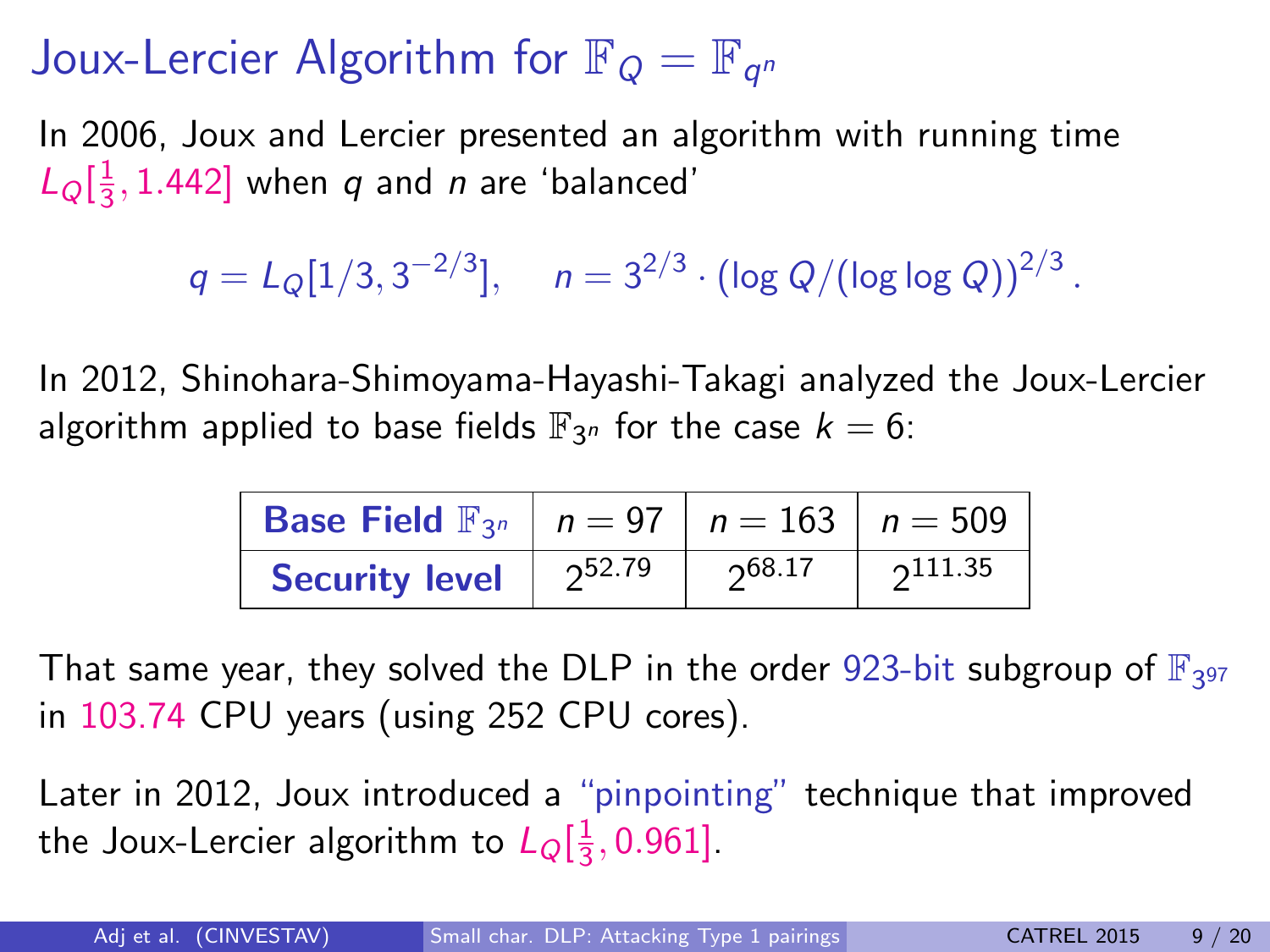Let  $Q=q^{dn}$ , with  $q$  a power of 2 or 3,  $n\approx q$  and  $d$  a small integer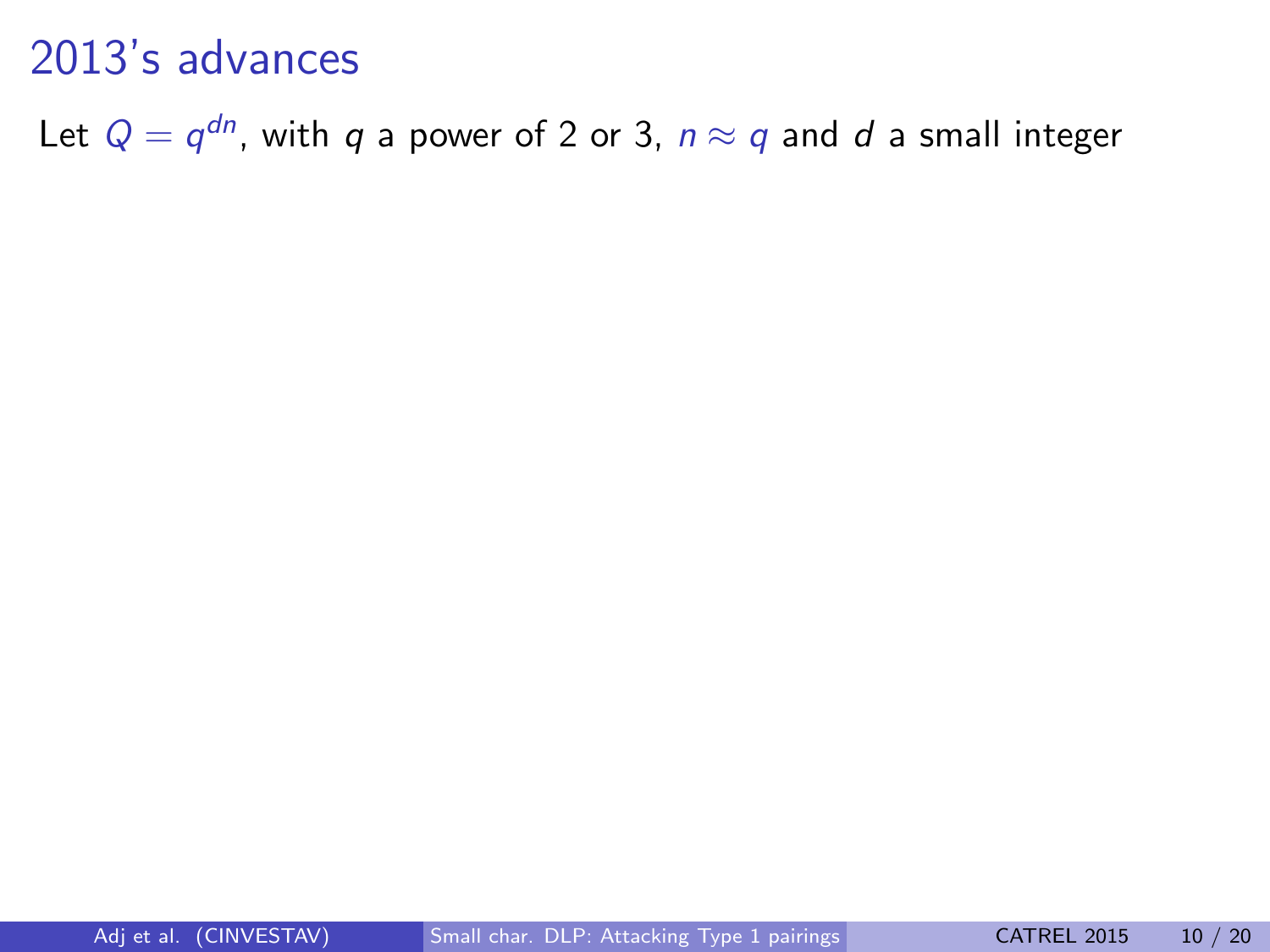Let  $Q=q^{dn}$ , with  $q$  a power of 2 or 3,  $n\approx q$  and  $d$  a small integer

4

 $\blacktriangleright$  Feb 2013 - Joux:

$$
L_{Q}[\frac{1}{4}+o(1),c].
$$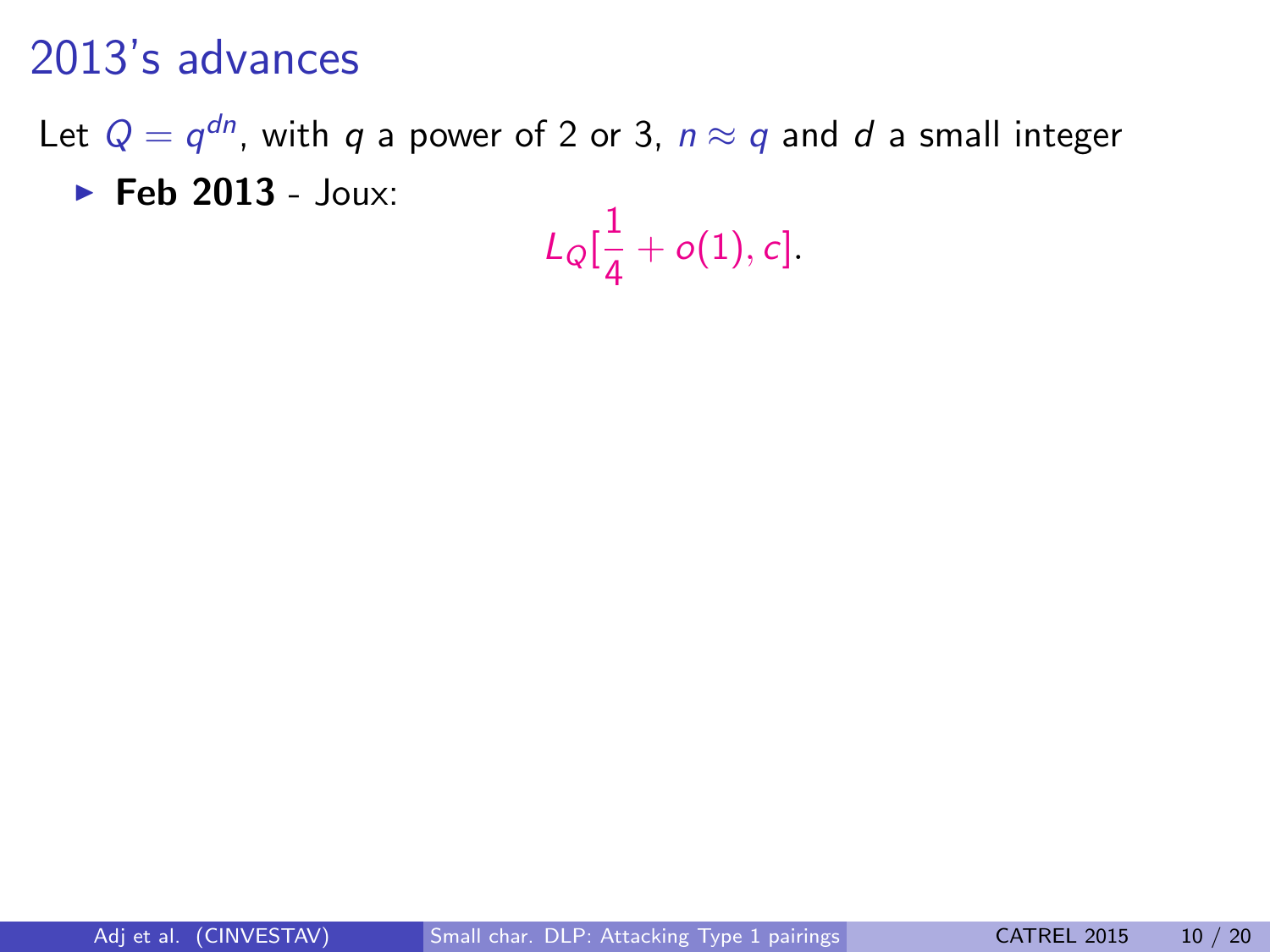Let  $Q=q^{dn}$ , with  $q$  a power of 2 or 3,  $n\approx q$  and  $d$  a small integer  $\blacktriangleright$  Feb 2013 - Joux:

$$
L_{Q}[\frac{1}{4}+o(1),c]
$$

 $\triangleright$  Feb, May 2013 - Göloğlu, Granger, McGuire and Zumbrägel: ideas somewhat similar to Joux's.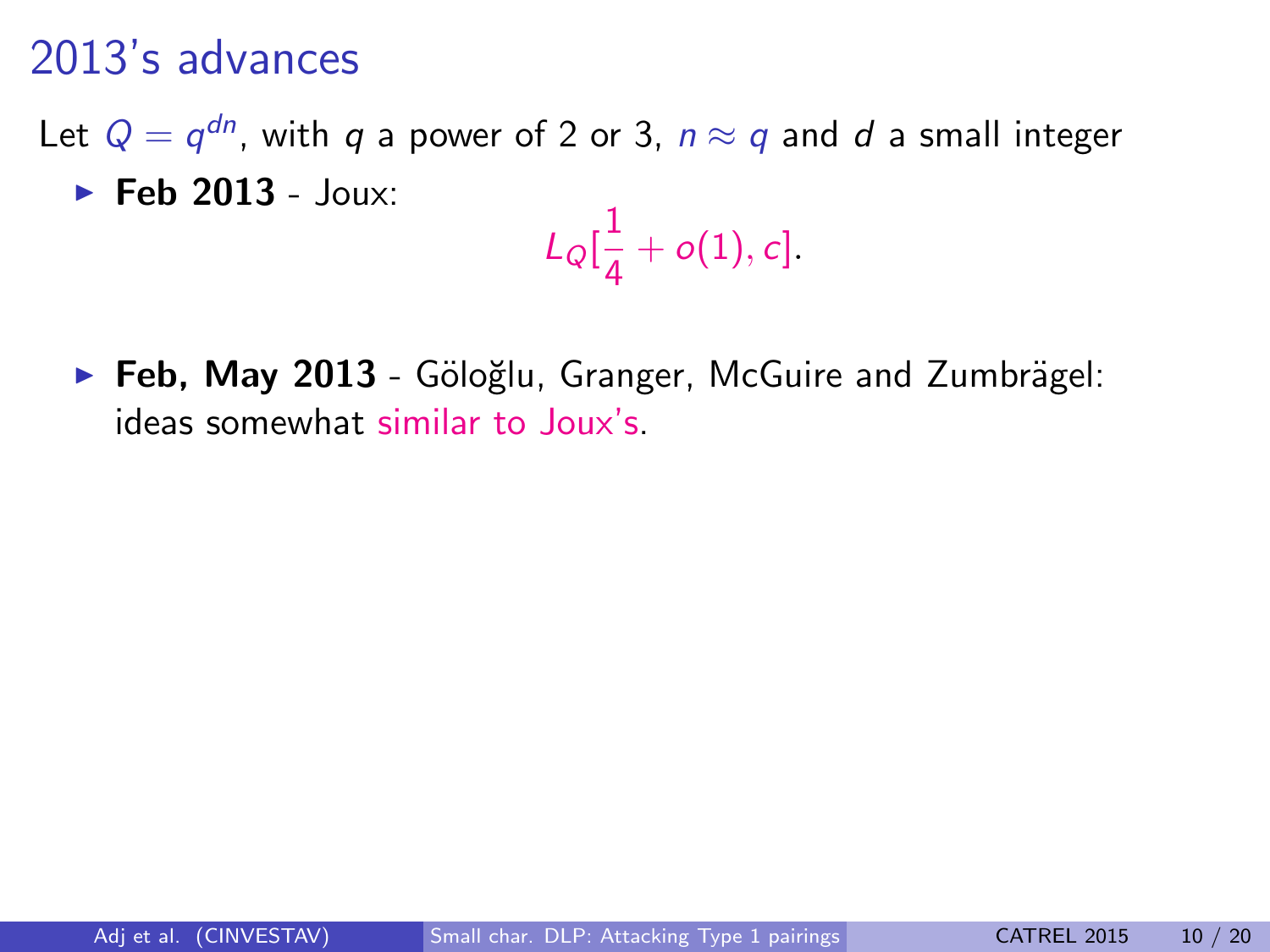Let  $Q=q^{dn}$ , with  $q$  a power of 2 or 3,  $n\approx q$  and  $d$  a small integer  $\blacktriangleright$  Feb 2013 - Joux:

$$
L_{Q}[\frac{1}{4}+o(1),c]
$$

 $\triangleright$  Feb, May 2013 - Göloğlu, Granger, McGuire and Zumbrägel: ideas somewhat similar to Joux's.

#### Subsequent records

- Apr 2013 Göloğlu et al. solve DLP in  $\mathbb{F}_2^*$  $\frac{1}{2^{6120}} = \mathbb{F}_{(2^8)^{3 \cdot 255}}^*$ in 750 CPU hours.
- ► May 2013 Joux solves DLP in  $\mathbb{F}_2^*$  $\mathcal{L}_{2^{6168}} = \mathbb{F}_{(2^8)^{3 \cdot 257}}^*$ in 550 CPU hours.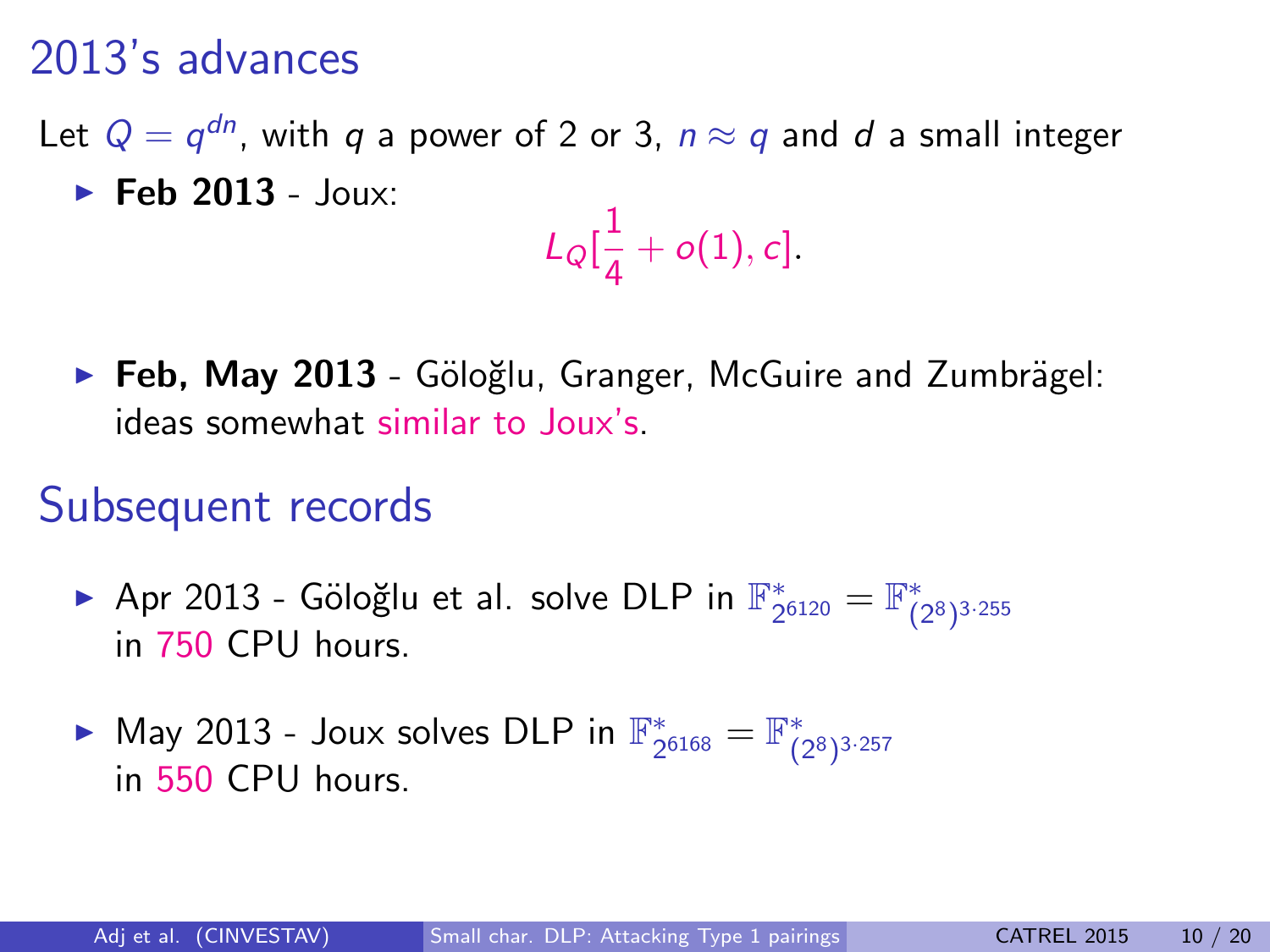Let  $Q=q^{dn}$ , with  $q$  a power of 2 or 3,  $n\approx q$  and  $d$  a small integer  $\blacktriangleright$  Feb 2013 - Joux:

$$
L_{Q}[\frac{1}{4}+o(1),c]
$$

 $\triangleright$  Feb, May 2013 - Göloğlu, Granger, McGuire and Zumbrägel: ideas somewhat similar to Joux's.

#### Subsequent records

- Apr 2013 Göloğlu et al. solve DLP in  $\mathbb{F}_2^*$  $\frac{1}{2^{6120}} = \mathbb{F}_{(2^8)^{3 \cdot 255}}^*$ in 750 CPU hours.
- ► May 2013 Joux solves DLP in  $\mathbb{F}_2^*$  $\mathcal{L}_{2^{6168}} = \mathbb{F}_{(2^8)^{3 \cdot 257}}^*$ in 550 CPU hours.

Kummer/twisted Kummer extensions:  $\mathbb{F}_{q^n}$  with  $n \mid q \neq 1$ .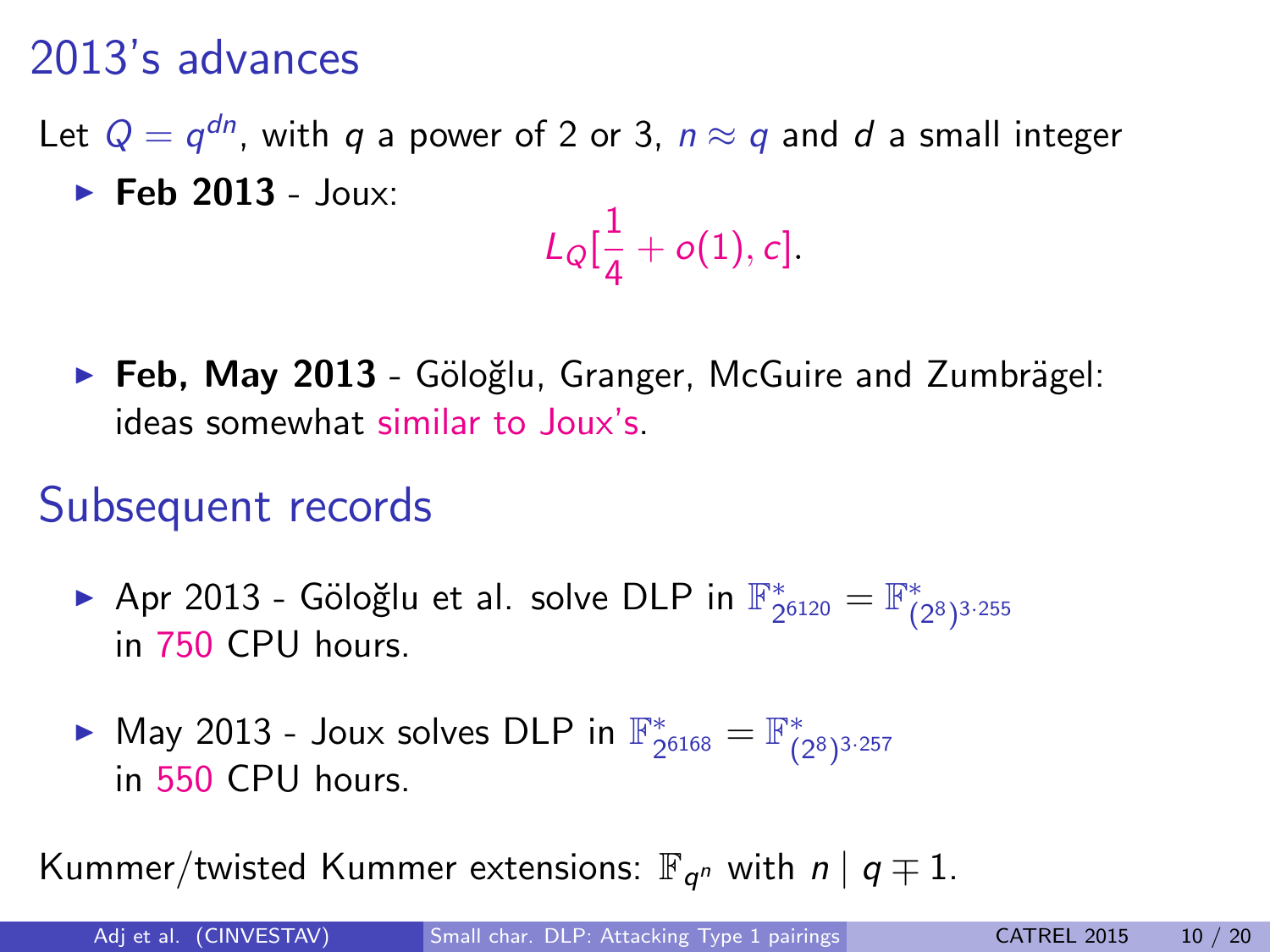#### Overview on the Joux 2013 algorithm

Select polynomials  $h_0, h_1 \in \mathbb{F}_{q^d}[X]$  such that

 $\blacktriangleright$  degree of  $h_0$  and  $h_1$  is at most  $\delta$ , a small positive integer.

►  $X^q \cdot h_1 - h_0$  has a degree-n irreducible factor  $I_X$  in  $\mathbb{F}_{q^d}[X]$ .

Then  $\mathbb{F}_{q^{dn}}=\mathbb{F}_{q^{d}}(x)=\mathbb{F}_{q^{d}}[X]/(I_X)$  and  $x^q=\frac{h_0(x)}{h_1(x)}$  $\frac{n_0(x)}{h_1(x)}$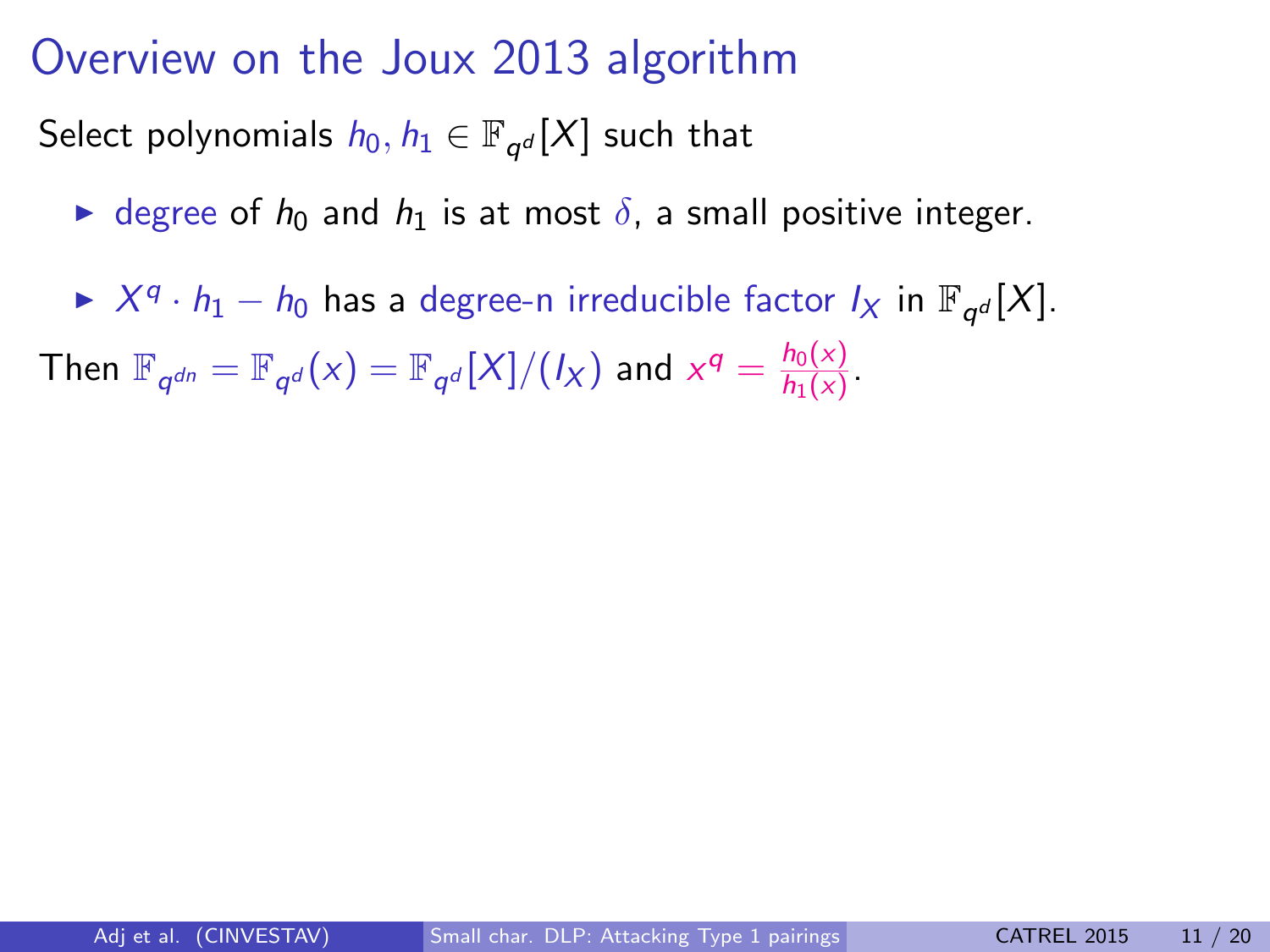#### Overview on the Joux 2013 algorithm

Select polynomials  $h_0, h_1 \in \mathbb{F}_{q^d}[X]$  such that

 $\blacktriangleright$  degree of  $h_0$  and  $h_1$  is at most  $\delta$ , a small positive integer.

►  $X^q \cdot h_1 - h_0$  has a degree-n irreducible factor  $I_X$  in  $\mathbb{F}_{q^d}[X]$ . Then  $\mathbb{F}_{q^{dn}}=\mathbb{F}_{q^{d}}(x)=\mathbb{F}_{q^{d}}[X]/(I_X)$  and  $x^q=\frac{h_0(x)}{h_1(x)}$  $\frac{n_0(x)}{h_1(x)}$ Let  $g \in \mathbb{F}^*_q$  $_{q^{dn}}^*$  be a generator, and let  $h\in\mathbb{F}_q^*$ q dn . Compute  $\log_e h$ :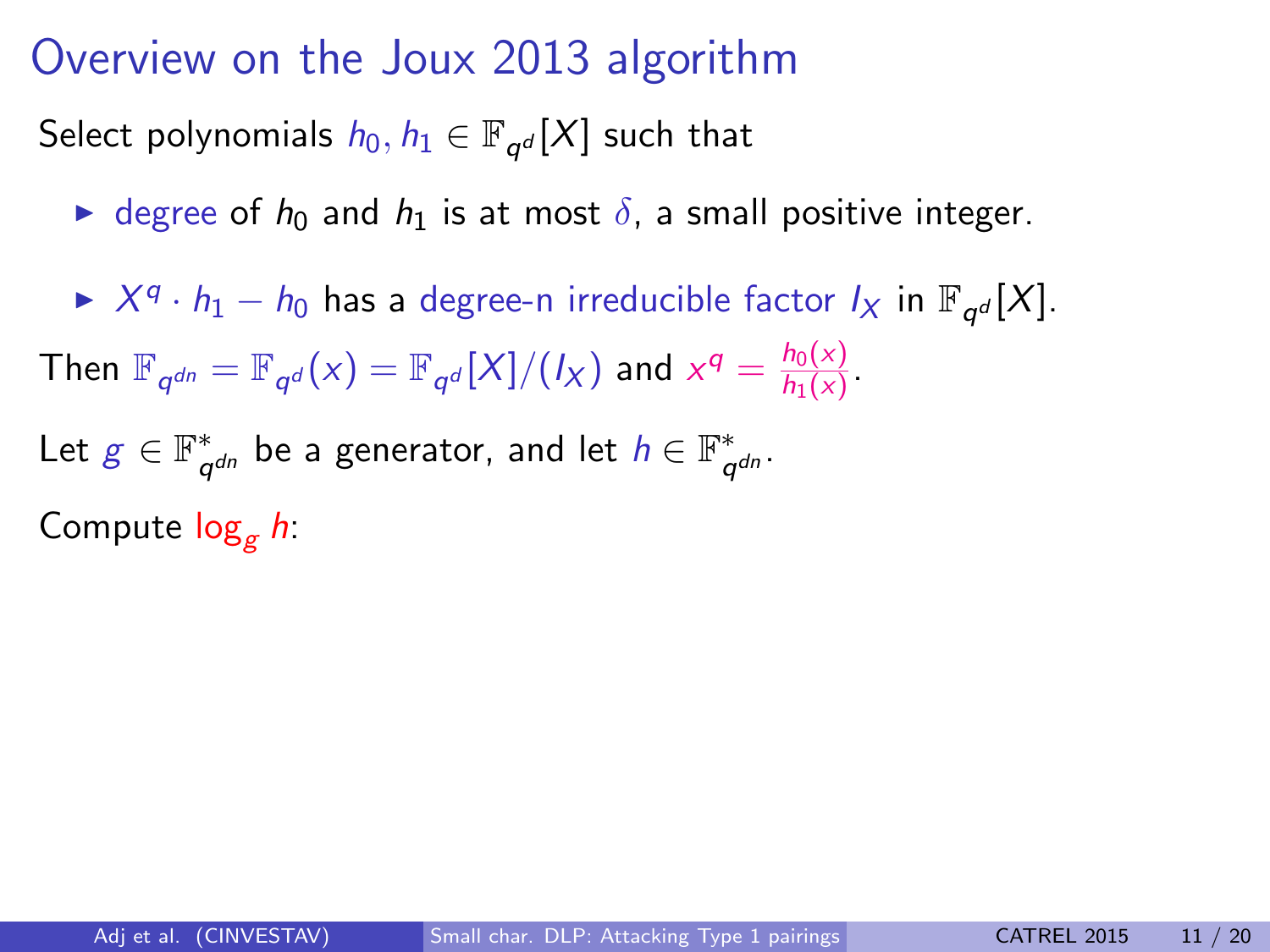#### Overview on the Joux 2013 algorithm

Select polynomials  $h_0, h_1 \in \mathbb{F}_{q^d}[X]$  such that

 $\triangleright$  degree of  $h_0$  and  $h_1$  is at most  $\delta$ , a small positive integer.

►  $X^q \cdot h_1 - h_0$  has a degree-n irreducible factor  $I_X$  in  $\mathbb{F}_{q^d}[X]$ . Then  $\mathbb{F}_{q^{dn}}=\mathbb{F}_{q^{d}}(x)=\mathbb{F}_{q^{d}}[X]/(I_X)$  and  $x^q=\frac{h_0(x)}{h_1(x)}$  $\frac{n_0(x)}{h_1(x)}$ 

Let  $g \in \mathbb{F}^*_q$  $_{q^{dn}}^*$  be a generator, and let  $h\in\mathbb{F}_q^*$ q dn .

Compute  $\log_e h$ :

 $\triangleright$  Factor base computation: find logarithms of all degree-1 elements (and degree-2 if  $d = 2$ ) in  $\mathbb{F}_{q^{dn}}$  in polynomial time.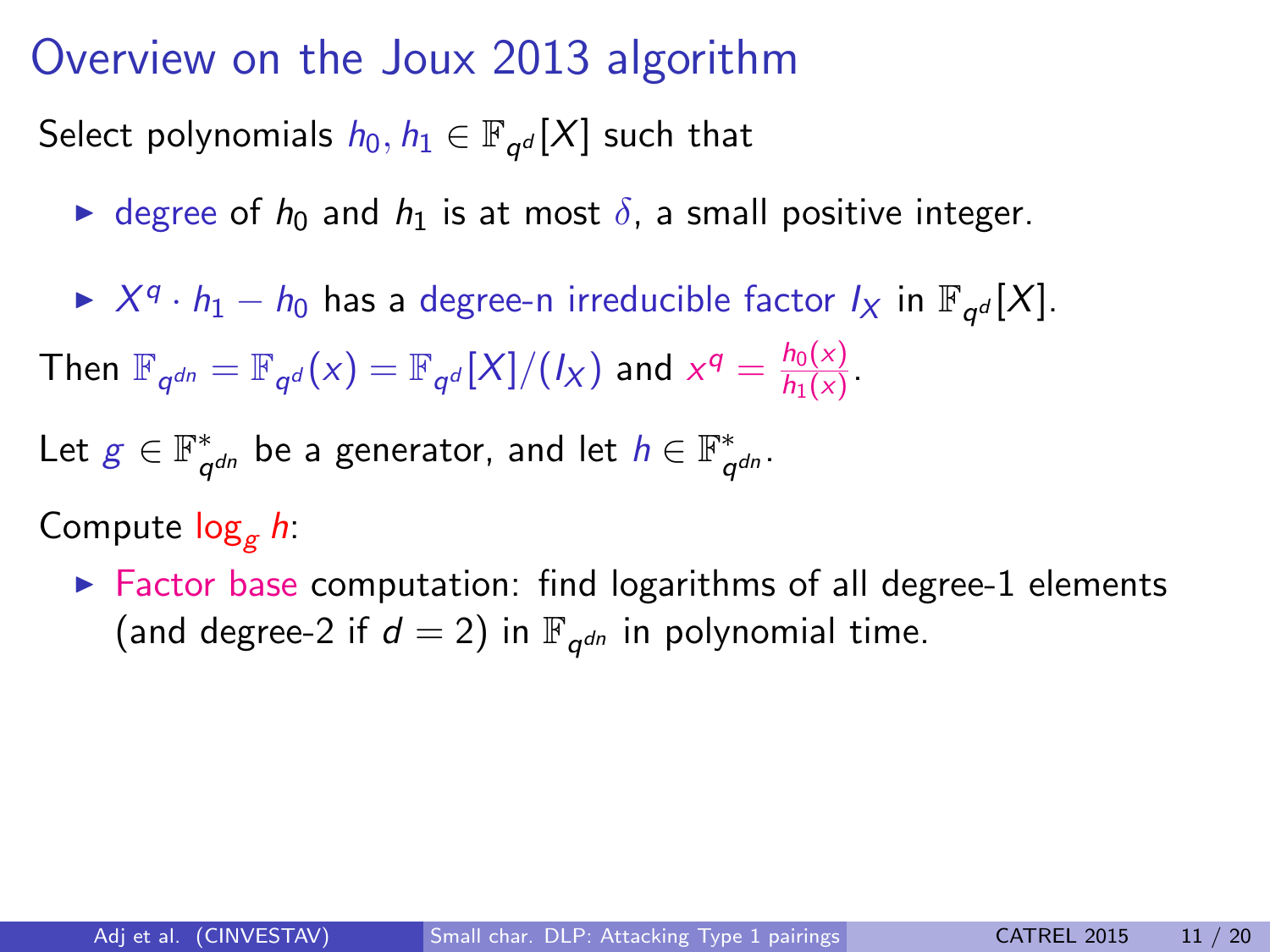### Overview on the Joux 2013 algorithm

Select polynomials  $h_0, h_1 \in \mathbb{F}_{q^d}[X]$  such that

 $\triangleright$  degree of  $h_0$  and  $h_1$  is at most  $\delta$ , a small positive integer.

►  $X^q \cdot h_1 - h_0$  has a degree-n irreducible factor  $I_X$  in  $\mathbb{F}_{q^d}[X]$ . Then  $\mathbb{F}_{q^{dn}}=\mathbb{F}_{q^{d}}(x)=\mathbb{F}_{q^{d}}[X]/(I_X)$  and  $x^q=\frac{h_0(x)}{h_1(x)}$  $\frac{n_0(x)}{h_1(x)}$ 

Let 
$$
g \in \mathbb{F}_{q^{dn}}^*
$$
 be a generator, and let  $h \in \mathbb{F}_{q^{dn}}^*$ .

Compute  $log<sub>e</sub> h$ :

- $\triangleright$  Factor base computation: find logarithms of all degree-1 elements (and degree-2 if  $d = 2$ ) in  $\mathbb{F}_{q^{dn}}$  in polynomial time.
- $\triangleright$  Descent stage:  $\log_e h$  is expressed as a linear combination of logs of elements in the factor base using classical methods and a new descent method (based on solving multivariate bilinear equations).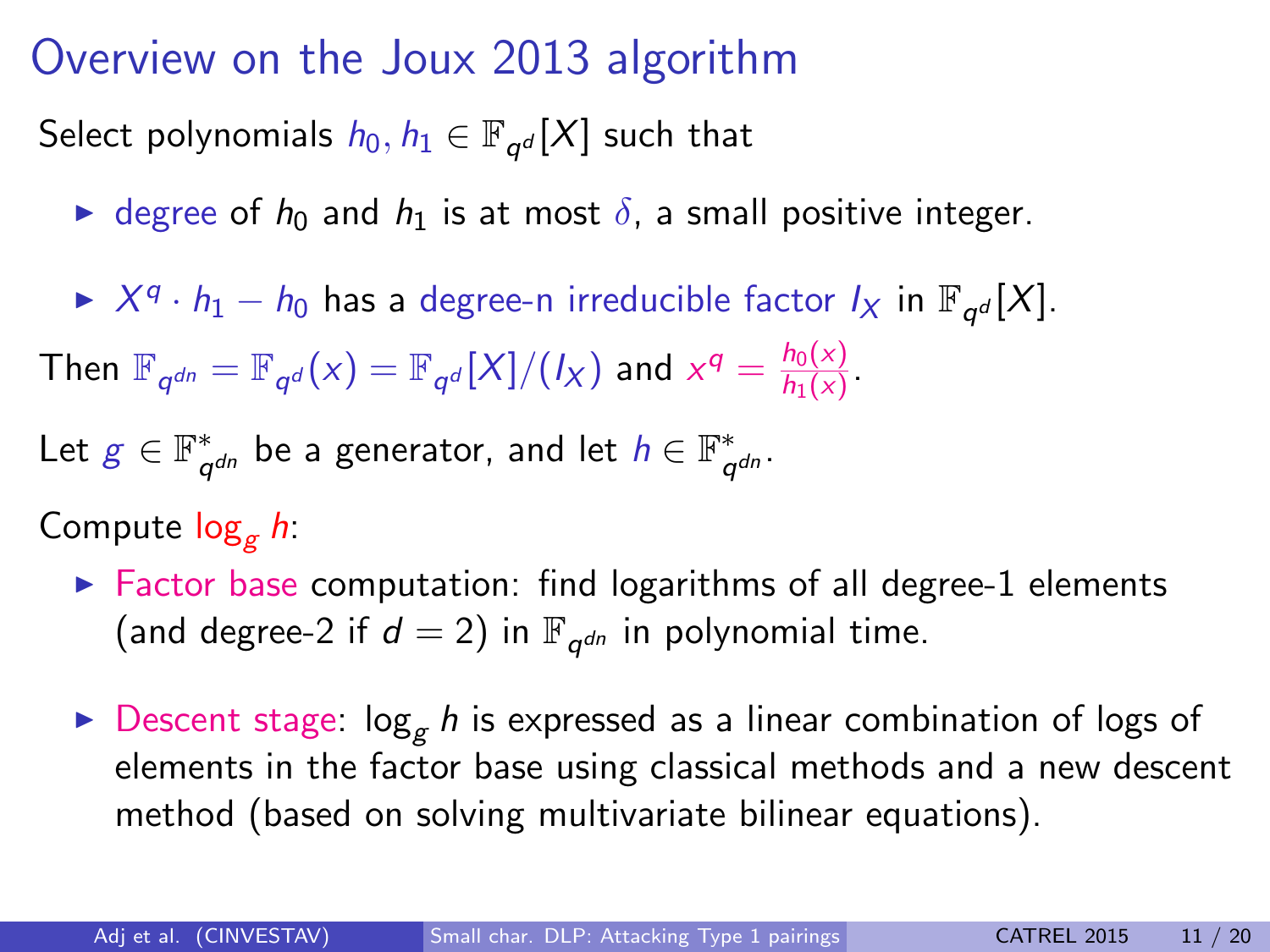# Descent Steps in  $\mathbb{F}_{2^{8\cdot3\cdot257}}$



Adj et al. (CINVESTAV) [Small char. DLP: Attacking Type 1 pairings](#page-0-0) CATREL 2015 12 / 20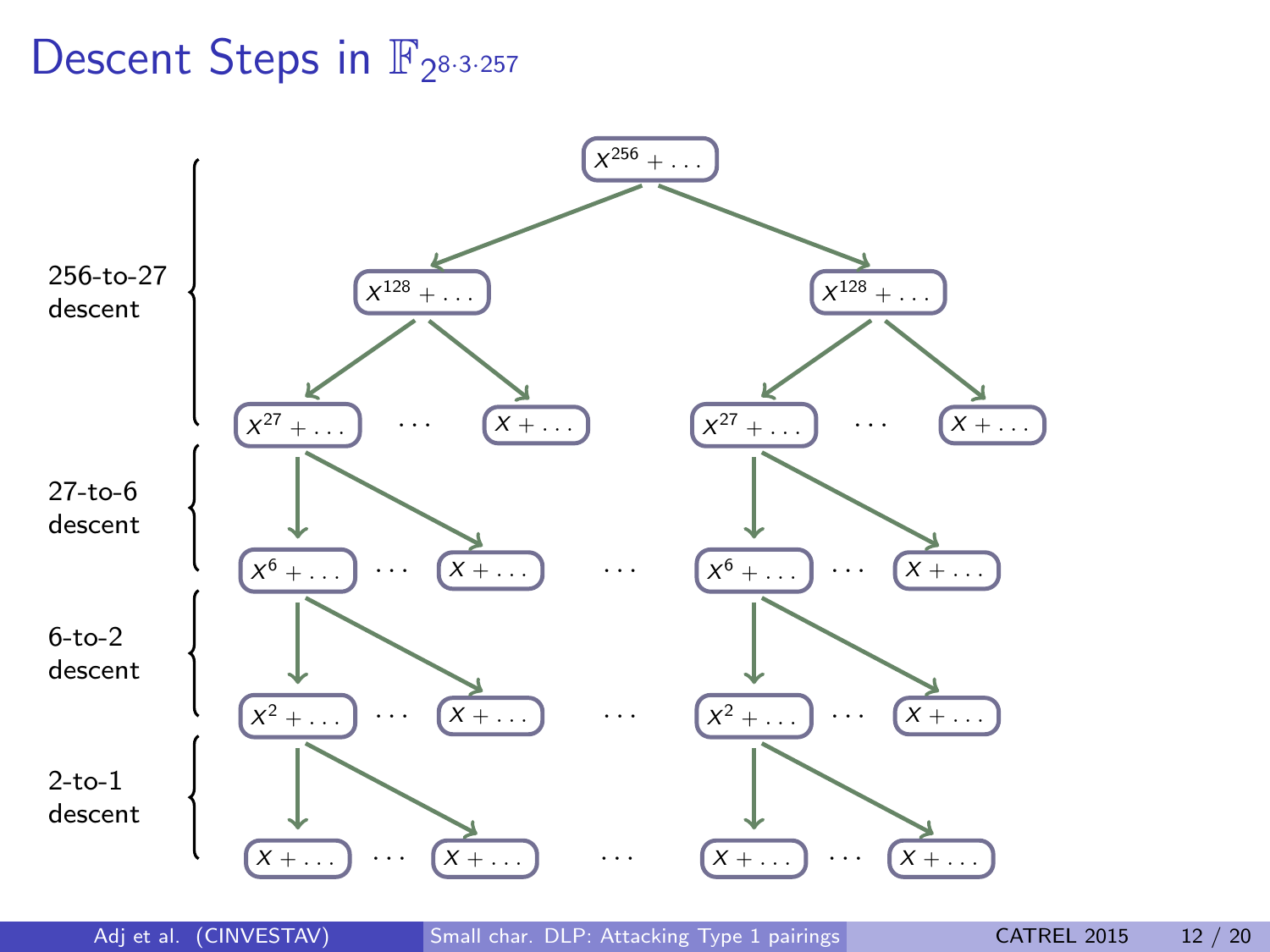Let  $Q = q^{2n}$ , with  $q$  a power of 2 or 3 and  $n \leq q+2$ .

**Jun 2013** - Barbulescu, Gaudry, Joux and Thomé:

 $\triangleright$  quasi-polynomial time algorithm (QPA):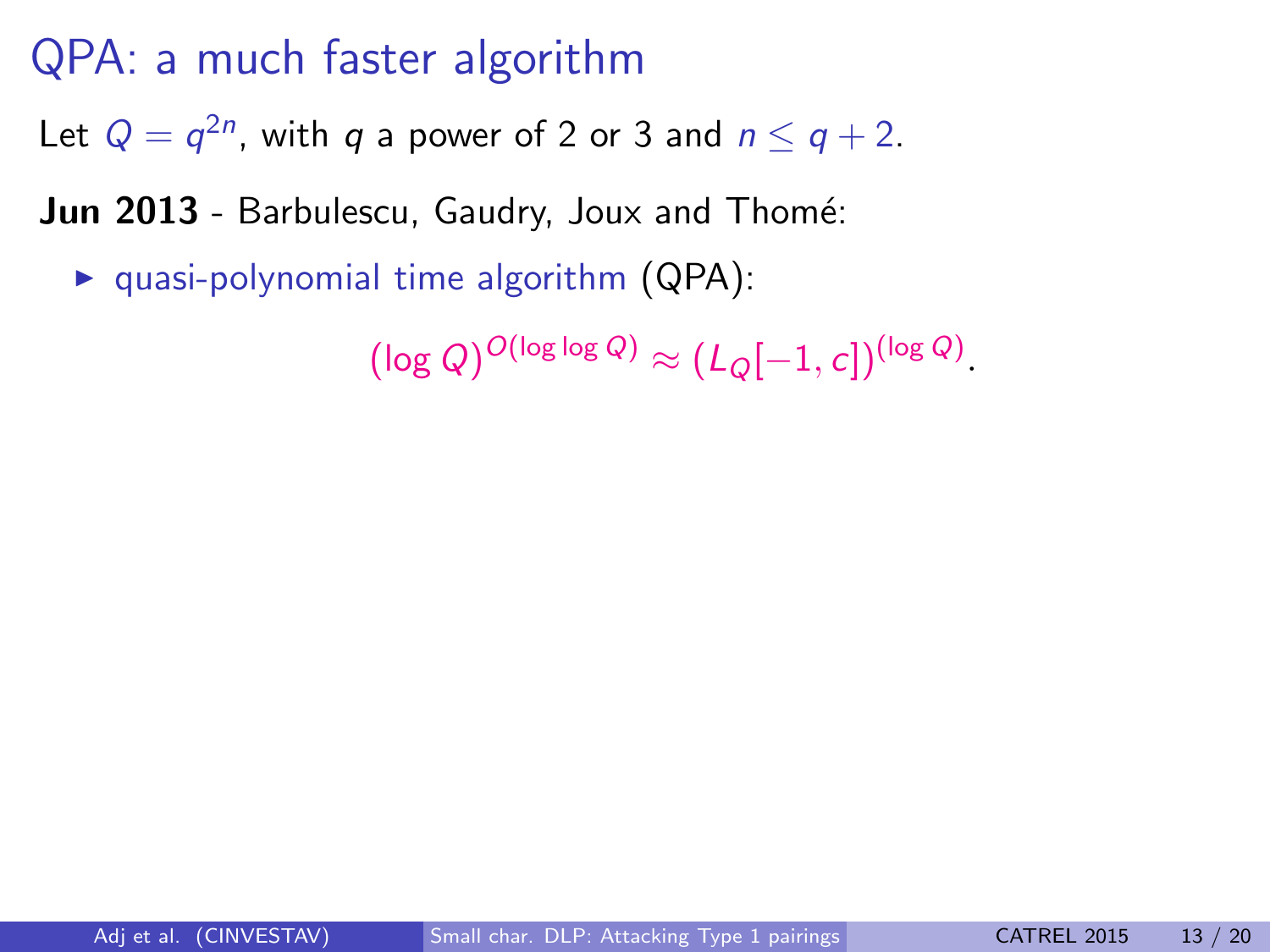Let  $Q = q^{2n}$ , with  $q$  a power of 2 or 3 and  $n \leq q+2$ .

**Jun 2013** - Barbulescu, Gaudry, Joux and Thomé:

 $\triangleright$  quasi-polynomial time algorithm (QPA):

 $(\log Q)^{O(\log\log Q)} \approx (L_Q[-1,c])^{(\log Q)}.$ 

**E** asymptotically smaller than  $L_{\mathcal{Q}}[\alpha, c]$ , for any  $\alpha > 0$  and  $c > 0$ .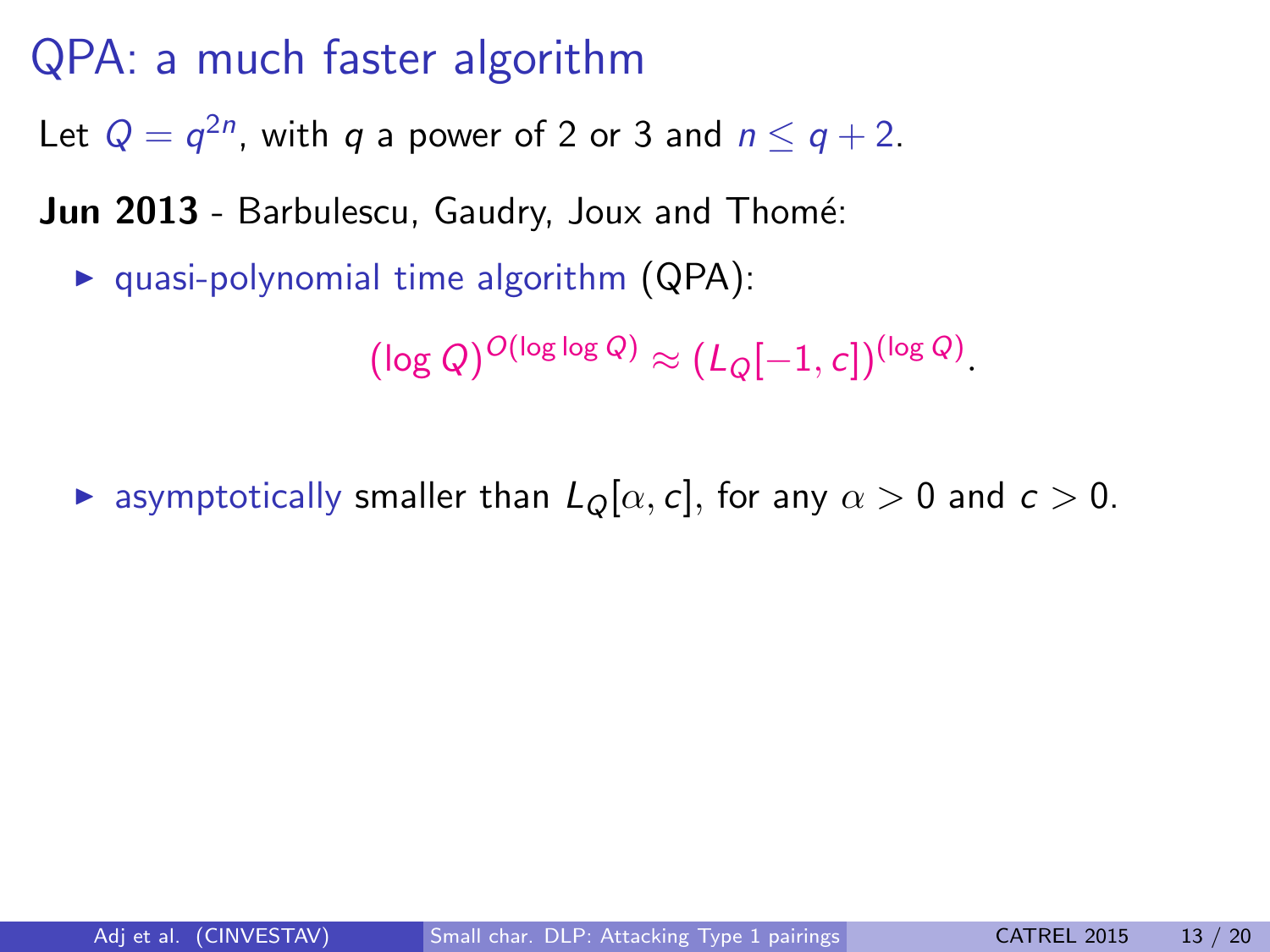Let  $Q = q^{2n}$ , with  $q$  a power of 2 or 3 and  $n \leq q+2$ .

**Jun 2013** - Barbulescu, Gaudry, Joux and Thomé:

 $\triangleright$  quasi-polynomial time algorithm (QPA):

- **E** asymptotically smaller than  $L_{\mathcal{Q}}[\alpha, c]$ , for any  $\alpha > 0$  and  $c > 0$ .
- same setup as in Joux's algorithm: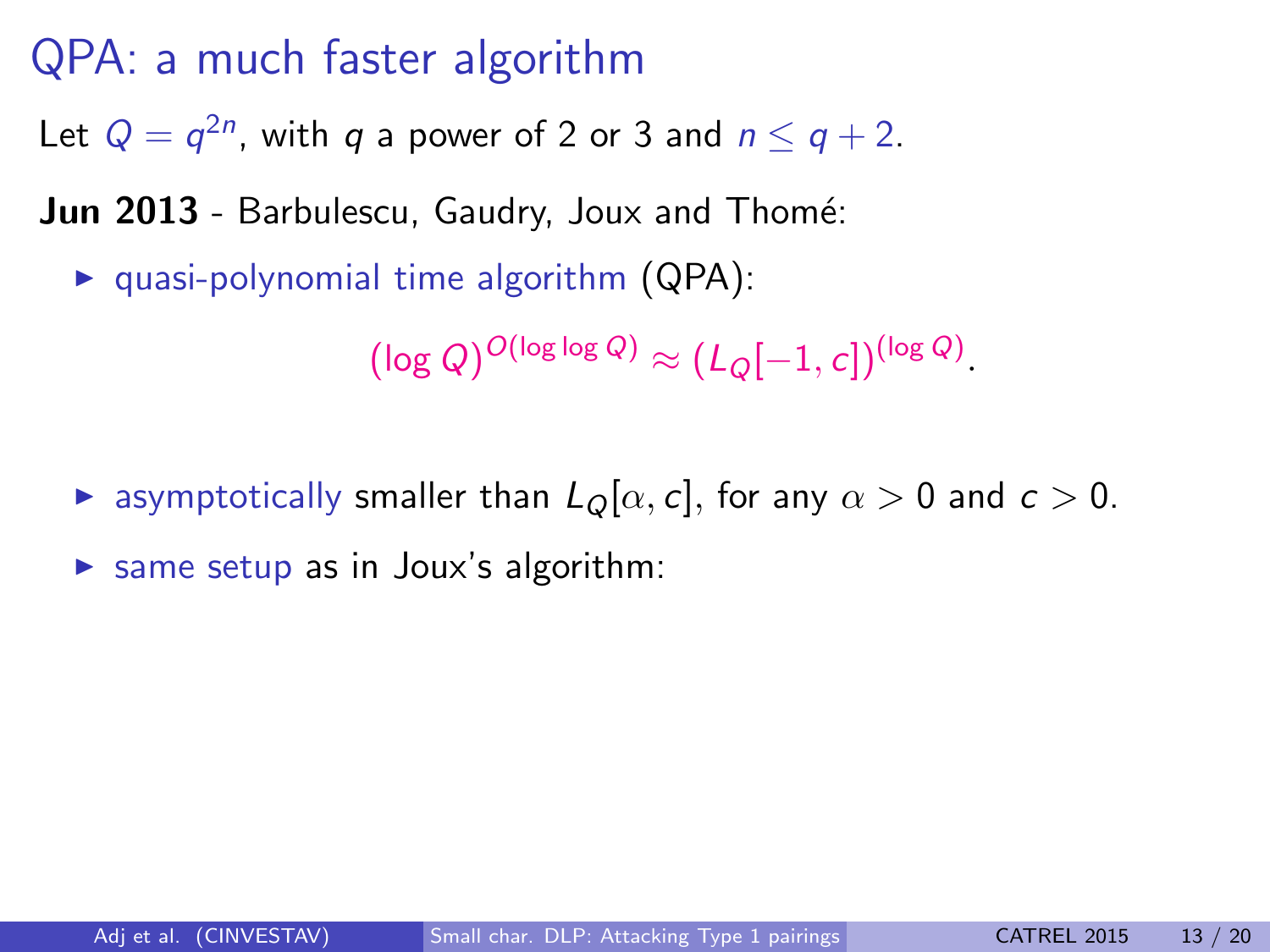Let  $Q = q^{2n}$ , with  $q$  a power of 2 or 3 and  $n \leq q+2$ .

**Jun 2013** - Barbulescu, Gaudry, Joux and Thomé:

 $\triangleright$  quasi-polynomial time algorithm (QPA):

- **E** asymptotically smaller than  $L_{\mathcal{Q}}[\alpha, c]$ , for any  $\alpha > 0$  and  $c > 0$ .
- same setup as in Joux's algorithm:
	- Factor base computation: find logarithms of linears in polynomial time.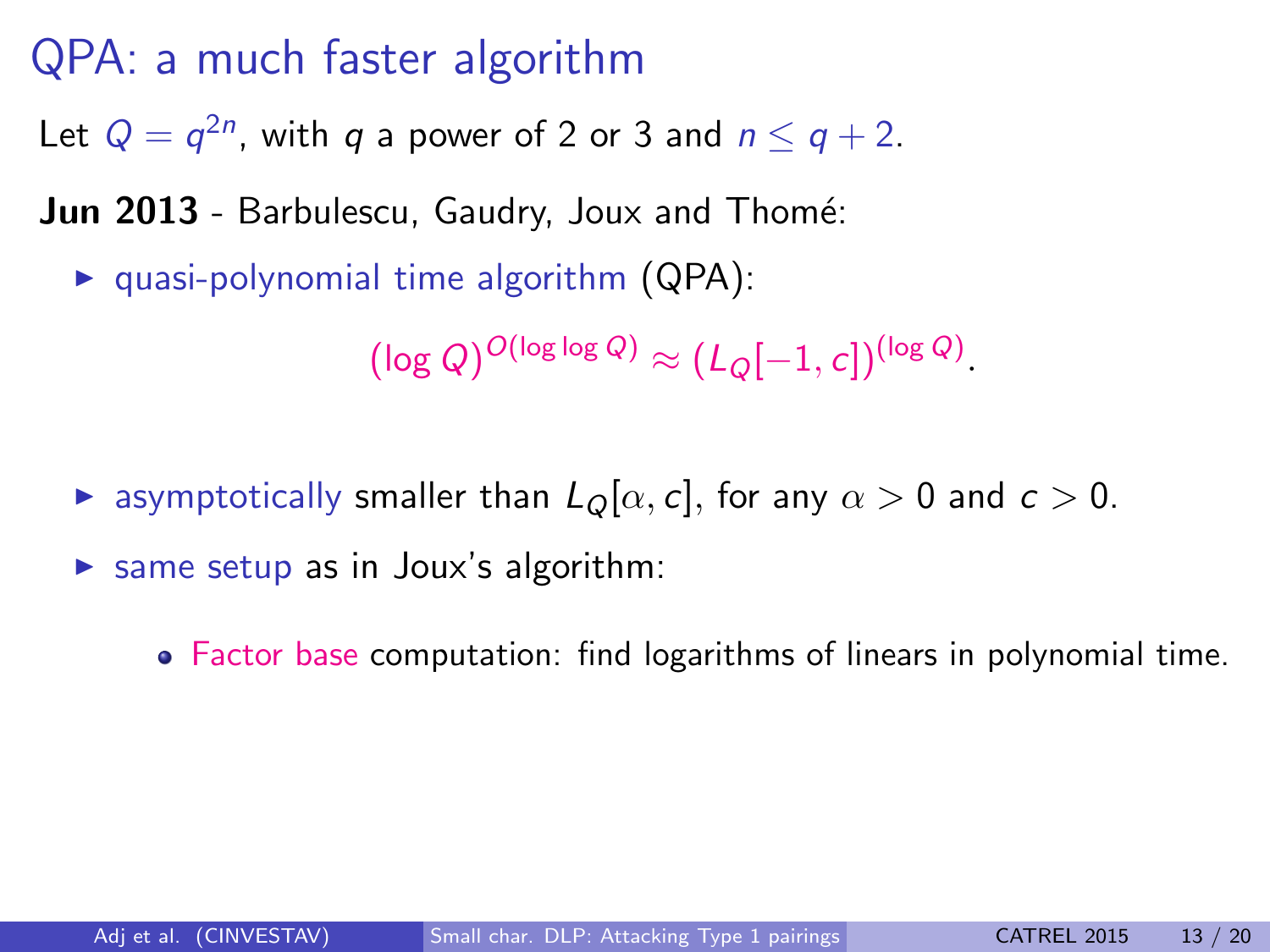Let  $Q = q^{2n}$ , with  $q$  a power of 2 or 3 and  $n \leq q+2$ .

**Jun 2013** - Barbulescu, Gaudry, Joux and Thomé:

 $\triangleright$  quasi-polynomial time algorithm (QPA):

- **E** asymptotically smaller than  $L_{\mathcal{Q}}[\alpha, c]$ , for any  $\alpha > 0$  and  $c > 0$ .
- same setup as in Joux's algorithm:
	- Factor base computation: find logarithms of linears in polynomial time.
	- Descent stage:  $\log_e h$  is expressed as a linear combination of logs of elements in the factor base using a descent strategy quite similar to Joux's method for computing logarithms of degree-2 elements.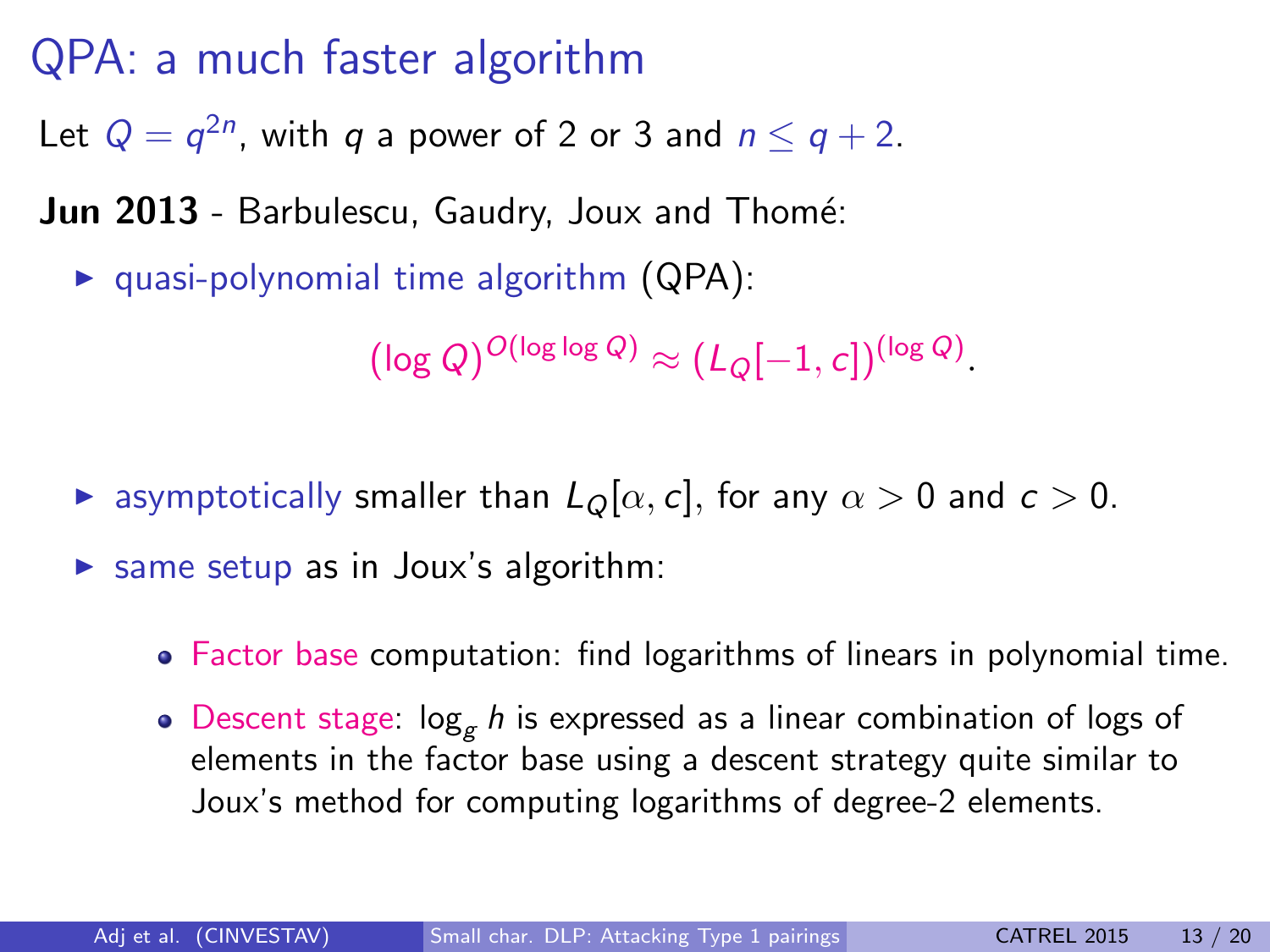Let  $Q = q^{2n}$ , with  $q$  a power of 2 or 3 and  $n \leq q+2$ .

**Jun 2013** - Barbulescu, Gaudry, Joux and Thomé:

 $\triangleright$  quasi-polynomial time algorithm (QPA):

 $(\log Q)^{O(\log\log Q)} \approx (L_Q[-1,c])^{(\log Q)}.$ 

- **E** asymptotically smaller than  $L_{\mathcal{Q}}[\alpha, c]$ , for any  $\alpha > 0$  and  $c > 0$ .
- same setup as in Joux's algorithm:
	- Factor base computation: find logarithms of linears in polynomial time.
	- Descent stage:  $\log_e h$  is expressed as a linear combination of logs of elements in the factor base using a descent strategy quite similar to Joux's method for computing logarithms of degree-2 elements.

[We have another QPA by Granger-Kleinjung-Zumbrägel from April 2014.]

Adj et al. (CINVESTAV) [Small char. DLP: Attacking Type 1 pairings](#page-0-0) CATREL 2015 13 / 20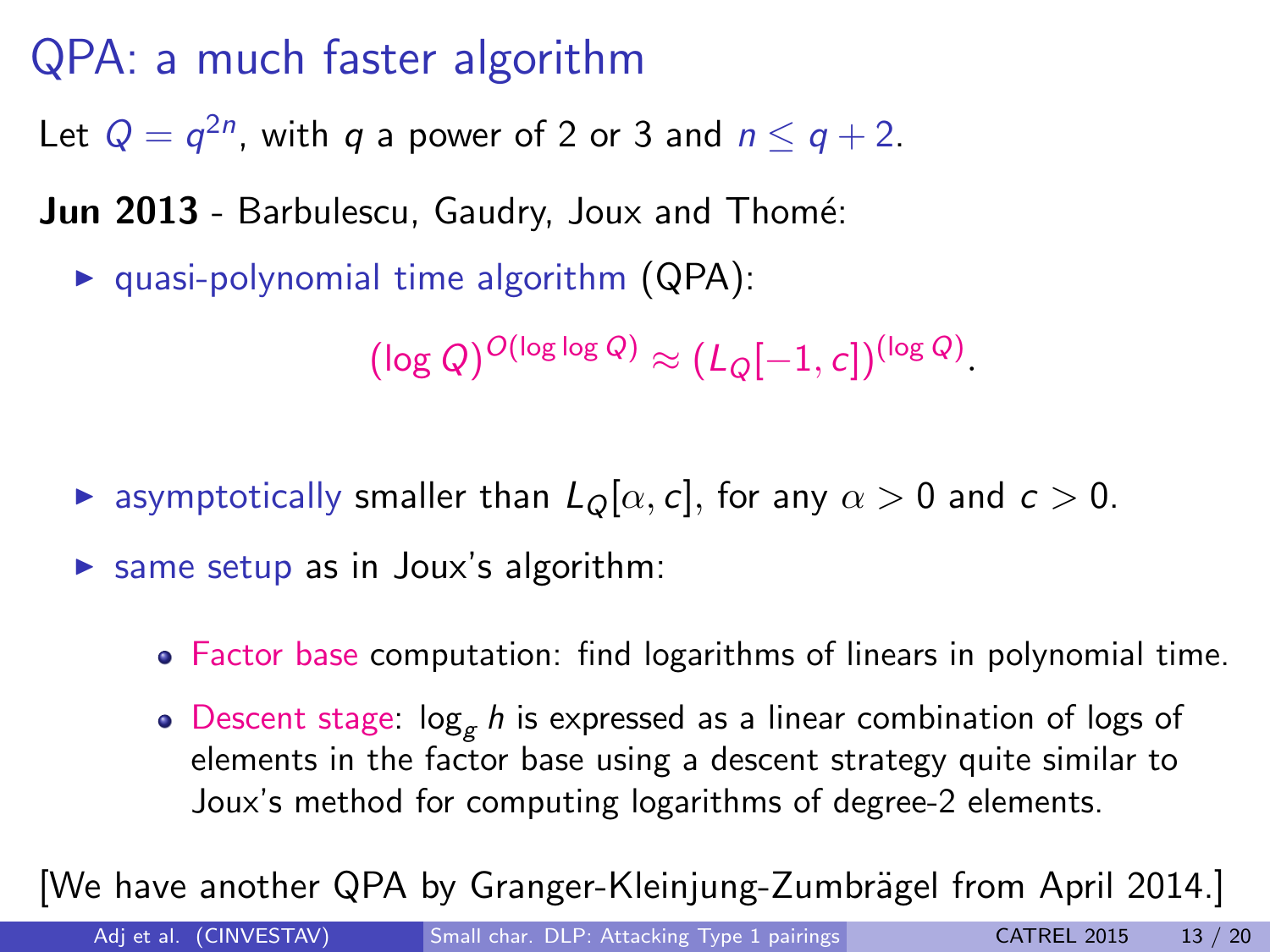We combined the Joux 2013 algorithm and QPA to show in a concrete analysis that the cryptographic DLP in the field  $\mathbb{F}_{3^{6\cdot 509}}$  can be computed much faster than previously believed: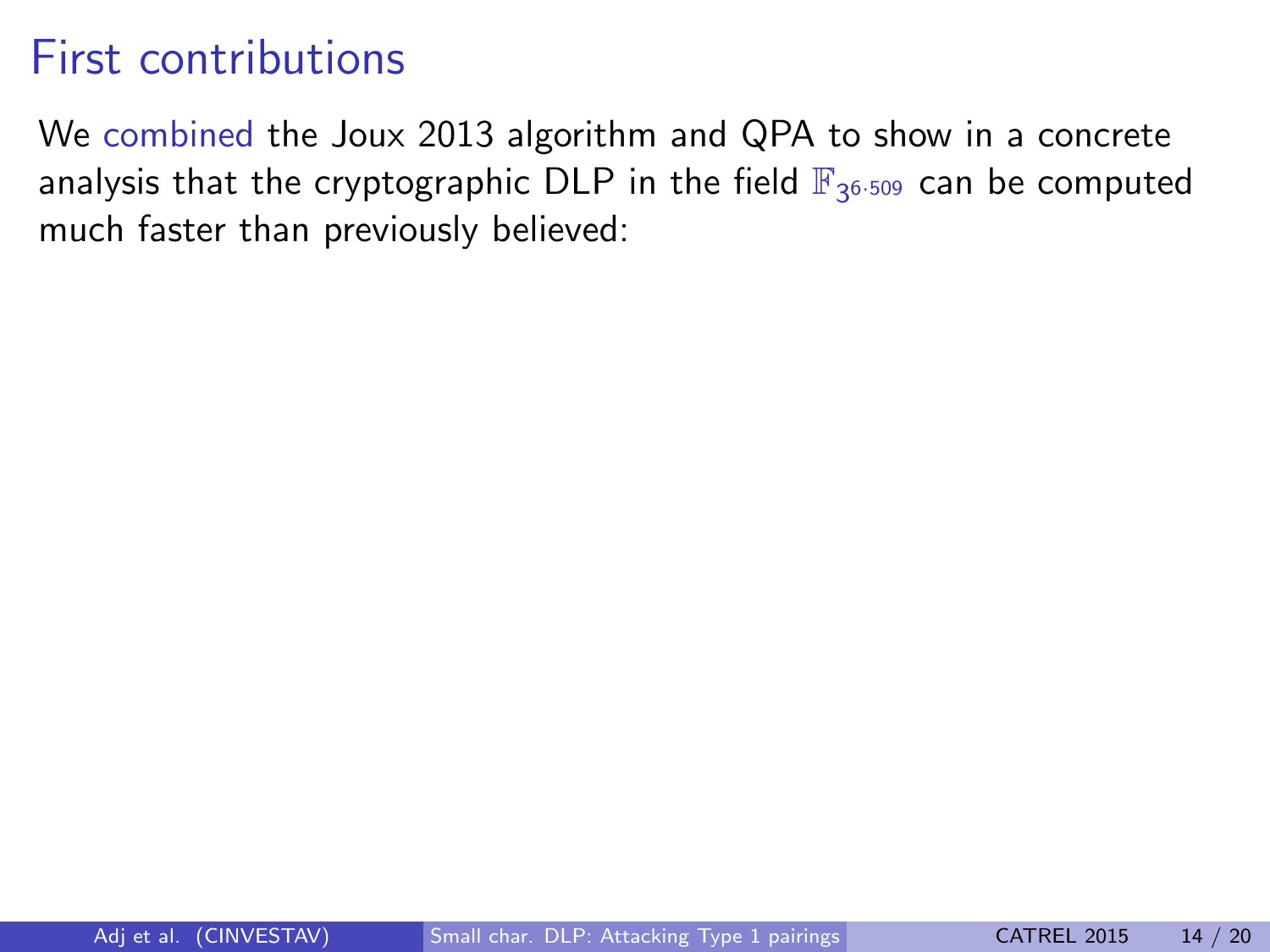We combined the Joux 2013 algorithm and QPA to show in a concrete analysis that the cryptographic DLP in the field  $\mathbb{F}_{3^{6\cdot 509}}$  can be computed much faster than previously believed:

|          | DLP algorithm $\vert$ Coppersmith04 $\vert$ JL06 $\vert$ Joux12 $\vert$ Joux13-QPA13 |      |      |     |
|----------|--------------------------------------------------------------------------------------|------|------|-----|
| Run time | $2^{128}$                                                                            | 2111 | 2103 | 275 |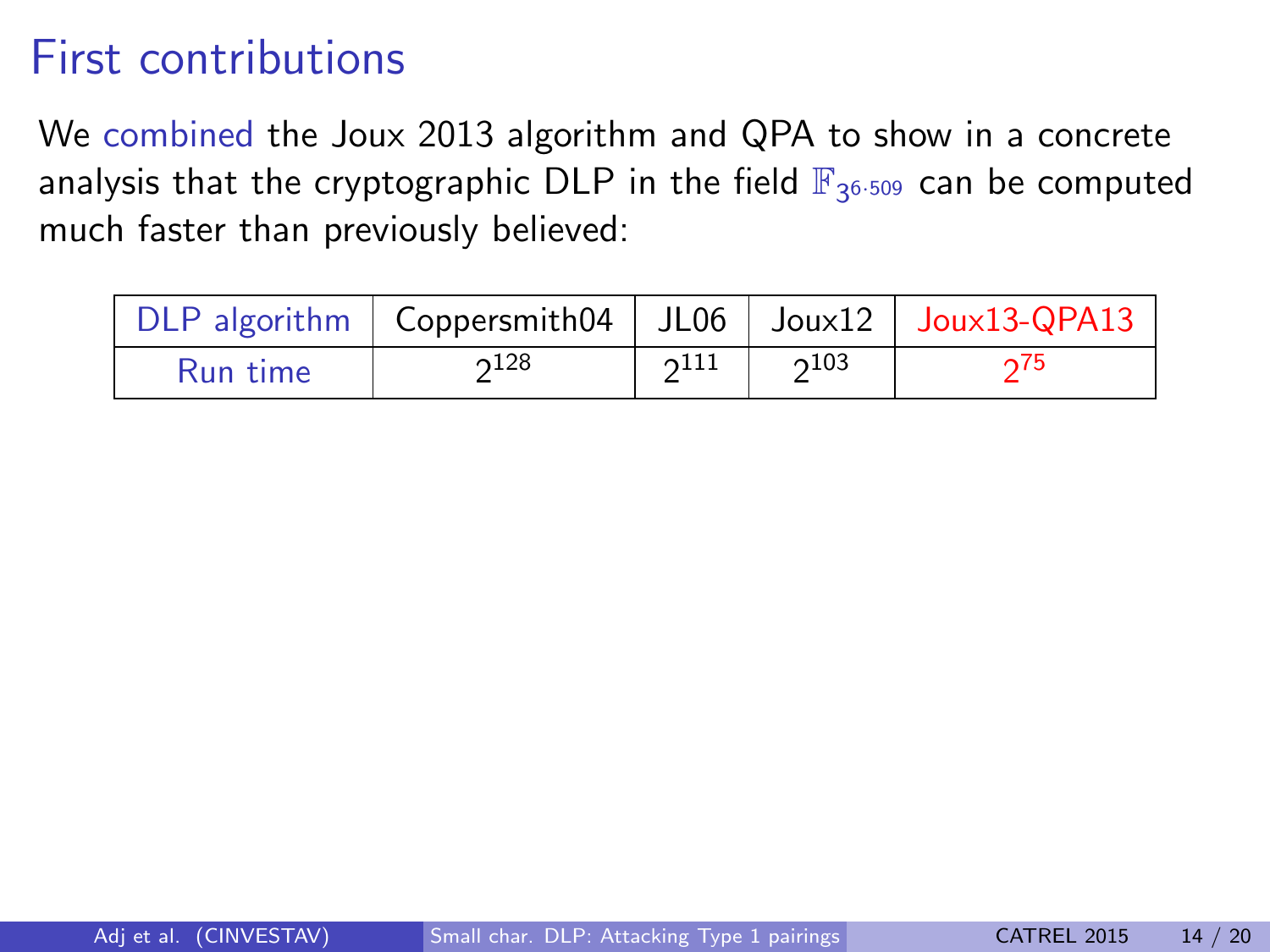We combined the Joux 2013 algorithm and QPA to show in a concrete analysis that the cryptographic DLP in the field  $\mathbb{F}_{3^{6\cdot 509}}$  can be computed much faster than previously believed:

|          | DLP algorithm $\vert$ Coppersmith04 $\vert$ JL06 $\vert$ Joux12 $\vert$ Joux13-QPA13 |      |      |     |
|----------|--------------------------------------------------------------------------------------|------|------|-----|
| Run time | $2^{128}$                                                                            | 2111 | 2103 | 275 |

We also analyzed the cryptographic DLP in the field  $\mathbb{F}_{2^{12 \cdot 367}}$  and found the new algorithms more effective (much more parallelizable) than the Joux 2012 algorithm:

|          | DLP algorithm   Coppersmith04   Joux12   Joux13-QPA13 |     |     |
|----------|-------------------------------------------------------|-----|-----|
| Run time | 2128                                                  | 292 | ი95 |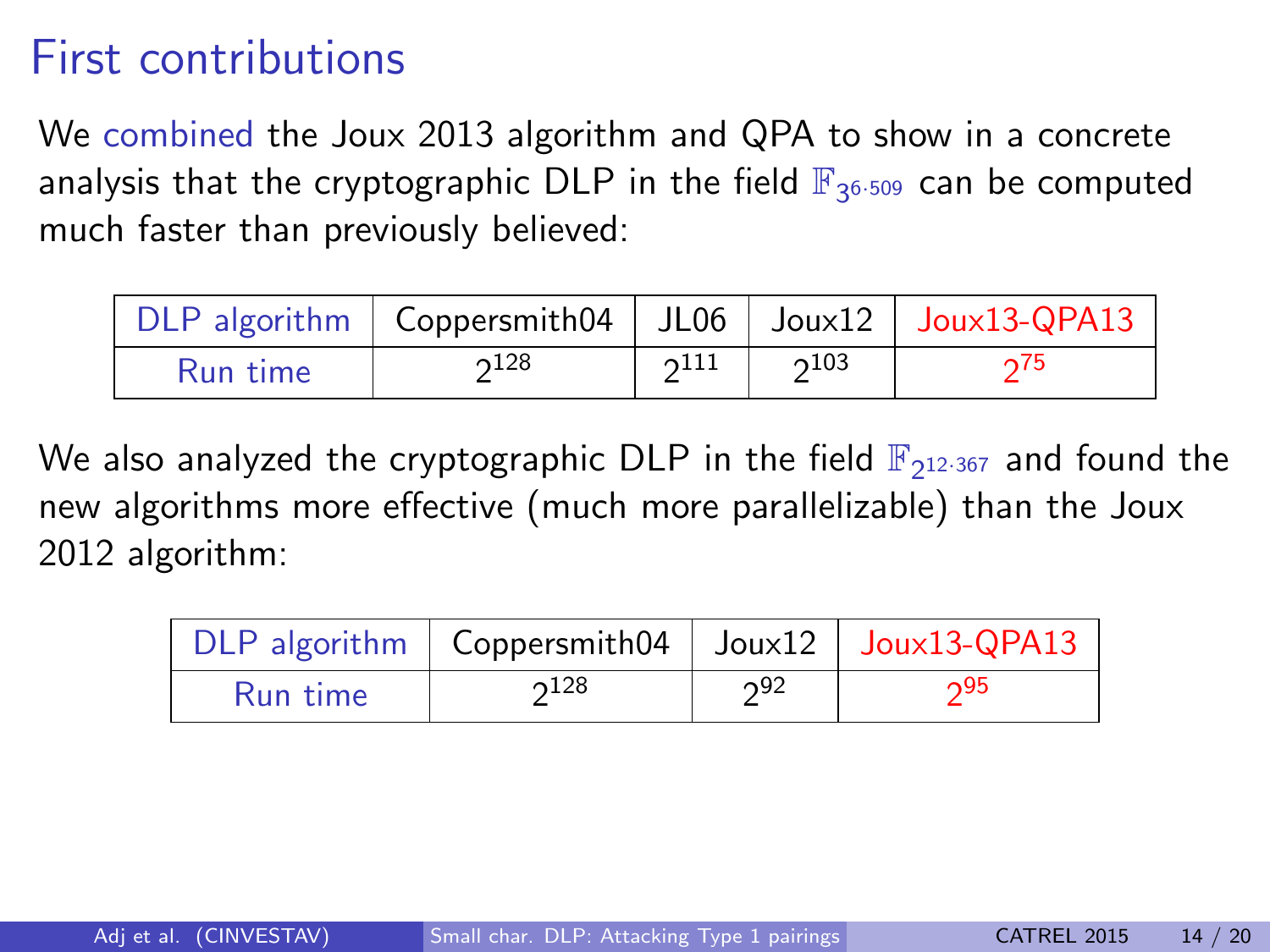We combined the Joux 2013 algorithm and QPA to show in a concrete analysis that the cryptographic DLP in the field  $\mathbb{F}_{3^{6\cdot 509}}$  can be computed much faster than previously believed:

|          | DLP algorithm $\vert$ Coppersmith04 $\vert$ JL06 $\vert$ Joux12 $\vert$ Joux13-QPA13 |      |      |     |
|----------|--------------------------------------------------------------------------------------|------|------|-----|
| Run time | $2^{128}$                                                                            | 2111 | 2103 | 275 |

We also analyzed the cryptographic DLP in the field  $\mathbb{F}_{2^{12 \cdot 367}}$  and found the new algorithms more effective (much more parallelizable) than the Joux 2012 algorithm:

|          | DLP algorithm   Coppersmith04   Joux12   Joux13-QPA13 |     |     |
|----------|-------------------------------------------------------|-----|-----|
| Run time | $2^{128}$                                             | 292 | າ95 |

Our preliminary analysis suggested that the new algorithms have no effect in computing discrete logs in  $\mathbb{F}_{2^{4\cdot 1223}}$ .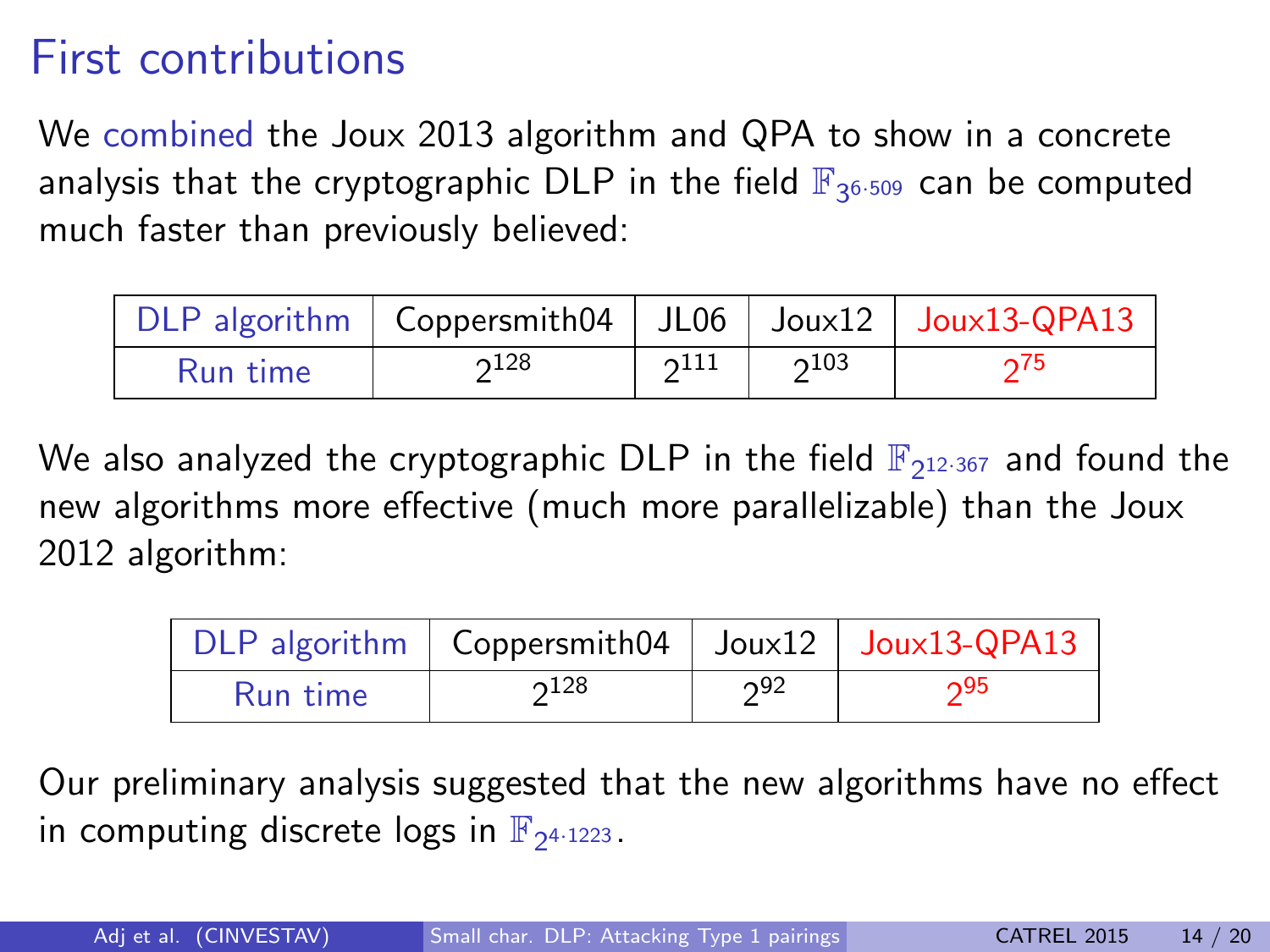We combined the Joux 2013 algorithm and QPA to show in a concrete analysis that the cryptographic DLP in the field  $\mathbb{F}_{3^{6\cdot 509}}$  can be computed much faster than previously believed:

|          | DLP algorithm $\vert$ Coppersmith04 $\vert$ JL06 $\vert$ Joux12 $\vert$ Joux13-QPA13 |      |      |     |
|----------|--------------------------------------------------------------------------------------|------|------|-----|
| Run time | $2^{128}$                                                                            | 2111 | 2103 | 275 |

We also analyzed the cryptographic DLP in the field  $\mathbb{F}_{2^{12 \cdot 367}}$  and found the new algorithms more effective (much more parallelizable) than the Joux 2012 algorithm:

|          | DLP algorithm   Coppersmith04   Joux12   Joux13-QPA13 |     |     |
|----------|-------------------------------------------------------|-----|-----|
| Run time | $2^{128}$                                             | 292 | 295 |

Our preliminary analysis suggested that the new algorithms have no effect in computing discrete logs in  $\mathbb{F}_{2^{4\cdot 1223}}$ . [Incredibly optimistic!]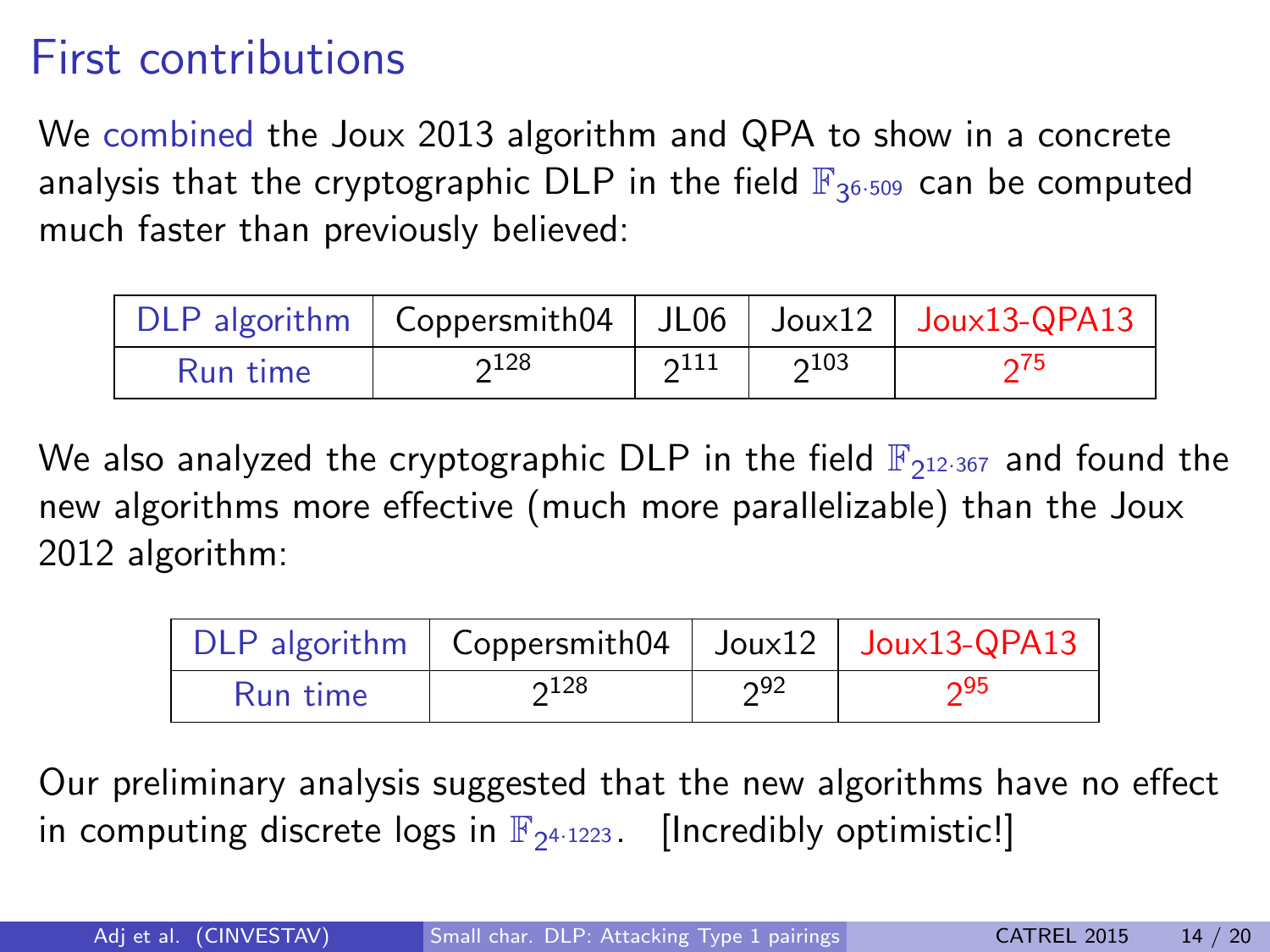In ECC 2013, Granger presented (joint work with Zumbrägel) a modification of Joux's field representation:

- $\blacktriangleright \mathbb{F}_{q^{dn}} = \mathbb{F}_{q^d}[X]/(I_X)$  with  $I_X$  dividing  $X \cdot h_1(X^q) h_0(X^q)$ .
- $h_0(X)$ ,  $h_1(X)$  polynomials over  $\mathbb{F}_q[X]$  of small degree  $\delta$ .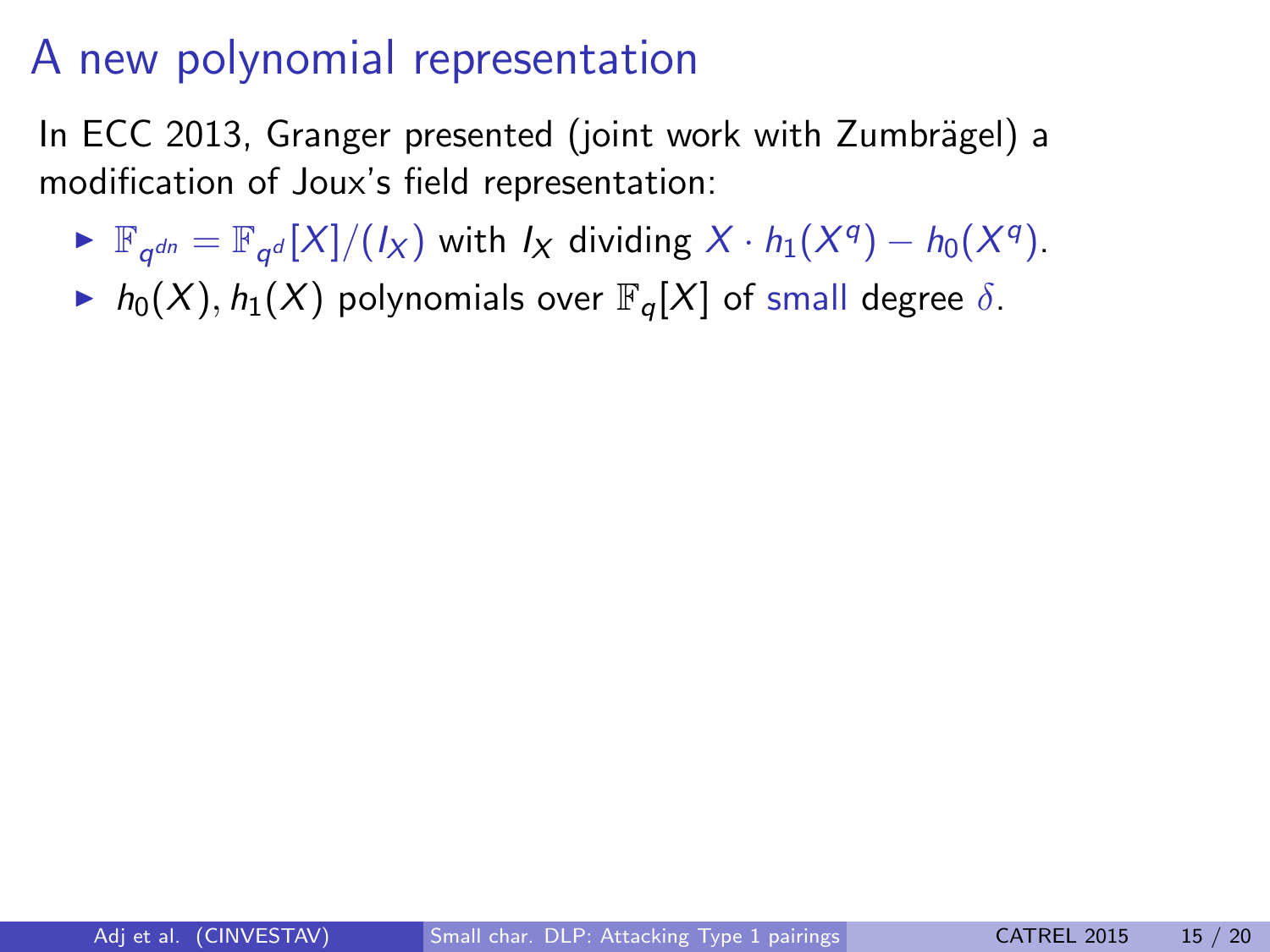In ECC 2013, Granger presented (joint work with Zumbrägel) a modification of Joux's field representation:

- $\blacktriangleright \mathbb{F}_{q^{dn}} = \mathbb{F}_{q^d}[X]/(I_X)$  with  $I_X$  dividing  $X \cdot h_1(X^q) h_0(X^q)$ .
- $h_0(X)$ ,  $h_1(X)$  polynomials over  $\mathbb{F}_q[X]$  of small degree  $\delta$ .

Very useful: allows to have  $n \leq \delta \cdot q$  instead of necessarily  $n \leq q + \delta$ .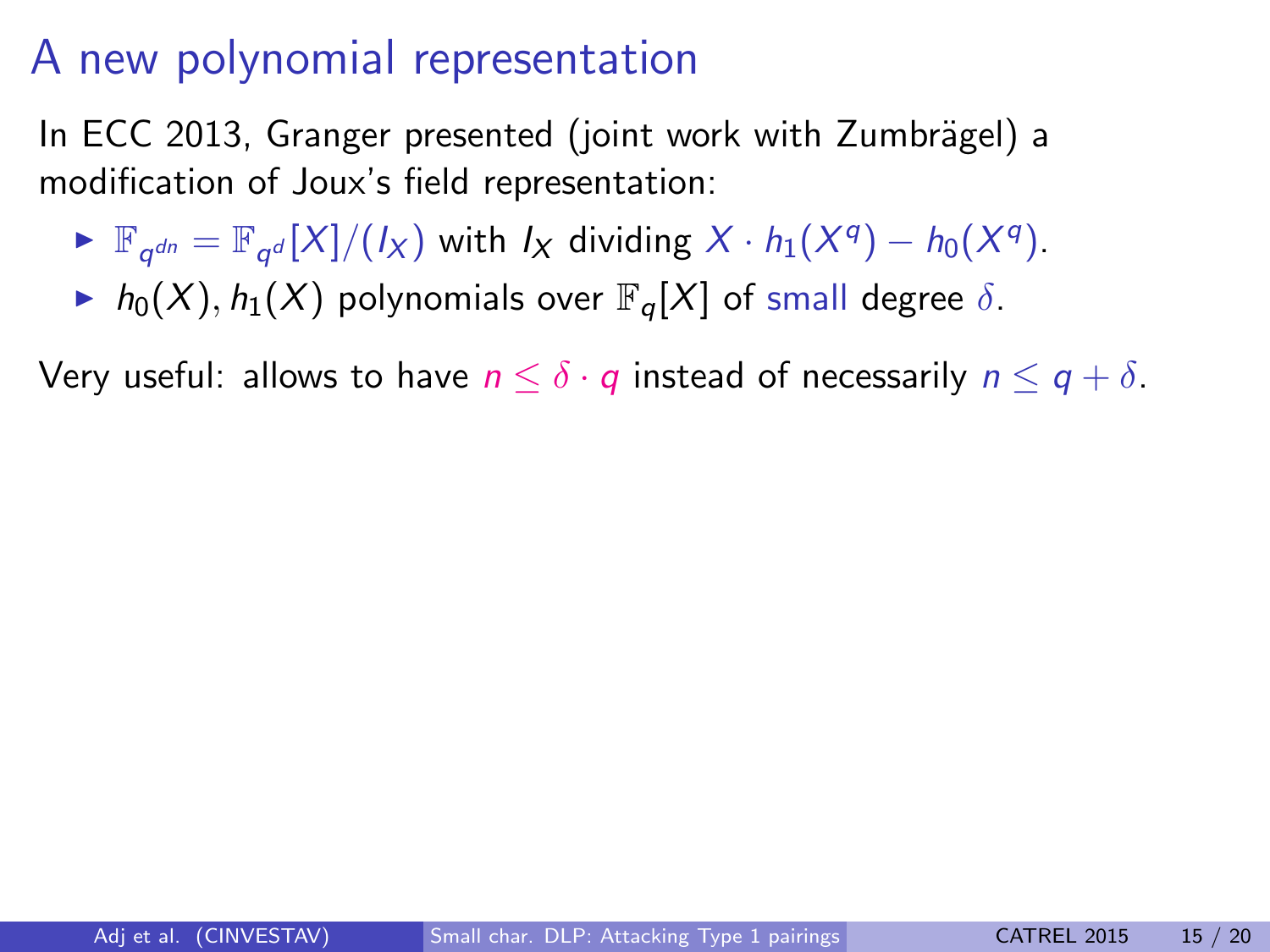In ECC 2013, Granger presented (joint work with Zumbrägel) a modification of Joux's field representation:

- $\blacktriangleright \mathbb{F}_{q^{dn}} = \mathbb{F}_{q^d}[X]/(I_X)$  with  $I_X$  dividing  $X \cdot h_1(X^q) h_0(X^q)$ .
- $\blacktriangleright$  h<sub>0</sub>(X), h<sub>1</sub>(X) polynomials over  $\mathbb{F}_q[X]$  of small degree  $\delta$ .

Very useful: allows to have  $n \leq \delta \cdot q$  instead of necessarily  $n \leq q + \delta$ . Resulting analysis:

| DLP algorithm                               | Joux13-QPA13<br>Coppersmith04 |                           | GZ13 |
|---------------------------------------------|-------------------------------|---------------------------|------|
|                                             |                               | (as analyzed by A. et al) |      |
| Run time on $\mathbb{F}_{2^{12 \cdot 367}}$ | $2^{128}$                     | 295                       | 276  |
| Run time on $\mathbb{F}_{2^{4\cdot1223}}$   | $2^{128}$                     | $>2^{128}$                | 295  |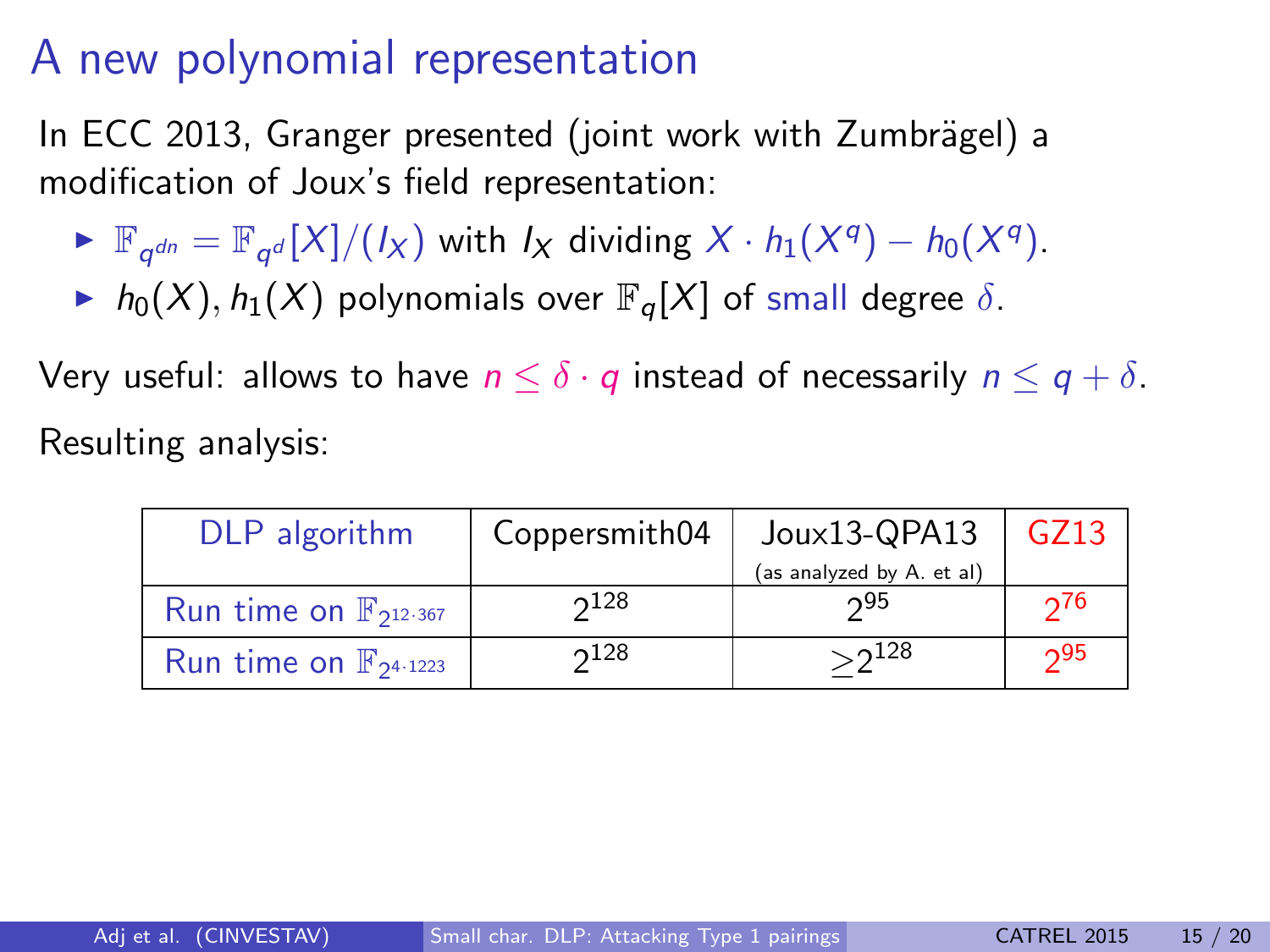In ECC 2013, Granger presented (joint work with Zumbrägel) a modification of Joux's field representation:

- $\blacktriangleright \mathbb{F}_{q^{dn}} = \mathbb{F}_{q^d}[X]/(I_X)$  with  $I_X$  dividing  $X \cdot h_1(X^q) h_0(X^q)$ .
- $\blacktriangleright$  h<sub>0</sub>(X), h<sub>1</sub>(X) polynomials over  $\mathbb{F}_q[X]$  of small degree  $\delta$ .

Very useful: allows to have  $n \leq \delta \cdot q$  instead of necessarily  $n \leq q + \delta$ . Resulting analysis:

| DLP algorithm                               | Joux13-QPA13<br>Coppersmith04 |                           | GZ13 |
|---------------------------------------------|-------------------------------|---------------------------|------|
|                                             |                               | (as analyzed by A. et al) |      |
| Run time on $\mathbb{F}_{2^{12 \cdot 367}}$ | $2^{128}$                     | 295                       | 276  |
| Run time on $\mathbb{F}_{2^{4\cdot1223}}$   | $2^{128}$                     | $>$ 2 $^{128}$            | 295  |

In December 2013, we used the Granger-Zumbrägel representation to show that the cryptographic DLP in  $\mathbb{F}_{3^{6 \cdot 1429}}$  and  $\mathbb{F}_{2^{4 \cdot 3041}}$  can be solved in time  $2^{96}$  and  $2^{129}$ , respectively. [Initially believed to enjoy a  $2^{192}$  security level.]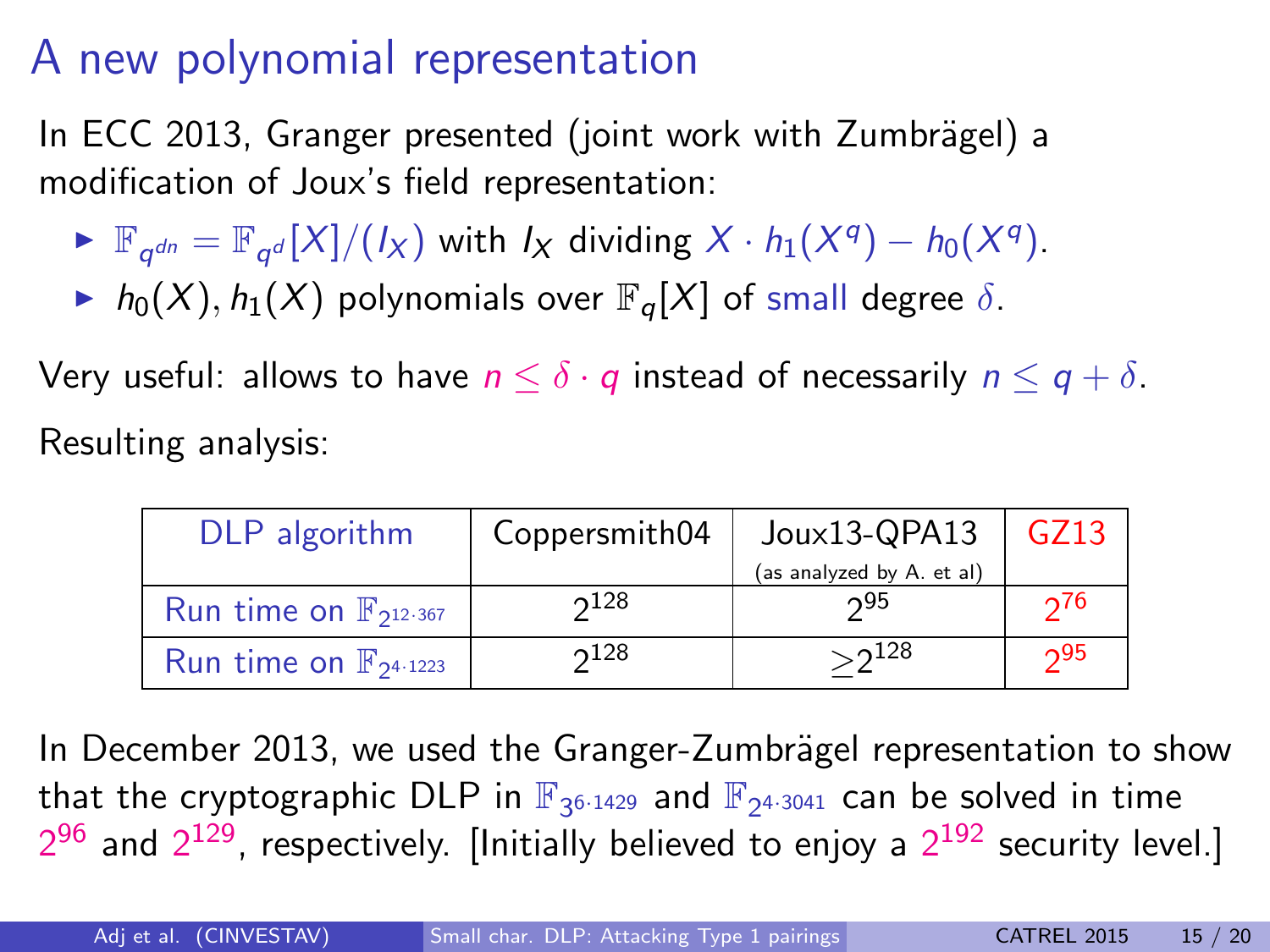$\blacktriangleright$  January 27 2014, A.-Menezes-Oliveira-Rodríguez:  $\mathbb{F}_{3^{6 \cdot 137}}$ .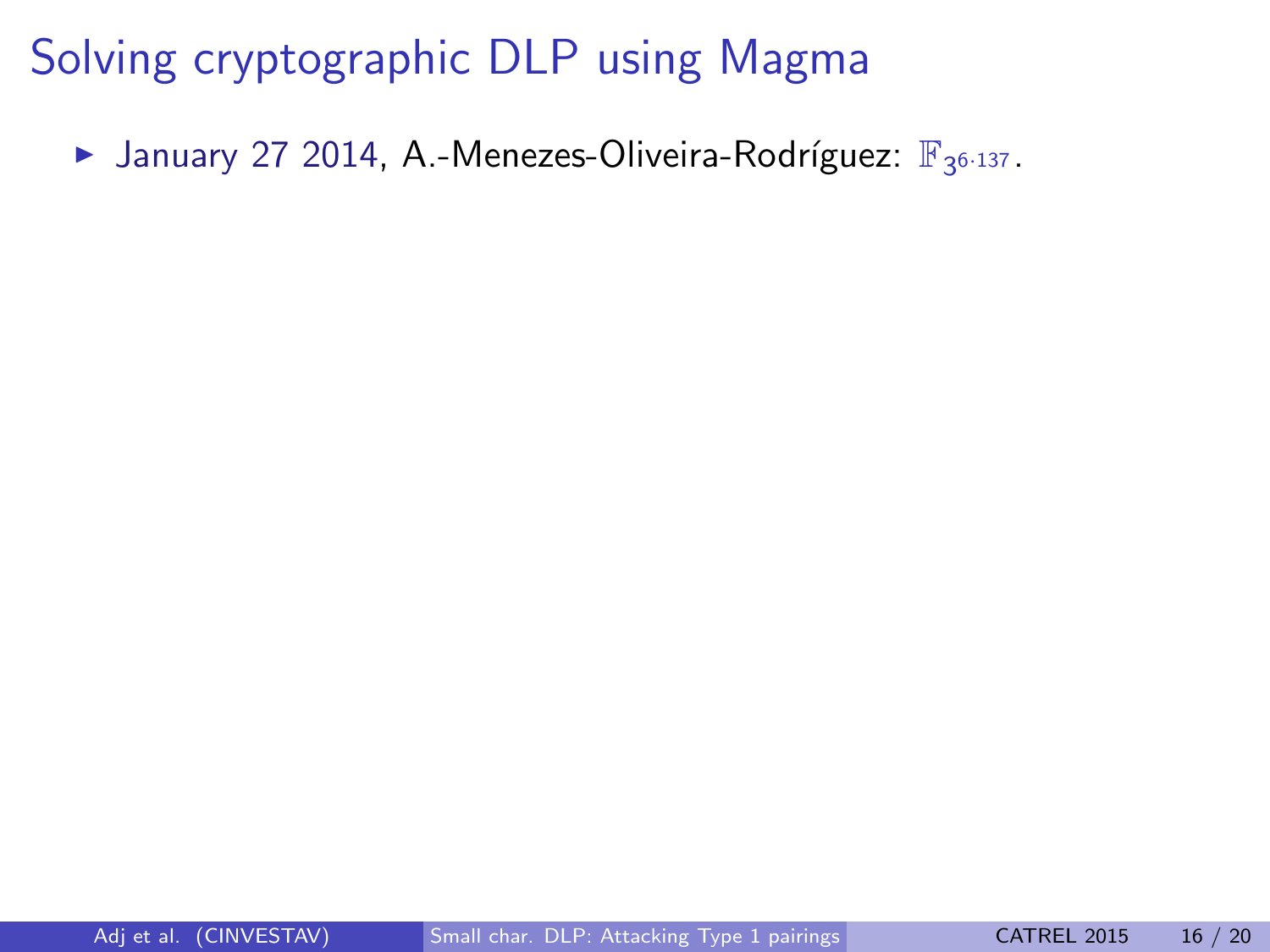- $\blacktriangleright$  January 27 2014, A.-Menezes-Oliveira-Rodríguez:  $\mathbb{F}_{3^{6 \cdot 137}}$ .
	- $\bullet$  We used Joux's algorithm with the Granger-Zumbrägel representation to break the supersingular curve  $E: y^2 = x^3 - x + 1$  defined over  $\mathbb{F}_{3^{137}}$ .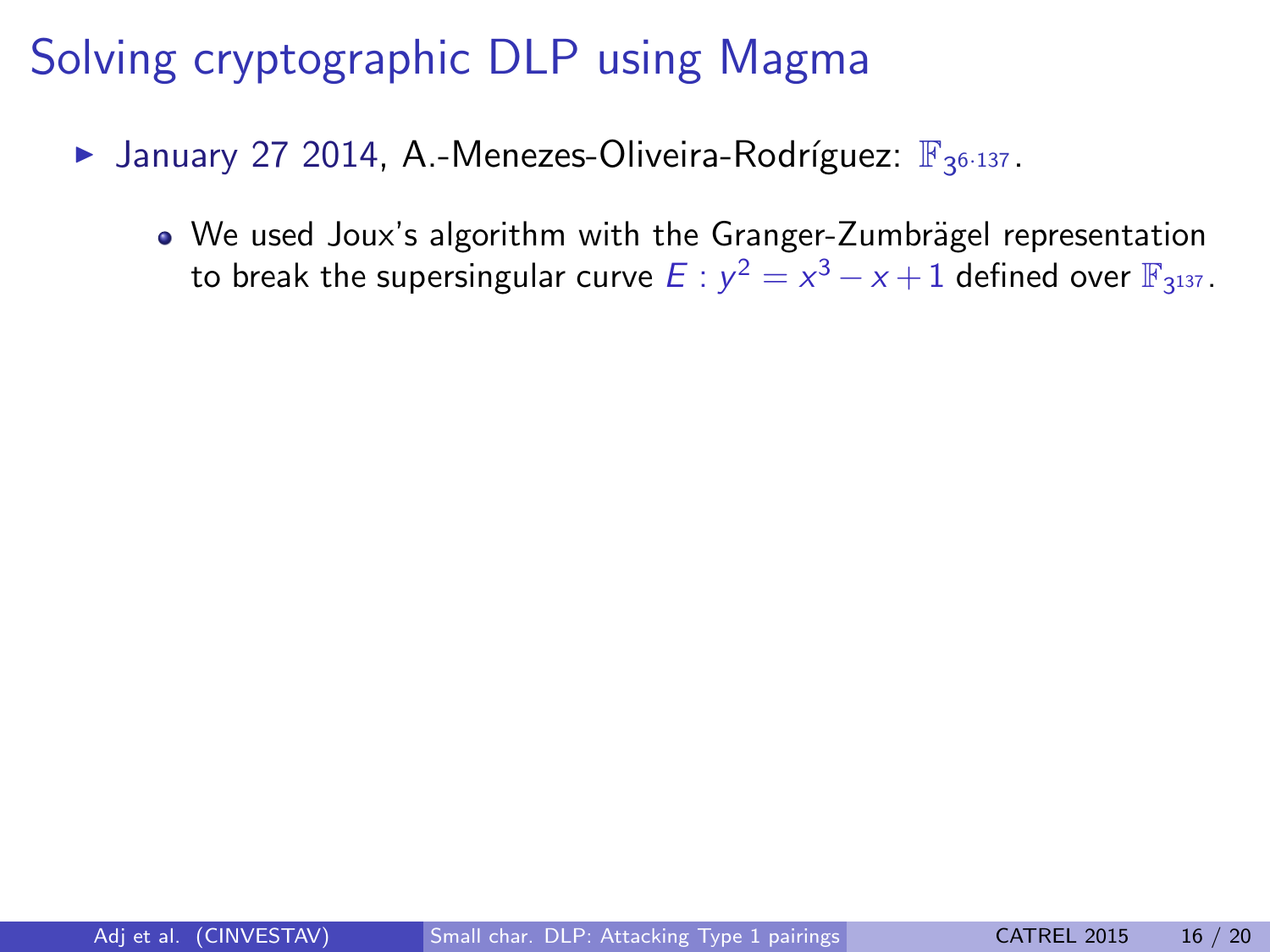- $\blacktriangleright$  January 27 2014, A.-Menezes-Oliveira-Rodríguez:  $\mathbb{F}_{3^{6 \cdot 137}}$ .
	- We used Joux's algorithm with the Granger-Zumbrägel representation to break the supersingular curve  $E: y^2 = x^3 - x + 1$  defined over  $\mathbb{F}_{3^{137}}$ .
	- $\mathbb{F}_{3^{6 \cdot 137}}$ :  $2^{76}$  against Coppersmith. [we actually embed  $\mathbb{F}_{3^{6 \cdot 137}}$  in  $\mathbb{F}_{3^{4 \cdot 3 \cdot 137}}$ .]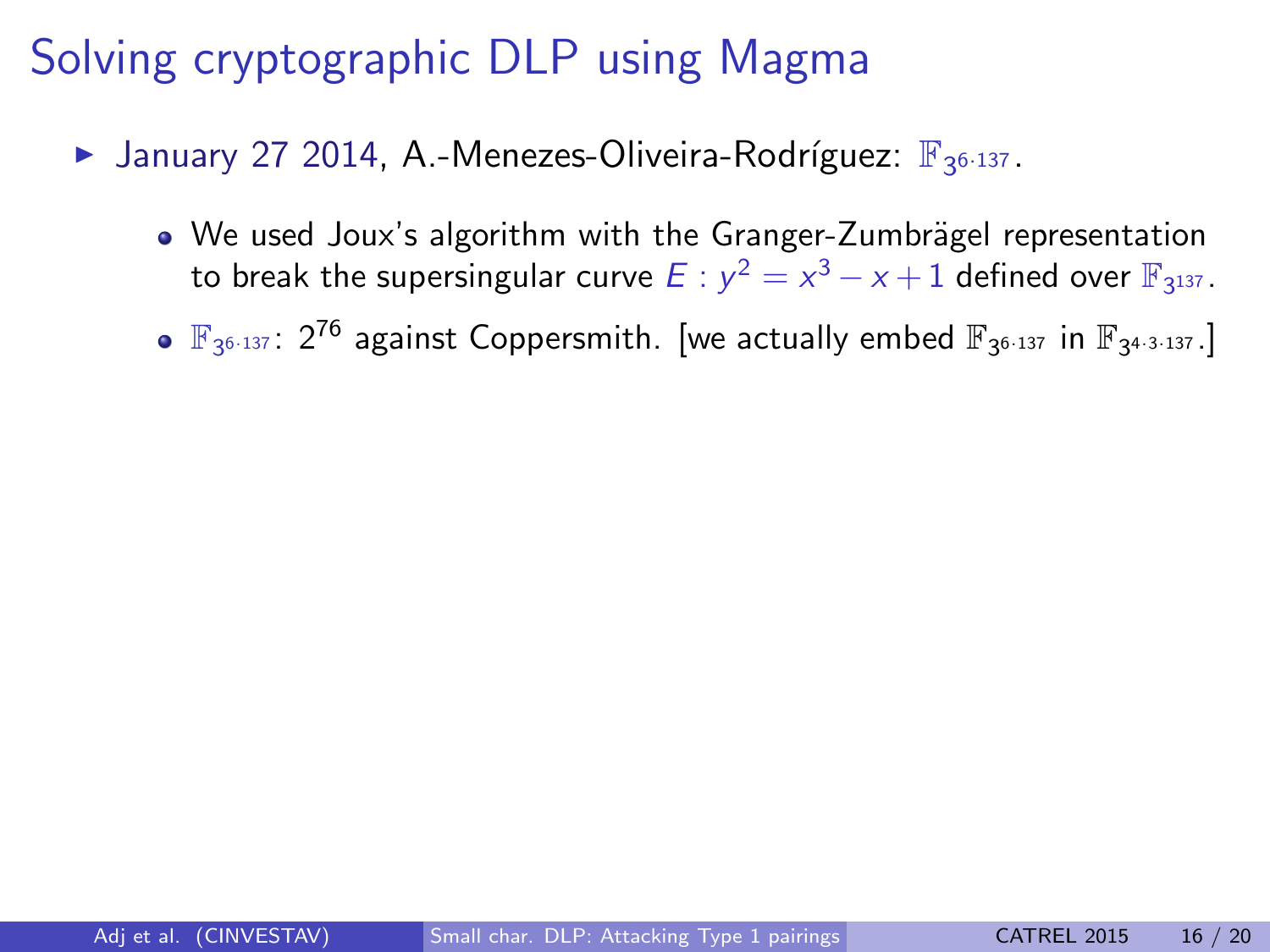- $\blacktriangleright$  January 27 2014, A.-Menezes-Oliveira-Rodríguez:  $\mathbb{F}_{3^{6 \cdot 137}}$ .
	- We used Joux's algorithm with the Granger-Zumbrägel representation to break the supersingular curve  $E: y^2 = x^3 - x + 1$  defined over  $\mathbb{F}_{3^{137}}$ .
	- $\mathbb{F}_{3^{6 \cdot 137}}$ :  $2^{76}$  against Coppersmith. [we actually embed  $\mathbb{F}_{3^{6 \cdot 137}}$  in  $\mathbb{F}_{3^{4 \cdot 3 \cdot 137}}$ .]
	- Field of size of 1303-bit and we worked in a 155-bit prime order subgroup. [previous record on characteristic 3: the 923-bit field  $\mathbb{F}_{3^{6\cdot 97}}$ .]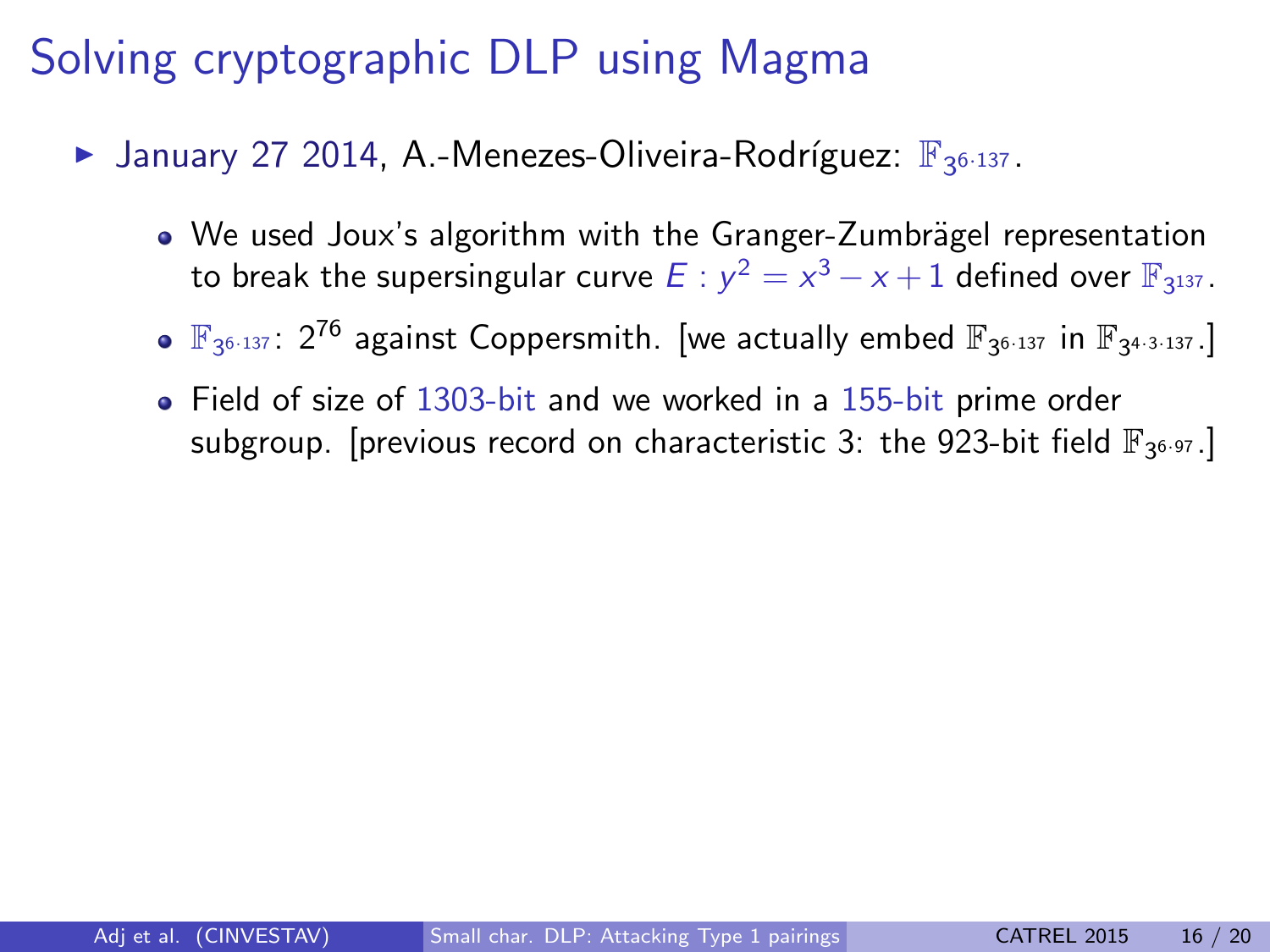- $\blacktriangleright$  January 27 2014, A.-Menezes-Oliveira-Rodríguez:  $\mathbb{F}_{3^{6 \cdot 137}}$ .
	- We used Joux's algorithm with the Granger-Zumbrägel representation to break the supersingular curve  $E: y^2 = x^3 - x + 1$  defined over  $\mathbb{F}_{3^{137}}$ .
	- $\mathbb{F}_{3^{6 \cdot 137}}$ :  $2^{76}$  against Coppersmith. [we actually embed  $\mathbb{F}_{3^{6 \cdot 137}}$  in  $\mathbb{F}_{3^{4 \cdot 3 \cdot 137}}$ .]
	- Field of size of 1303-bit and we worked in a 155-bit prime order subgroup. [previous record on characteristic 3: the 923-bit field  $\mathbb{F}_{3^{6\cdot 97}}$ .]
	- Main issue: only  $50\%$  of the degree-2 polynomial descended. Fix: adapt an idea of Coppersmith and employ a Joux and Göloğlu et al. strategy to get 97% of the quadratics descending while avoiding the remainder in the descent phase.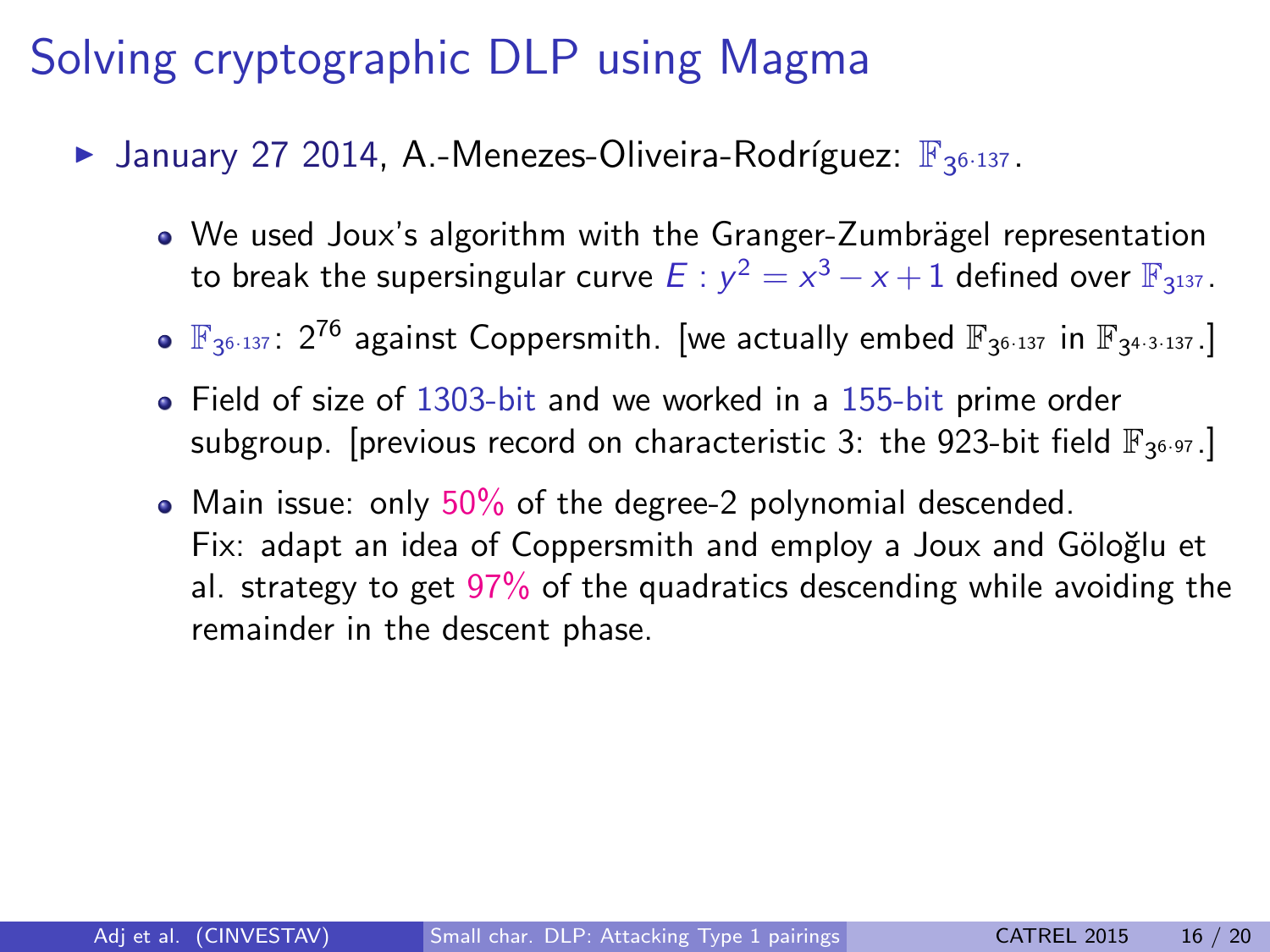- $\blacktriangleright$  January 27 2014, A.-Menezes-Oliveira-Rodríguez:  $\mathbb{F}_{3^{6 \cdot 137}}$ .
	- We used Joux's algorithm with the Granger-Zumbrägel representation to break the supersingular curve  $E: y^2 = x^3 - x + 1$  defined over  $\mathbb{F}_{3^{137}}$ .
	- $\mathbb{F}_{3^{6 \cdot 137}}$ :  $2^{76}$  against Coppersmith. [we actually embed  $\mathbb{F}_{3^{6 \cdot 137}}$  in  $\mathbb{F}_{3^{4 \cdot 3 \cdot 137}}$ .]
	- Field of size of 1303-bit and we worked in a 155-bit prime order subgroup. [previous record on characteristic 3: the 923-bit field  $\mathbb{F}_{3^{6\cdot 97}}$ .]
	- Main issue: only  $50\%$  of the degree-2 polynomial descended. Fix: adapt an idea of Coppersmith and employ a Joux and Göloğlu et al. strategy to get 97% of the quadratics descending while avoiding the remainder in the descent phase.
	- Run time: 888 CPU hours. [previous record: 896313 CPU hours]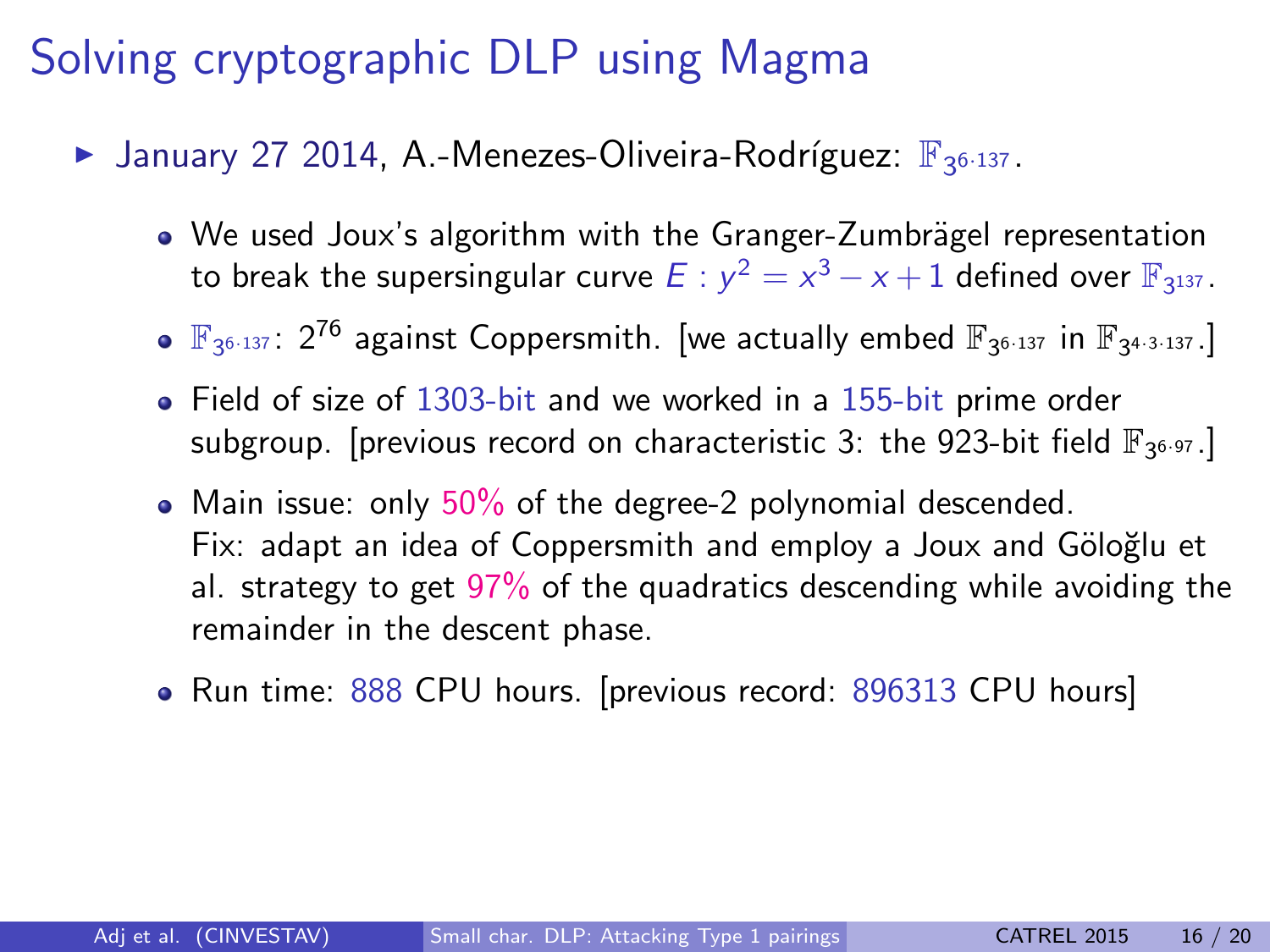- $\blacktriangleright$  January 27 2014, A.-Menezes-Oliveira-Rodríguez:  $\mathbb{F}_{3^{6 \cdot 137}}$ .
	- We used Joux's algorithm with the Granger-Zumbrägel representation to break the supersingular curve  $E: y^2 = x^3 - x + 1$  defined over  $\mathbb{F}_{3^{137}}$ .
	- $\mathbb{F}_{3^{6 \cdot 137}}$ :  $2^{76}$  against Coppersmith. [we actually embed  $\mathbb{F}_{3^{6 \cdot 137}}$  in  $\mathbb{F}_{3^{4 \cdot 3 \cdot 137}}$ .]
	- Field of size of 1303-bit and we worked in a 155-bit prime order subgroup. [previous record on characteristic 3: the 923-bit field  $\mathbb{F}_{3^{6\cdot 97}}$ .]
	- Main issue: only  $50\%$  of the degree-2 polynomial descended. Fix: adapt an idea of Coppersmith and employ a Joux and Göloğlu et al. strategy to get 97% of the quadratics descending while avoiding the remainder in the descent phase.
	- Run time: 888 CPU hours. [previous record: 896313 CPU hours]
	- First computations of discrete logarithms in a cryptographic finite field using the new algorithms.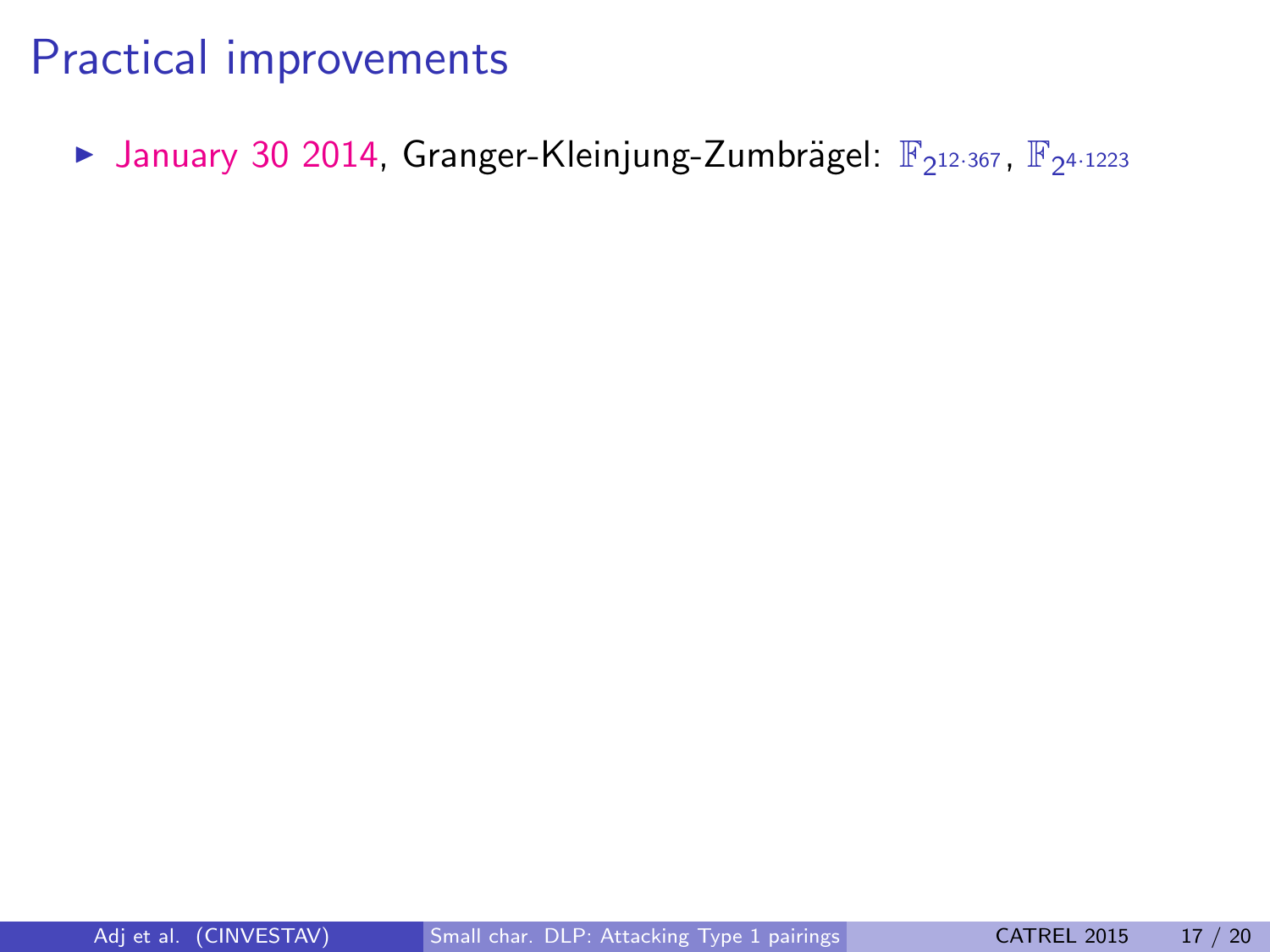| DLP algorithm                              | Copp.04 | Joux13-QPA13              | GZ13 | GKZ14a |
|--------------------------------------------|---------|---------------------------|------|--------|
|                                            |         | (as analyzed by A. et al) |      |        |
| Run time on $\mathbb{F}_{2^{12\cdot 367}}$ | 2128    | 295                       | 276  | 248    |
| Run time on $\mathbb{F}_{2^{4\cdot1223}}$  | 2128    | $2^{128}$                 | 295  | 259    |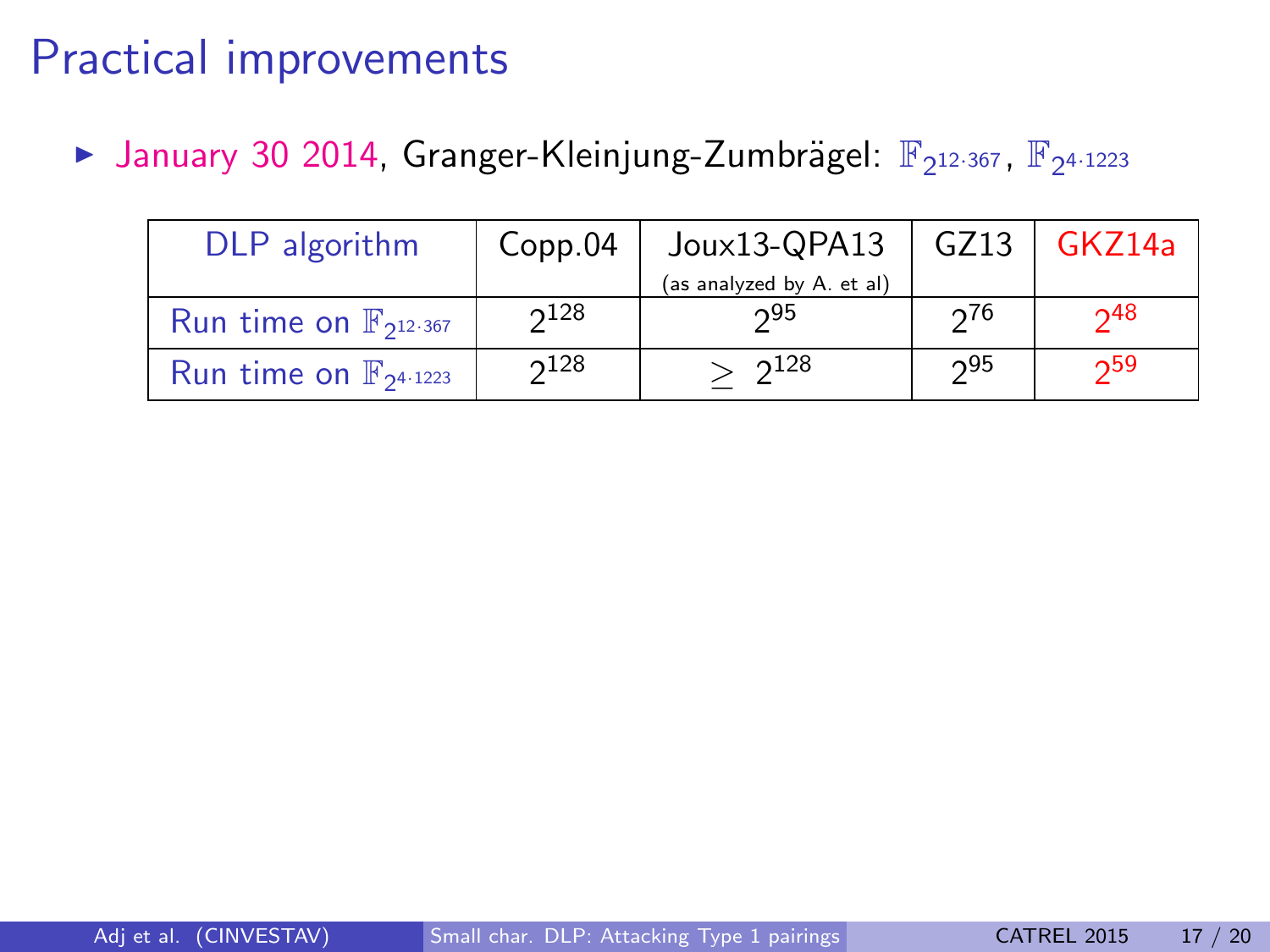► January 30 2014, Granger-Kleinjung-Zumbrägel:  $\mathbb{F}_{2^{12 \cdot 367}}$ ,  $\mathbb{F}_{2^{4 \cdot 1223}}$ 

| DLP algorithm                              | Copp.04 | $J$ oux13-QPA13           |     | GZ13   GKZ14a     |
|--------------------------------------------|---------|---------------------------|-----|-------------------|
|                                            |         | (as analyzed by A. et al) |     |                   |
| Run time on $\mathbb{F}_{2^{12\cdot 367}}$ | 2128    | 295                       | 276 | $\mathsf{\sim}48$ |
| Run time on $\mathbb{F}_{24 \cdot 1223}$   | 2128    | 2128                      | 295 | 259               |

Always start trying to descend an element down to elements of smaller degree staying in the same field.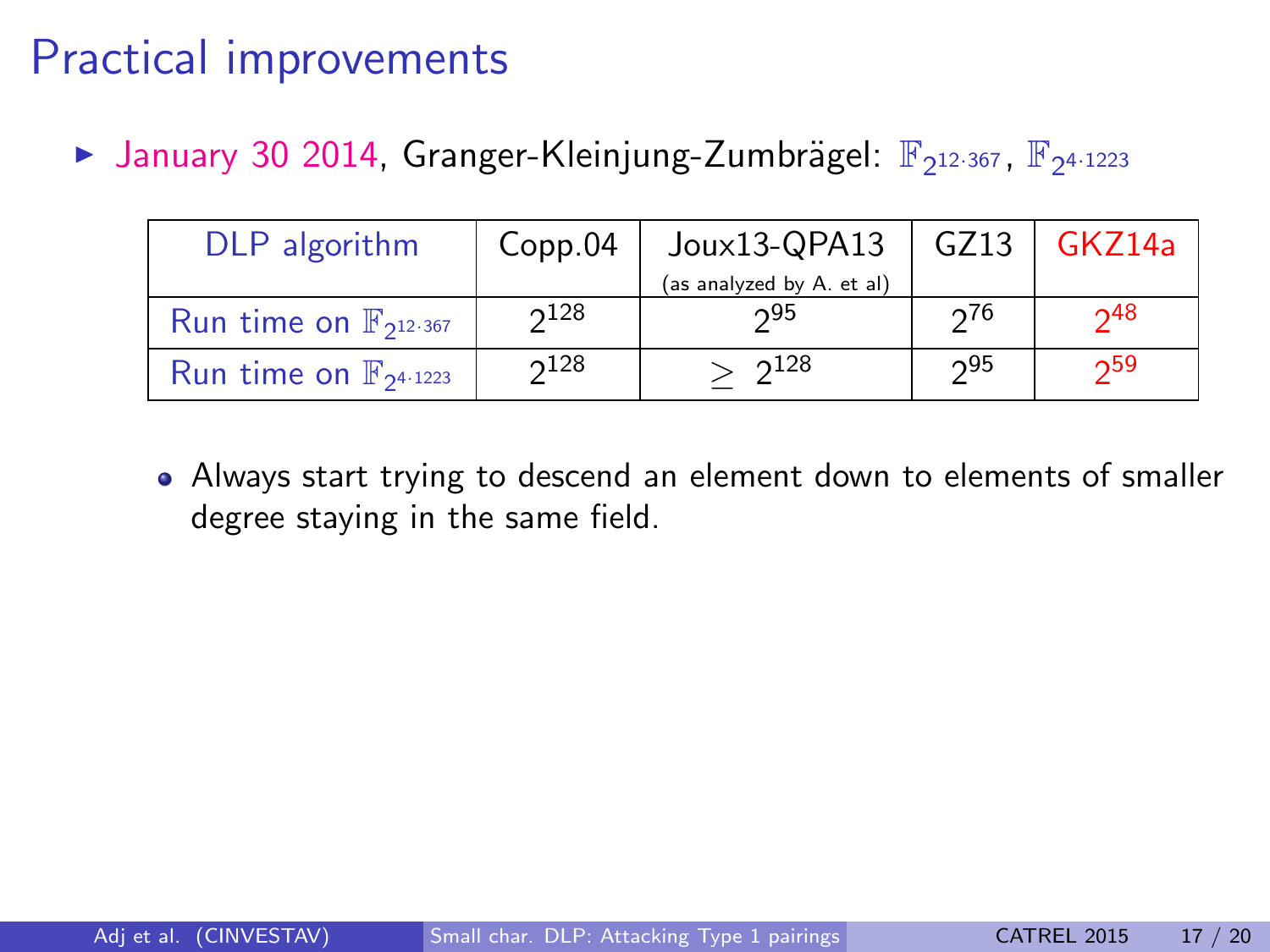| DLP algorithm                              | Copp.04      | Joux13-QPA13              | GZ13 | GKZ14a             |
|--------------------------------------------|--------------|---------------------------|------|--------------------|
|                                            |              | (as analyzed by A. et al) |      |                    |
| Run time on $\mathbb{F}_{2^{12\cdot 367}}$ | $\gamma$ 128 | 295                       | 276  | $\mathcal{P}^{48}$ |
| Run time on $\mathbb{F}_{24 \cdot 1223}$   | 2128         | 2128                      | 295  | 259                |

- Always start trying to descend an element down to elements of smaller degree staying in the same field.
- Only when this is not possible, promote it into an extension field where it may split into smaller elements.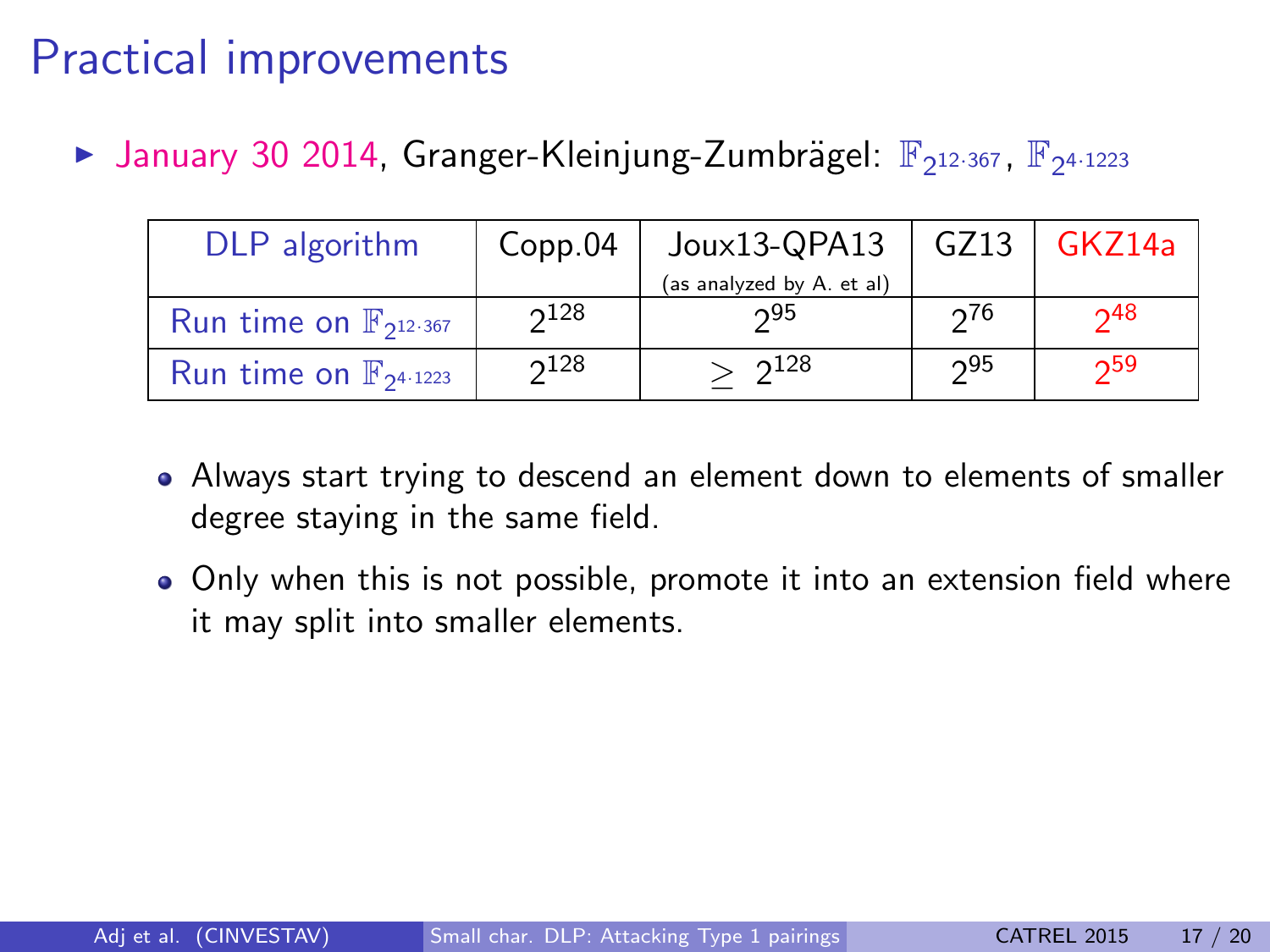| DLP algorithm                              | Copp.04      | Joux13-QPA13              | GZ13 | GKZ14a             |
|--------------------------------------------|--------------|---------------------------|------|--------------------|
|                                            |              | (as analyzed by A. et al) |      |                    |
| Run time on $\mathbb{F}_{2^{12\cdot 367}}$ | $\gamma$ 128 | 295                       | 276  | $\mathcal{P}^{48}$ |
| Run time on $\mathbb{F}_{24 \cdot 1223}$   | 2128         | 2128                      | 295  | 259                |

- Always start trying to descend an element down to elements of smaller degree staying in the same field.
- Only when this is not possible, promote it into an extension field where it may split into smaller elements.
- Not necessary to embed  $\mathbb{F}_{q^n}$  into larger extensions whenever  $q \approx \delta \cdot n$ , for some small integer  $\delta$ .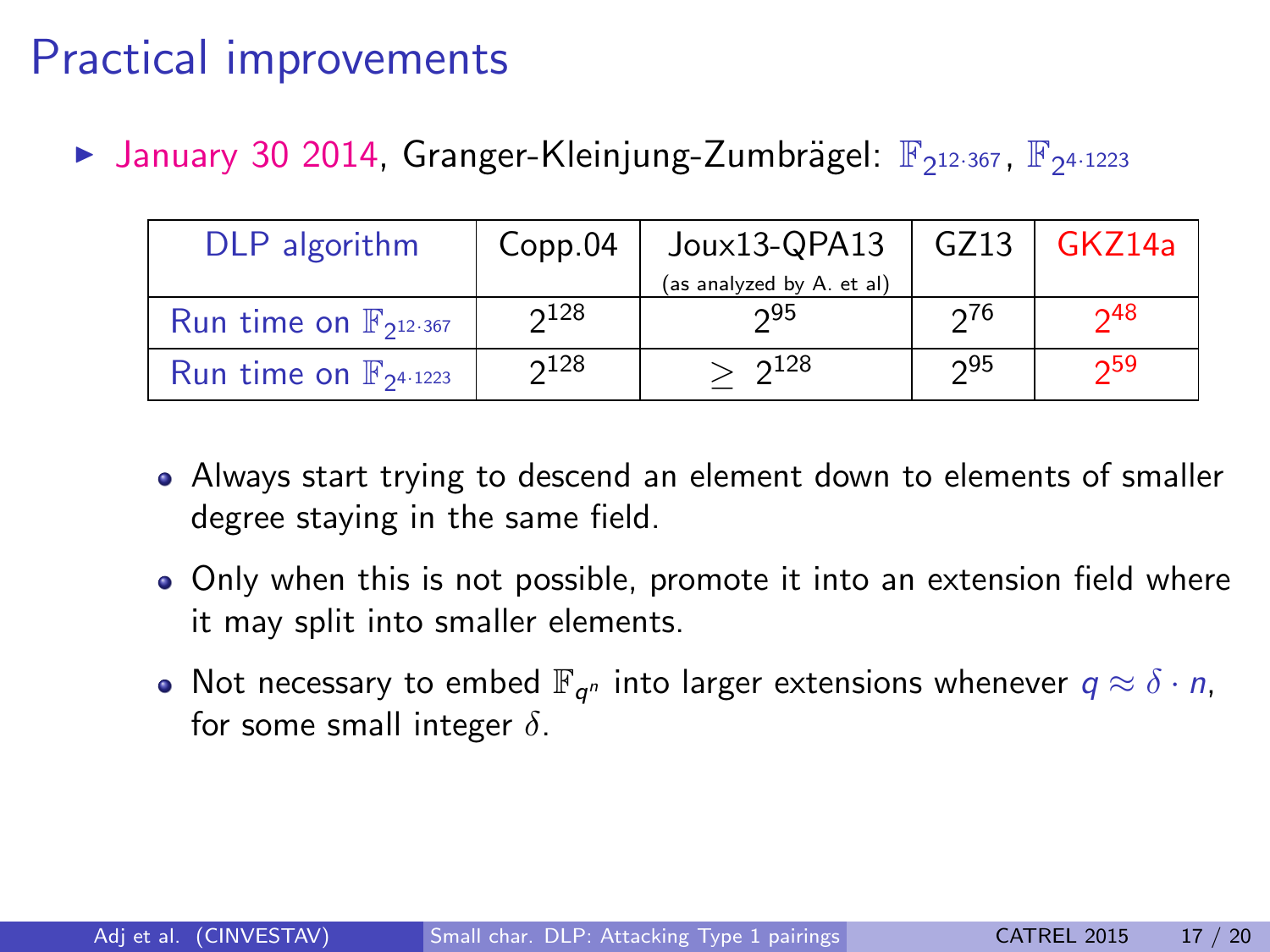| DLP algorithm                              | Copp.04 | $J$ oux13-QPA13           |     | GZ13   GKZ14a     |
|--------------------------------------------|---------|---------------------------|-----|-------------------|
|                                            |         | (as analyzed by A. et al) |     |                   |
| Run time on $\mathbb{F}_{2^{12\cdot 367}}$ | 2128    | 295                       | 276 | $\mathsf{\sim}48$ |
| Run time on $\mathbb{F}_{24 \cdot 1223}$   | 2128    | 2128                      | 295 | 259               |

- Always start trying to descend an element down to elements of smaller degree staying in the same field.
- Only when this is not possible, promote it into an extension field where it may split into smaller elements.
- Not necessary to embed  $\mathbb{F}_{q^n}$  into larger extensions whenever  $q \approx \delta \cdot n$ , for some small integer  $\delta$ .
- Discrete logarithm computation in the cryptographic subgroup of  $\mathbb{F}_{2^{12\cdot 367}}$  in 52,240 CPU hours.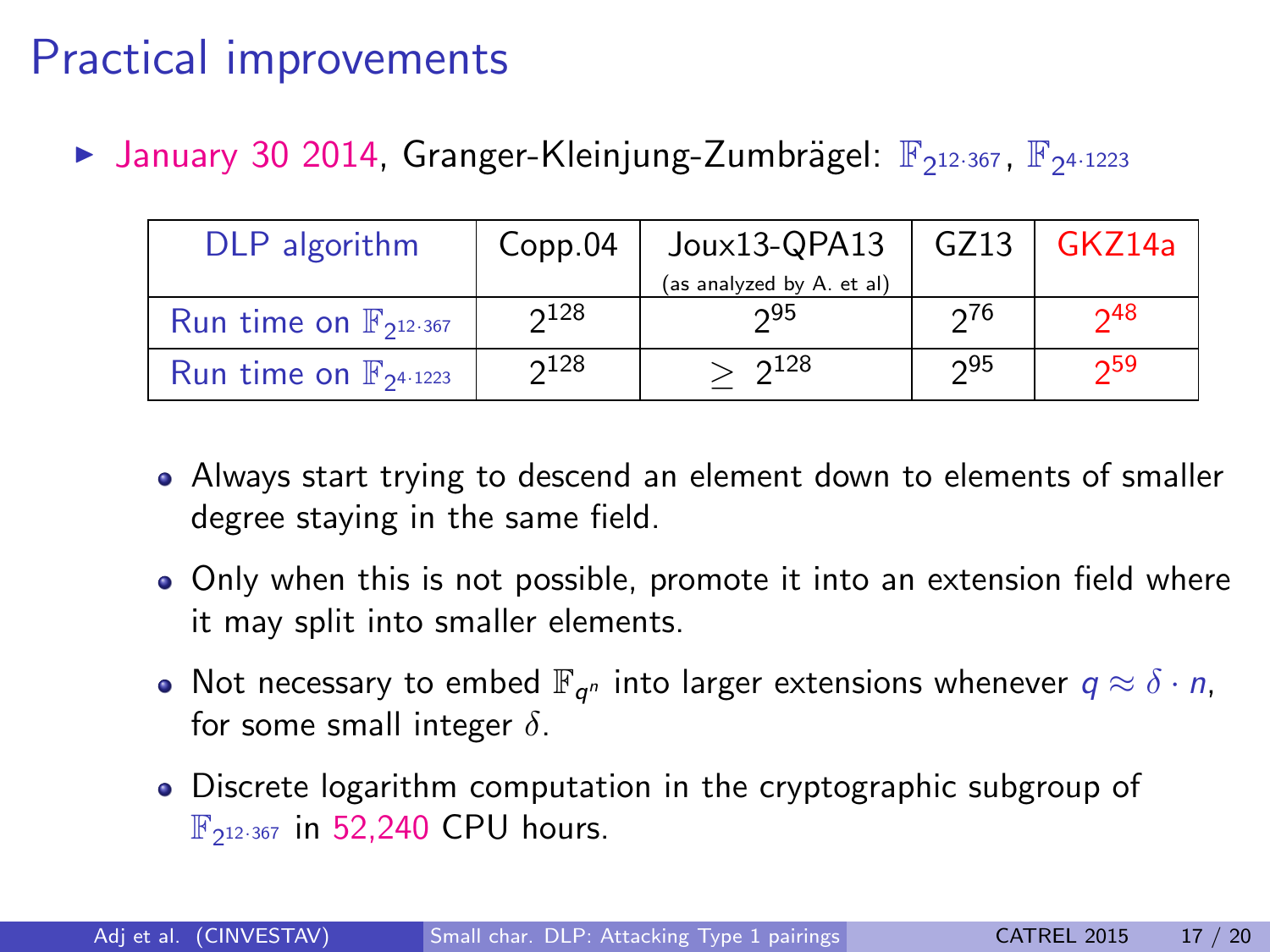### September 15 2014, Joux and Pierrot:  $\mathbb{F}_{3^{5\cdot 479}}$ .

Solving DLP in  $\mathbb{F}_{q^n}$  when  $q\approx \delta\cdot n$  for some small integer  $\delta$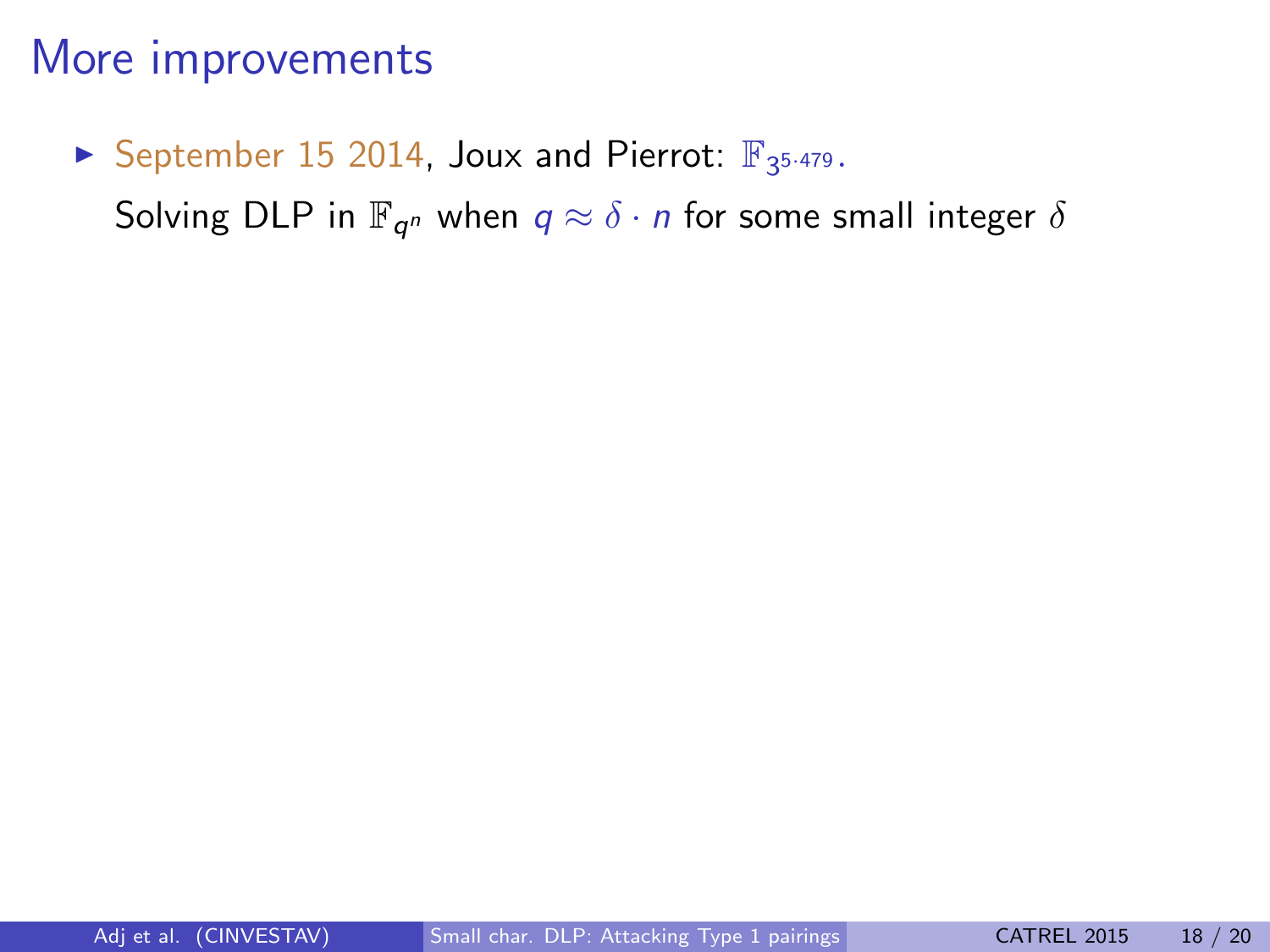- September 15 2014, Joux and Pierrot:  $\mathbb{F}_{3^{5\cdot 479}}$ . Solving DLP in  $\mathbb{F}_{q^n}$  when  $q\approx \delta\cdot n$  for some small integer  $\delta$ 
	- The descent phase works exactly as in [GKZ14a].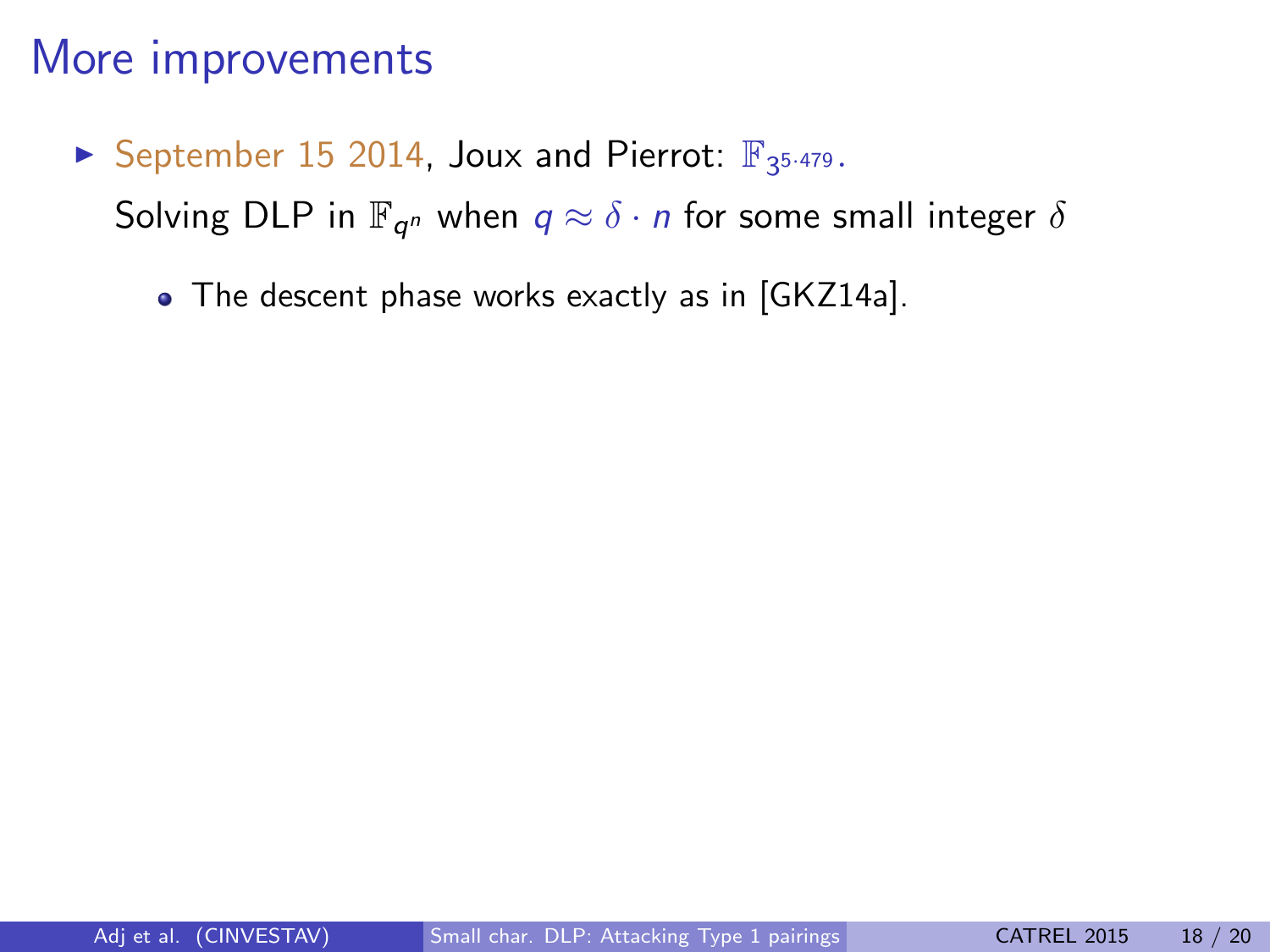September 15 2014, Joux and Pierrot:  $\mathbb{F}_{3^{5\cdot 479}}$ .

Solving DLP in  $\mathbb{F}_{q^n}$  when  $q\approx \delta\cdot n$  for some small integer  $\delta$ 

- The descent phase works exactly as in [GKZ14a].
- Compute the logarithms of degree-1 and degree-2 by solving one linear algebra in time  $O(q^5)$ .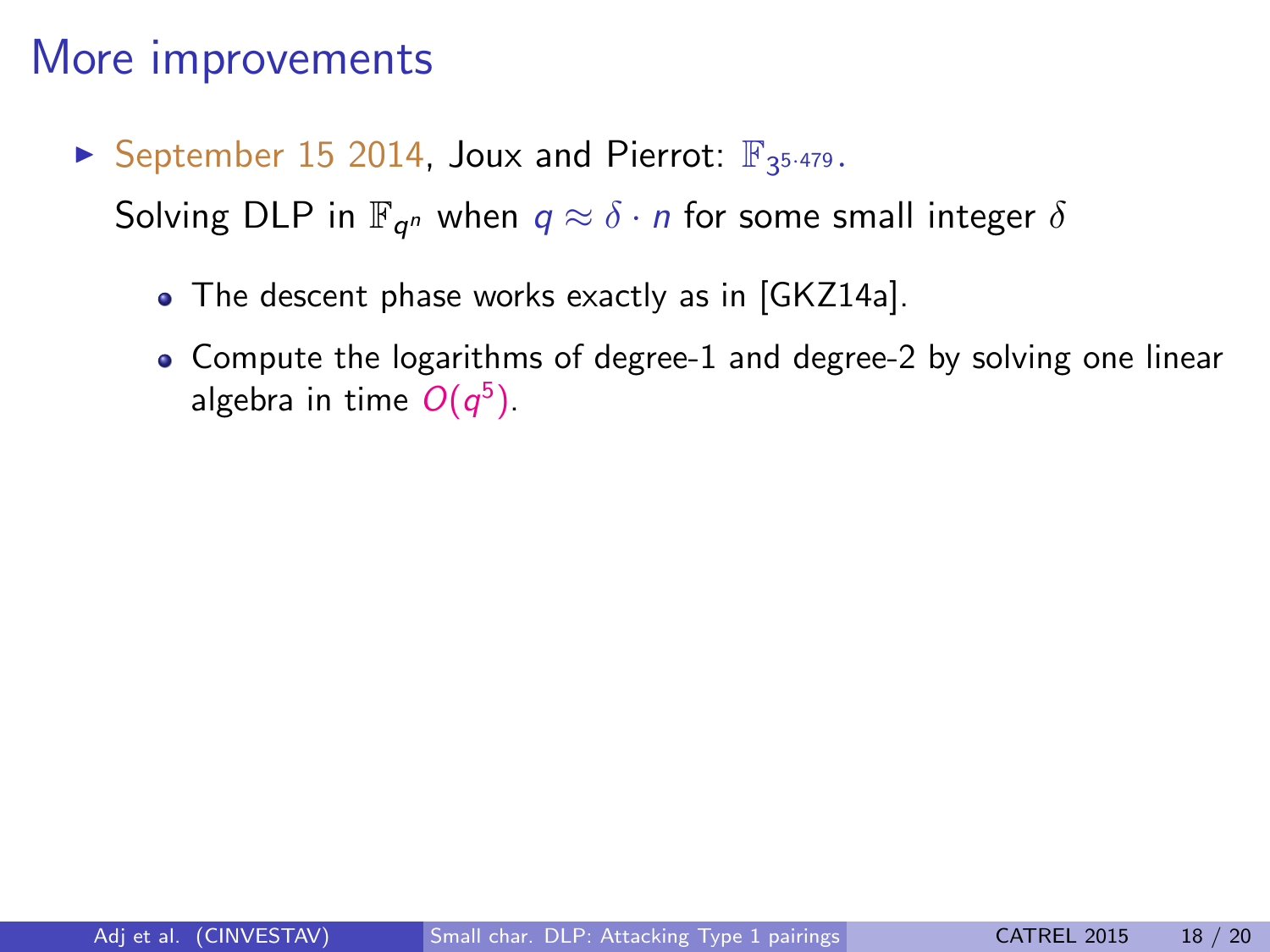September 15 2014, Joux and Pierrot:  $\mathbb{F}_{3^{5\cdot 479}}$ .

Solving DLP in  $\mathbb{F}_{q^n}$  when  $q\approx \delta\cdot n$  for some small integer  $\delta$ 

- The descent phase works exactly as in [GKZ14a].
- Compute the logarithms of degree-1 and degree-2 by solving one linear algebra in time  $O(q^5)$ .
- Compute the logarithms of degree-3 elements solving q linear algebras in time  $O(q^6)$  .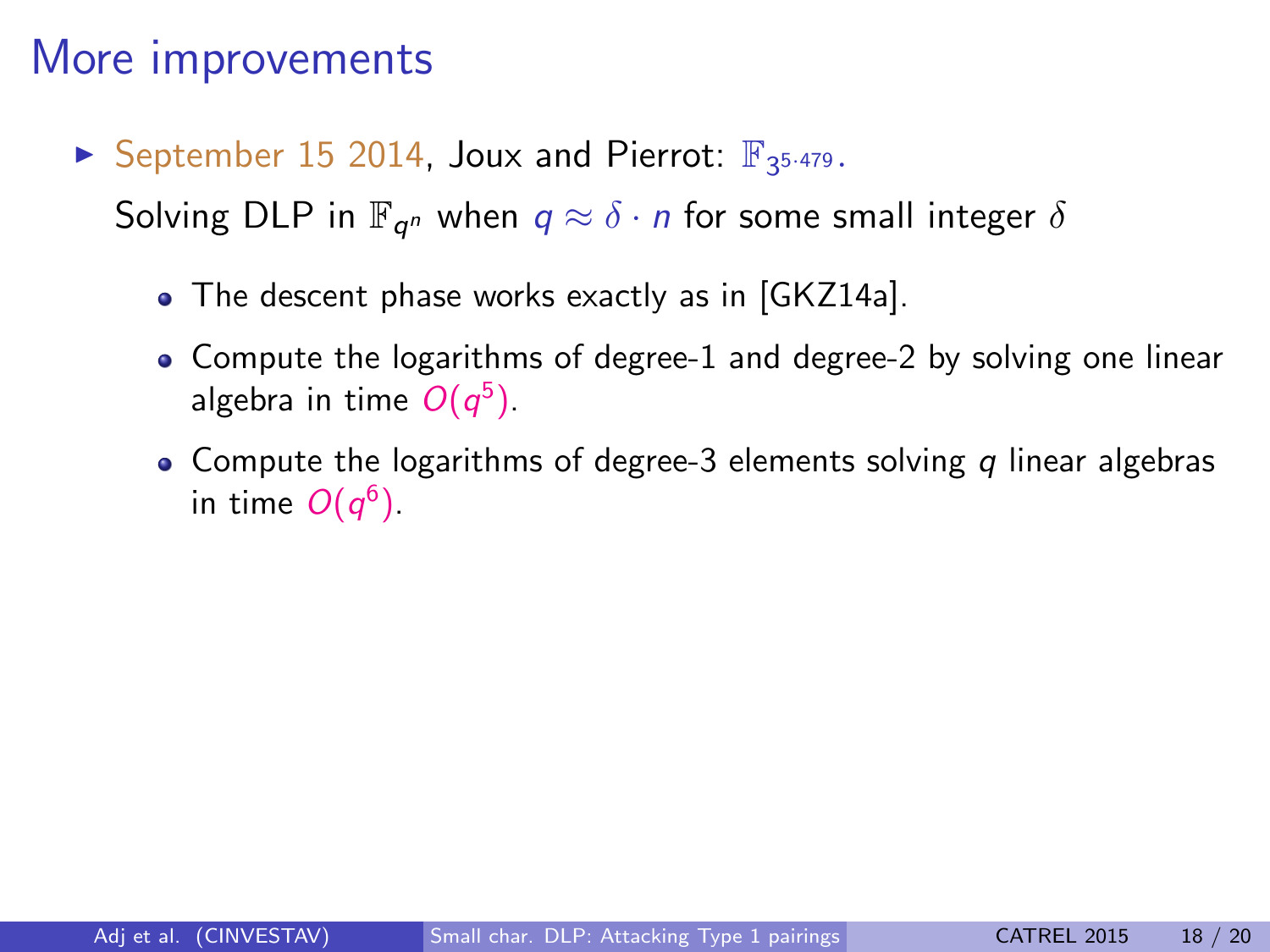## More improvements

September 15 2014, Joux and Pierrot:  $\mathbb{F}_{3^{5\cdot 479}}$ .

Solving DLP in  $\mathbb{F}_{q^n}$  when  $q\approx \delta\cdot n$  for some small integer  $\delta$ 

- The descent phase works exactly as in [GKZ14a].
- Compute the logarithms of degree-1 and degree-2 by solving one linear algebra in time  $O(q^5)$ .
- Compute the logarithms of degree-3 elements solving q linear algebras in time  $O(q^6)$  .
- Compute the logarithms of elements in a degree-4 family solving  $q$ linear algebras in time  $O(q^6)$  and the logarithms of some other degree-4 families of smaller size.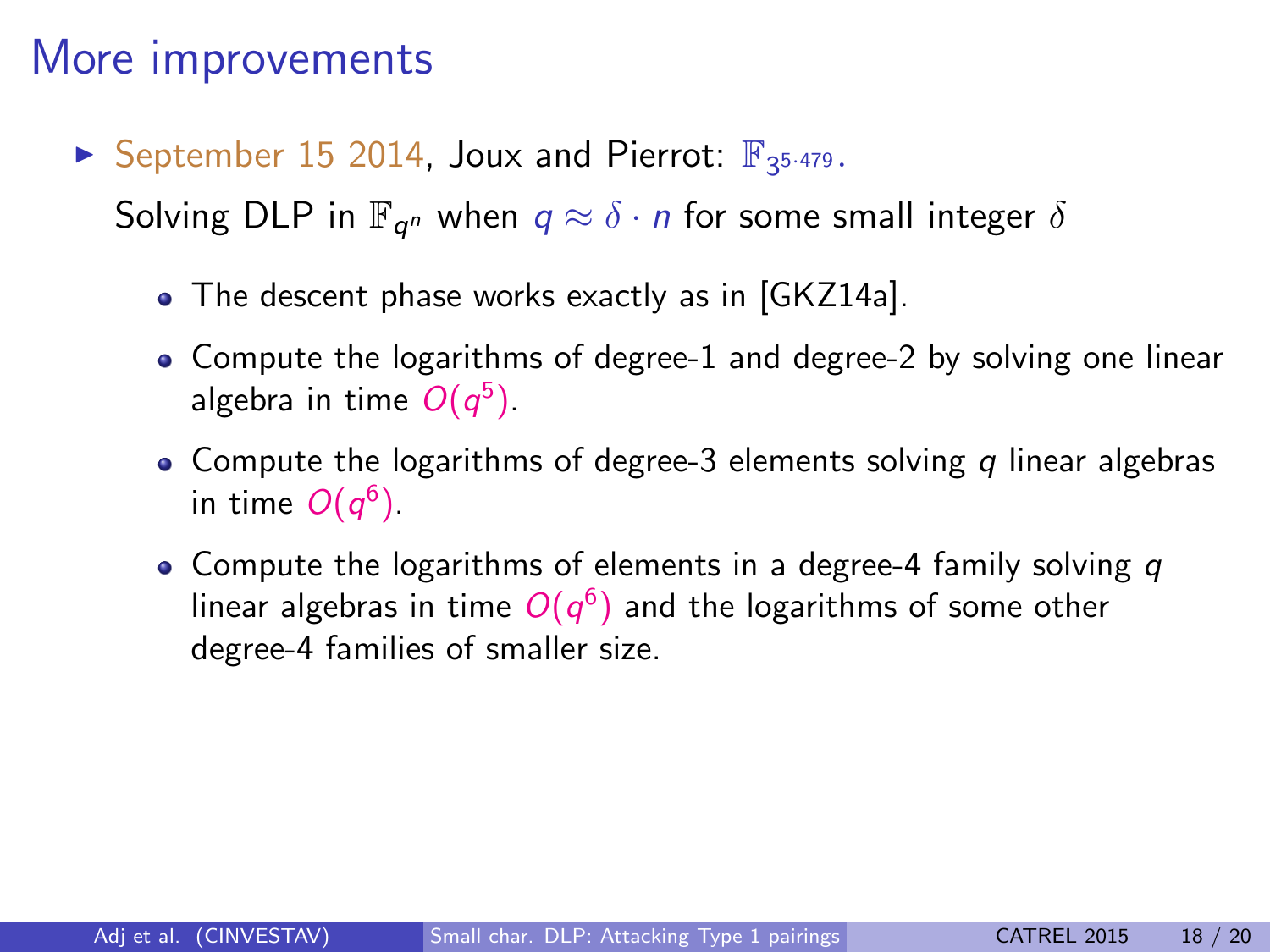## More improvements

September 15 2014, Joux and Pierrot:  $\mathbb{F}_{3^{5\cdot 479}}$ .

Solving DLP in  $\mathbb{F}_{q^n}$  when  $q\approx \delta\cdot n$  for some small integer  $\delta$ 

- The descent phase works exactly as in [GKZ14a].
- Compute the logarithms of degree-1 and degree-2 by solving one linear algebra in time  $O(q^5)$ .
- Compute the logarithms of degree-3 elements solving q linear algebras in time  $O(q^6)$  .
- Compute the logarithms of elements in a degree-4 family solving  $q$ linear algebras in time  $O(q^6)$  and the logarithms of some other degree-4 families of smaller size.
- Discrete logarithm computation in the cryptographic subgroup of  $\mathbb{F}_{3^{5\cdot 479}}$ in time 8,600 CPU hours.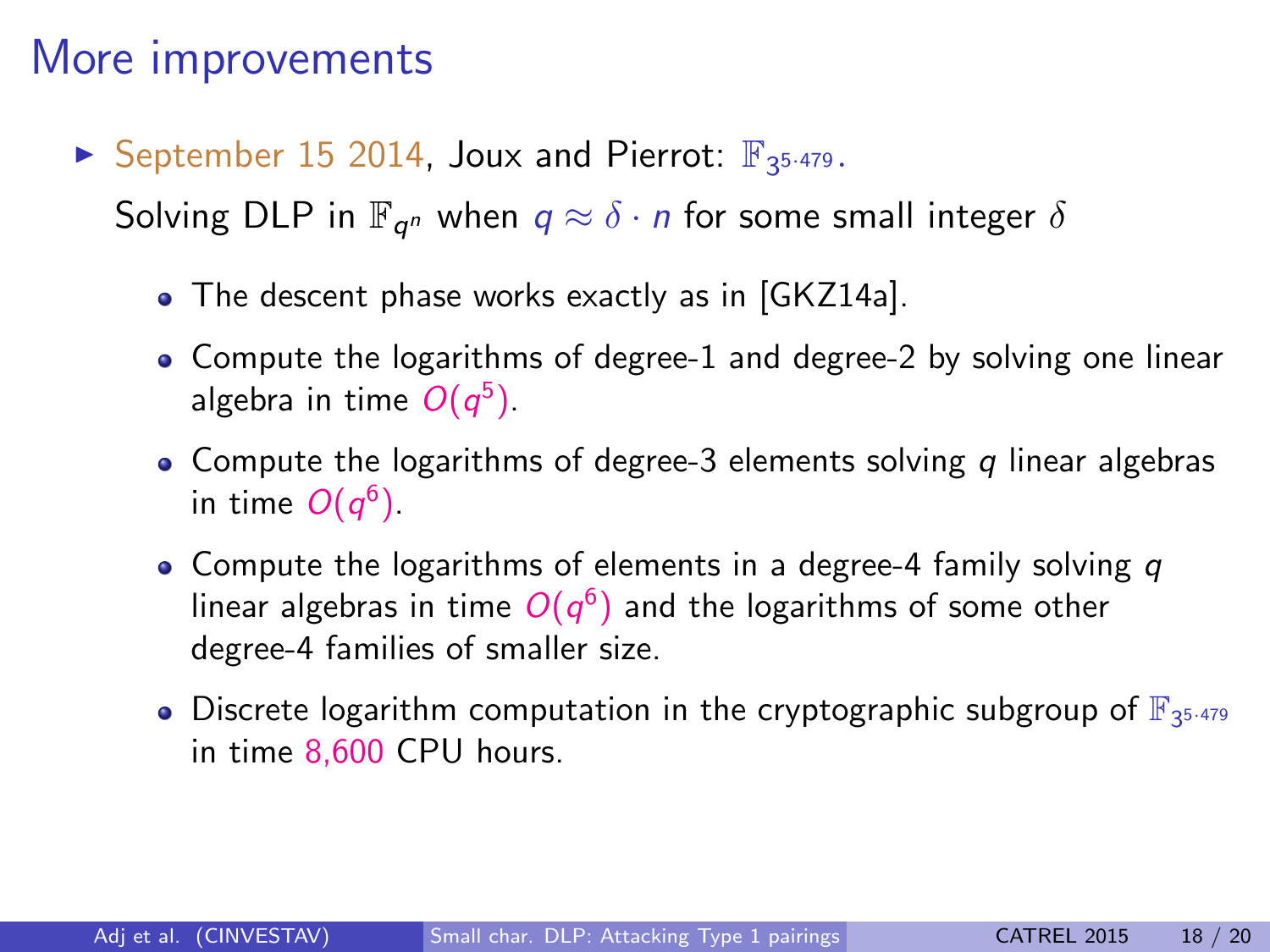# More improvements

September 15 2014, Joux and Pierrot:  $\mathbb{F}_{3^{5\cdot 479}}$ .

Solving DLP in  $\mathbb{F}_{q^n}$  when  $q\approx \delta\cdot n$  for some small integer  $\delta$ 

- The descent phase works exactly as in [GKZ14a].
- Compute the logarithms of degree-1 and degree-2 by solving one linear algebra in time  $O(q^5)$ .
- Compute the logarithms of degree-3 elements solving q linear algebras in time  $O(q^6)$  .
- Compute the logarithms of elements in a degree-4 family solving  $q$ linear algebras in time  $O(q^6)$  and the logarithms of some other degree-4 families of smaller size.
- Discrete logarithm computation in the cryptographic subgroup of  $\mathbb{F}_{3^{5\cdot 479}}$ in time 8,600 CPU hours.
- **Current record in characteristic three**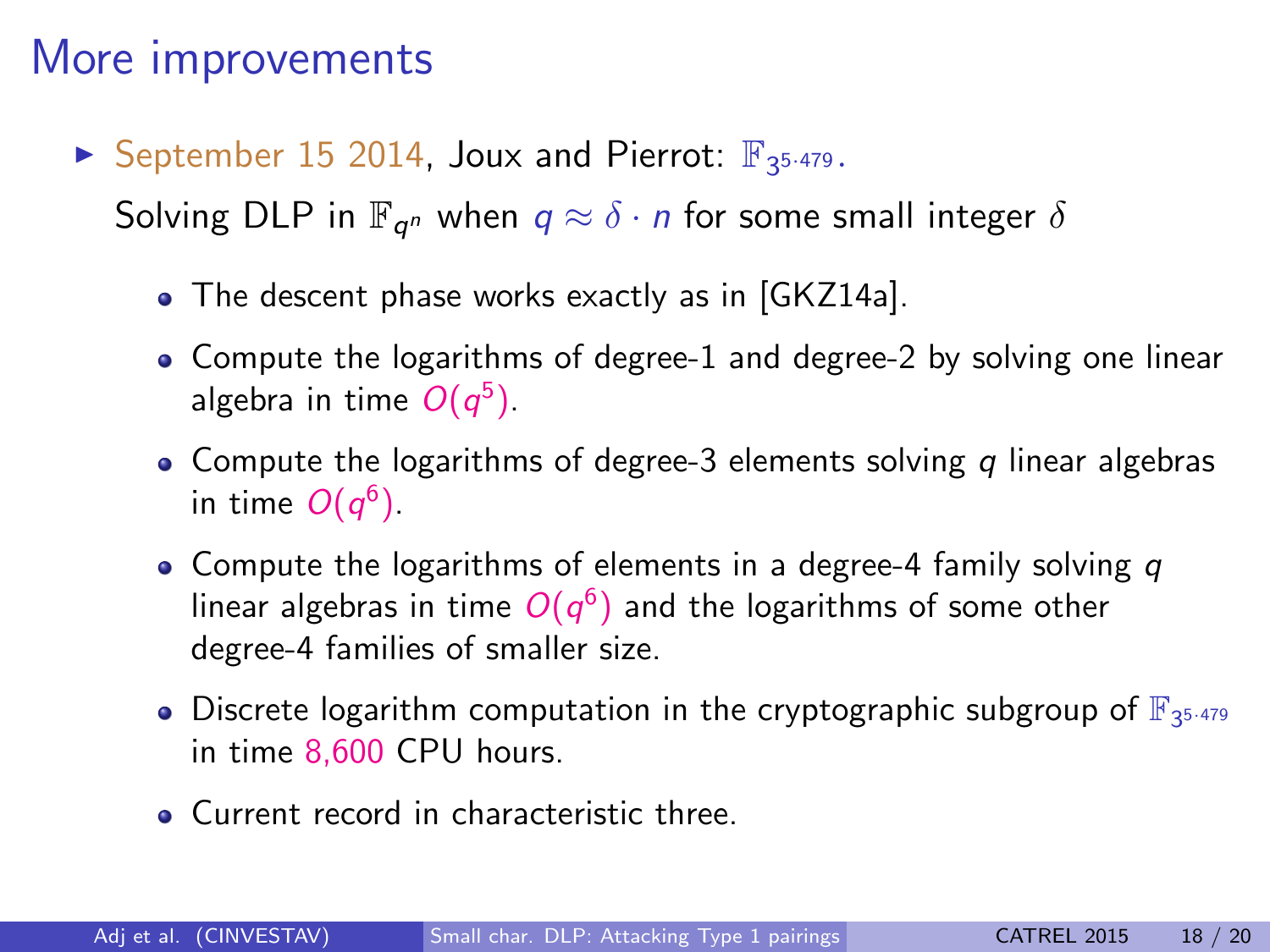## A.-Canales-Cruz-Menezes-Oliveira-Rivera-Rodríguez:  $\mathbb{F}_{3^{6 \cdot 509}}$

 $\blacktriangleright$  Want to break the field  $\mathbb{F}_{3^{6\cdot 509}}$  of initial proposed security  $2^{128}$ .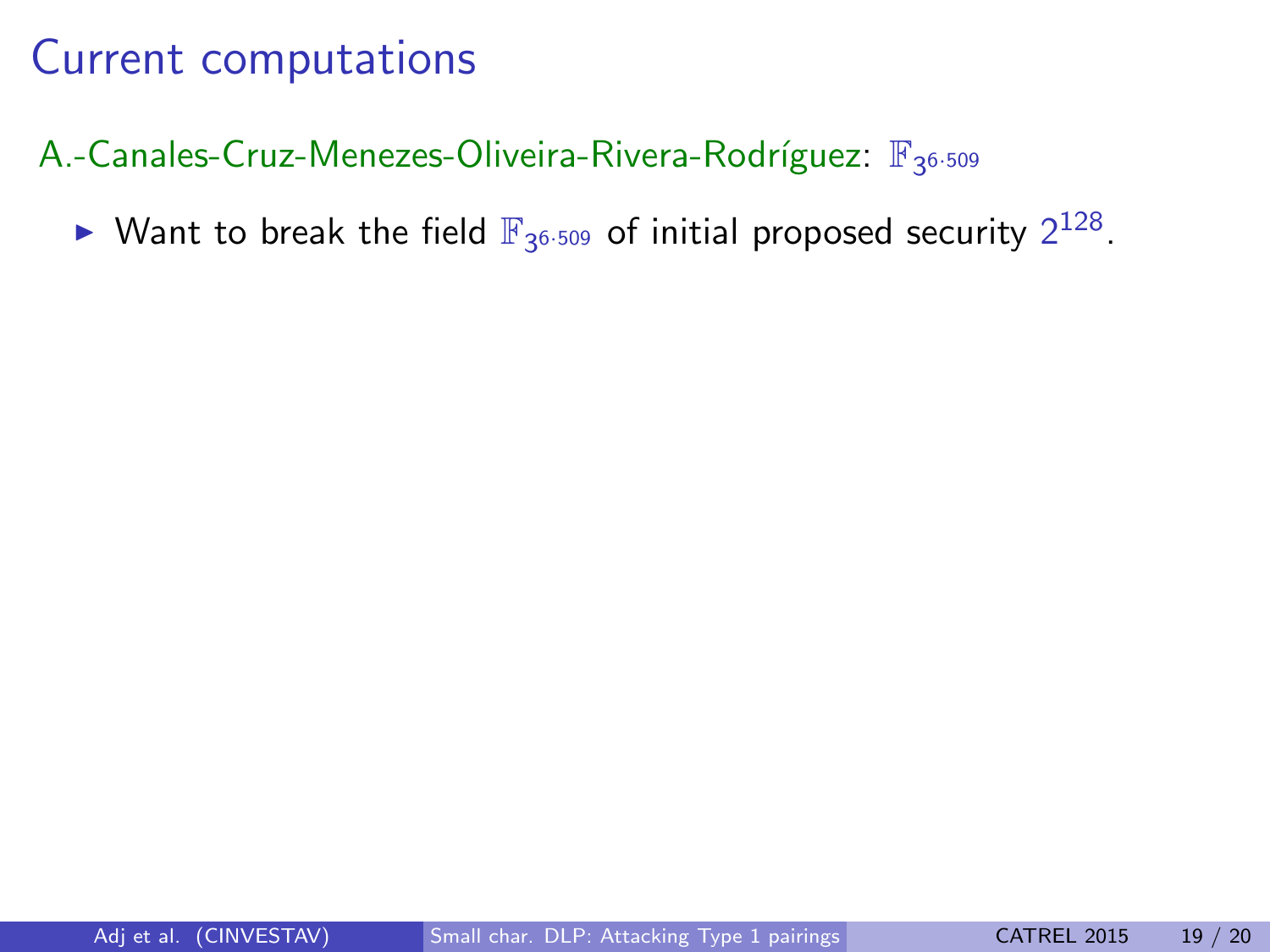- $\blacktriangleright$  Want to break the field  $\mathbb{F}_{3^{6\cdot 509}}$  of initial proposed security  $2^{128}$ .
- $\triangleright$  Use JP14 factor base comput. method  $+$  GKZ14a descent strategy.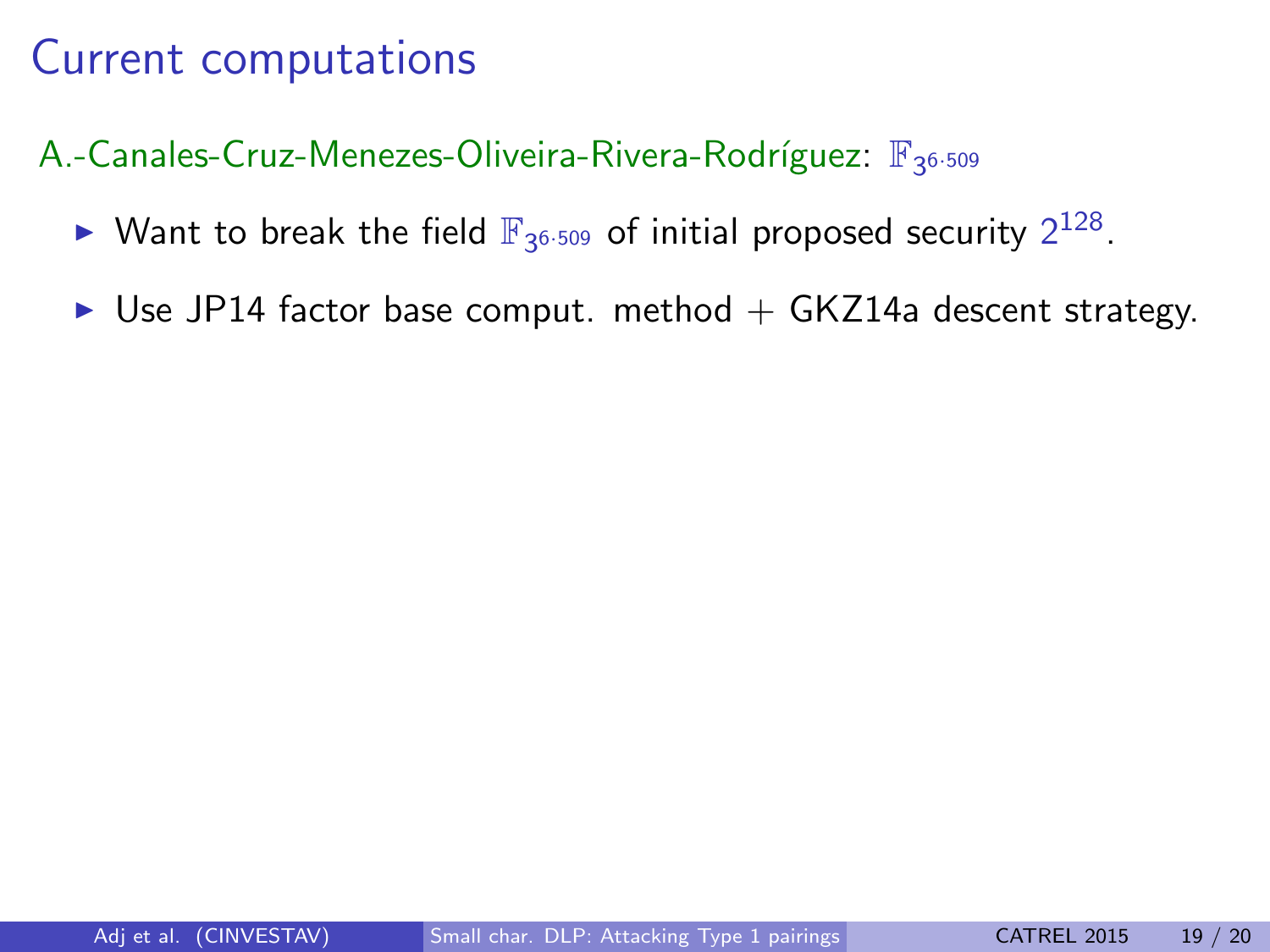- $\blacktriangleright$  Want to break the field  $\mathbb{F}_{3^{6\cdot 509}}$  of initial proposed security  $2^{128}$ .
- $\triangleright$  Use JP14 factor base comput. method  $+$  GKZ14a descent strategy.

|          |           |                       | $\vert$ DLP algorithm $\vert$ Copp.04 $\vert$ JL06 $\vert$ Joux12 $\vert$ Joux13-QPA13 $\vert$ JP14-GKZ14. |     |
|----------|-----------|-----------------------|------------------------------------------------------------------------------------------------------------|-----|
| Run time | $2^{128}$ | $2^{111}$   $2^{103}$ | ∩75                                                                                                        | ∩49 |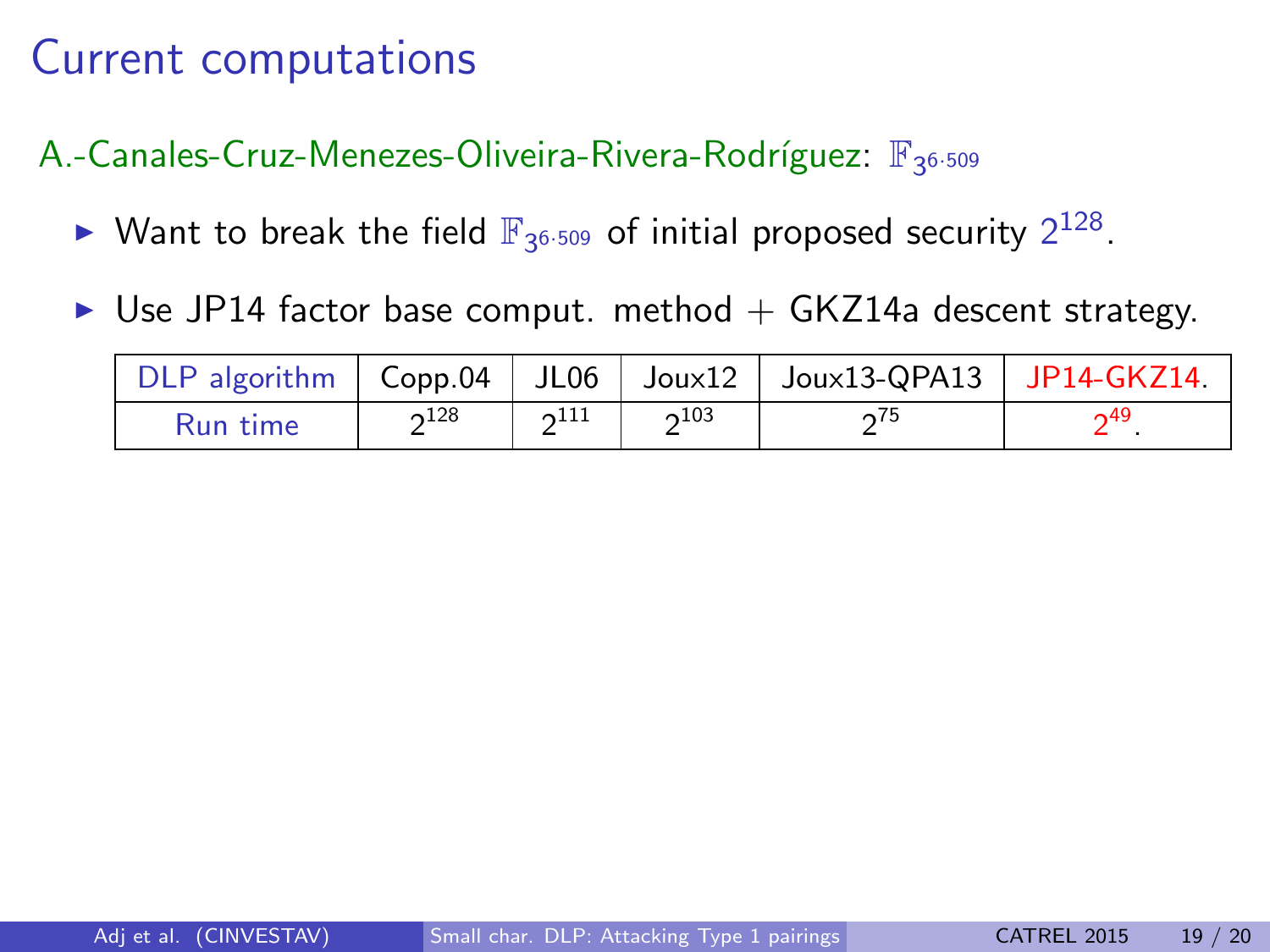## A.-Canales-Cruz-Menezes-Oliveira-Rivera-Rodríguez:  $\mathbb{F}_{3^{6 \cdot 509}}$

- $\blacktriangleright$  Want to break the field  $\mathbb{F}_{3^{6\cdot 509}}$  of initial proposed security  $2^{128}$ .
- $\triangleright$  Use JP14 factor base comput. method  $+$  GKZ14a descent strategy.

|          |           |                         |           | DLP algorithm $\vert$ Copp.04 $\vert$ JL06 $\vert$ Joux12 $\vert$ Joux13-QPA13 $\vert$ JP14-GKZ14. |     |
|----------|-----------|-------------------------|-----------|----------------------------------------------------------------------------------------------------|-----|
| Run time | $2^{128}$ | $\gamma$ <sup>111</sup> | $2^{103}$ | $\sim$ 75                                                                                          | ∩49 |

 $\triangleright$  Computation of logarithms of degree-1, 2, 3 elements: already done 378163 CPU hours in a cluster of 5096 cores (Abacus Cinvestav).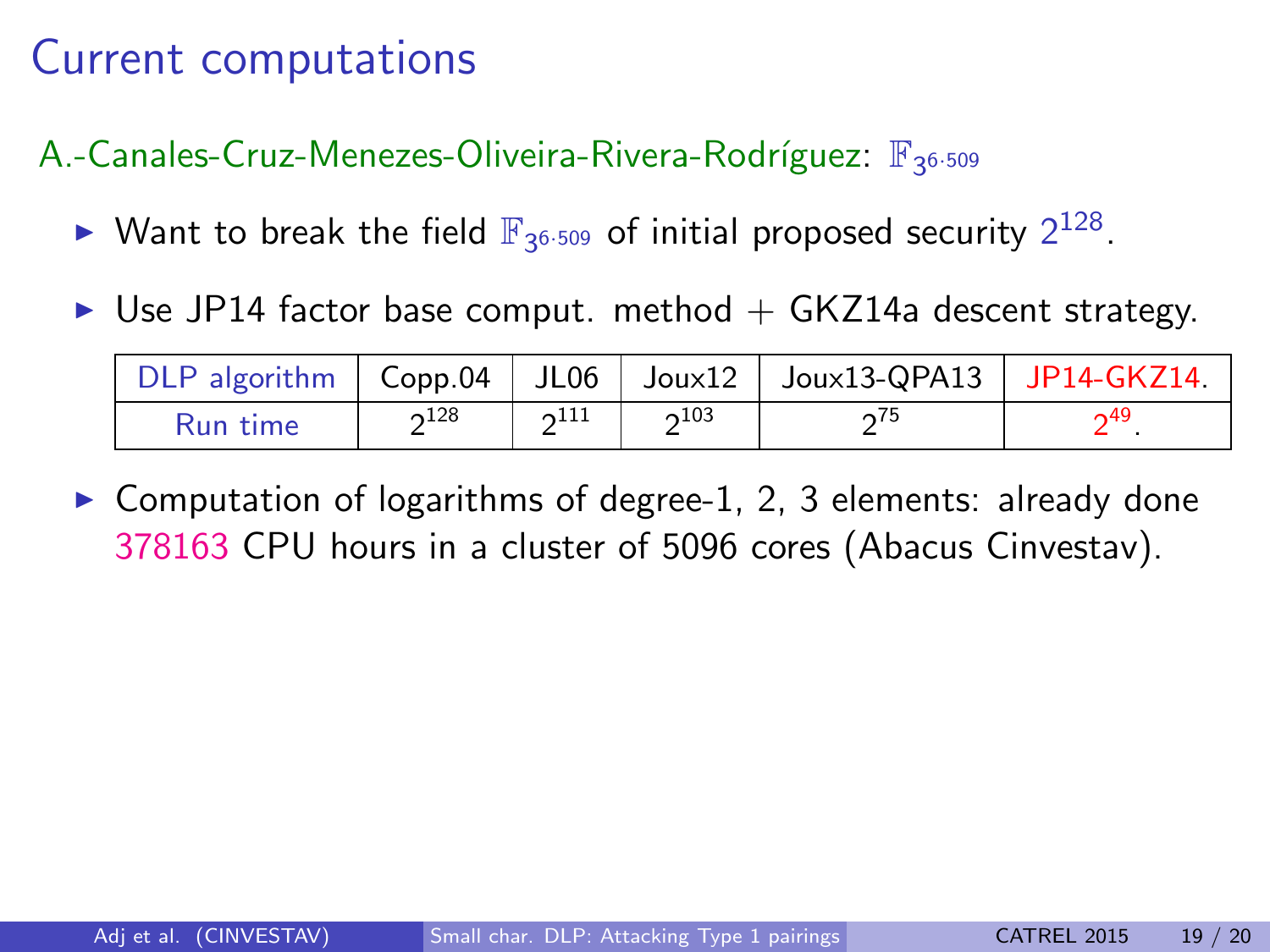- $\blacktriangleright$  Want to break the field  $\mathbb{F}_{3^{6\cdot 509}}$  of initial proposed security  $2^{128}$ .
- $\triangleright$  Use JP14 factor base comput. method  $+$  GKZ14a descent strategy.

|          |           |                         |           | DLP algorithm   Copp.04   JL06   Joux12   Joux13-QPA13   JP14-GKZ14. |     |
|----------|-----------|-------------------------|-----------|----------------------------------------------------------------------|-----|
| Run time | $2^{128}$ | $\gamma$ <sup>111</sup> | $2^{103}$ | $\mathcal{L}^{3}$                                                    | ∩49 |

- $\triangleright$  Computation of logarithms of degree-1, 2, 3 elements: already done 378163 CPU hours in a cluster of 5096 cores (Abacus Cinvestav).
- $\triangleright$  Descent of a challenge element 508-to-15: already done 619413 CPU hours using about 300 cores.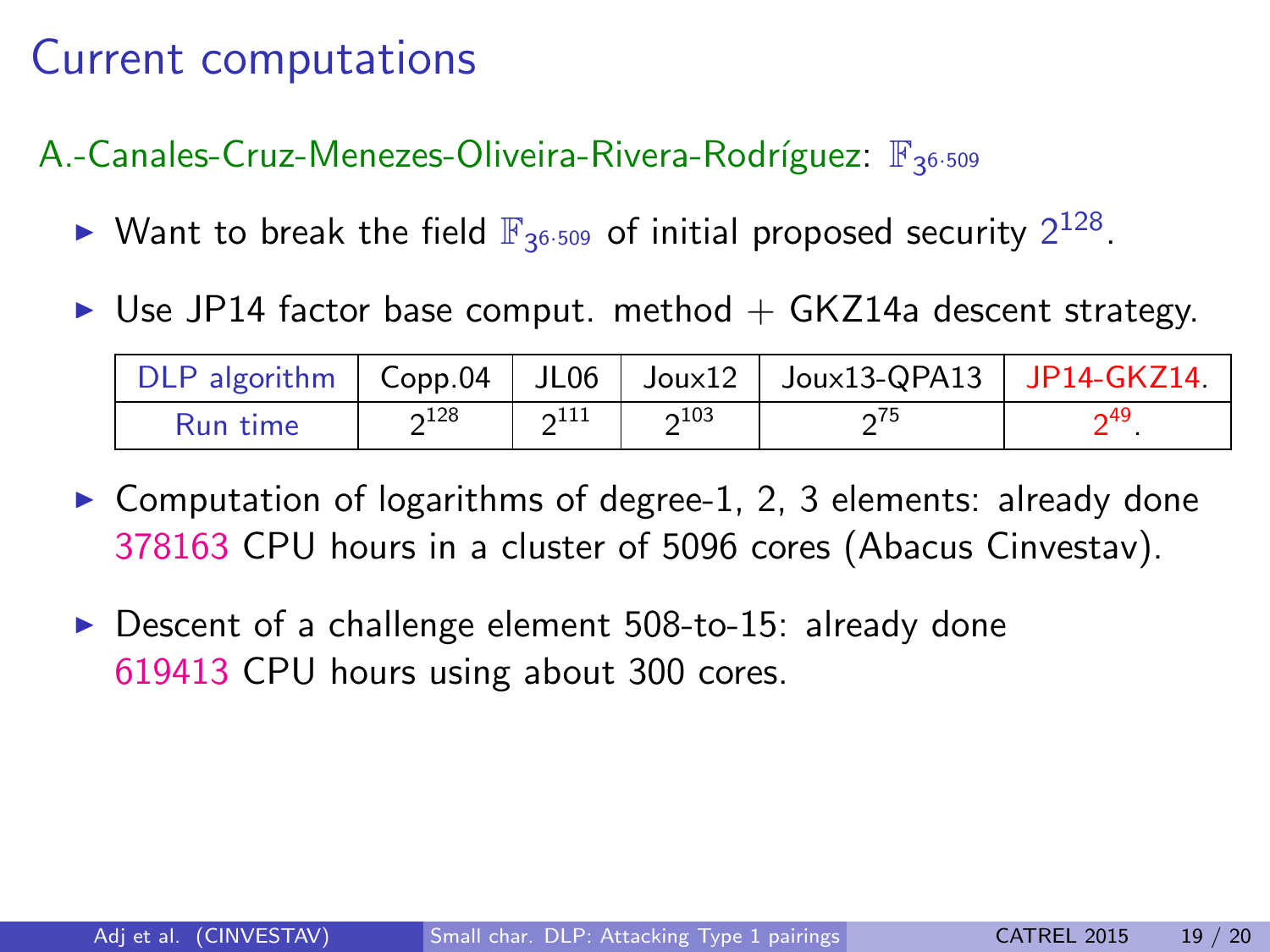- $\blacktriangleright$  Want to break the field  $\mathbb{F}_{3^{6\cdot 509}}$  of initial proposed security  $2^{128}$ .
- $\triangleright$  Use JP14 factor base comput. method  $+$  GKZ14a descent strategy.

|                 |           |                         |              | DLP algorithm   Copp.04   JL06   Joux12   Joux13-QPA13   JP14-GKZ14. |     |
|-----------------|-----------|-------------------------|--------------|----------------------------------------------------------------------|-----|
| <b>Run time</b> | $2^{128}$ | $\gamma$ <sup>111</sup> | $\gamma$ 103 | $\sqrt{75}$                                                          | ∩49 |

- $\triangleright$  Computation of logarithms of degree-1, 2, 3 elements: already done 378163 CPU hours in a cluster of 5096 cores (Abacus Cinvestav).
- $\triangleright$  Descent of a challenge element 508-to-15: already done 619413 CPU hours using about 300 cores.
- $\triangleright$  Main issue: management of small degree elements during the descent (billions of nodes expected).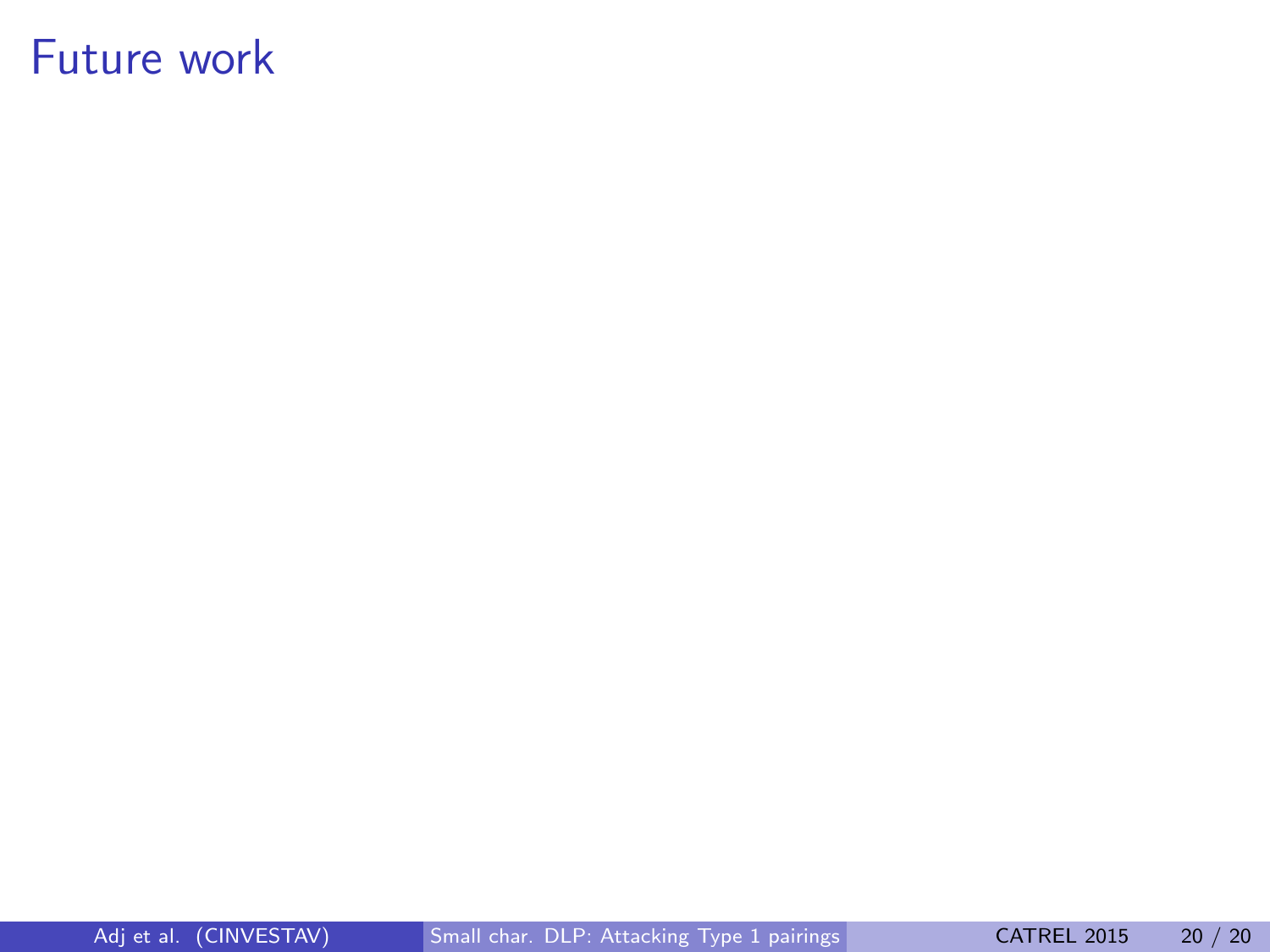$\triangleright$  Get our own C implementation of Faugère's F4 or F5 algorithm.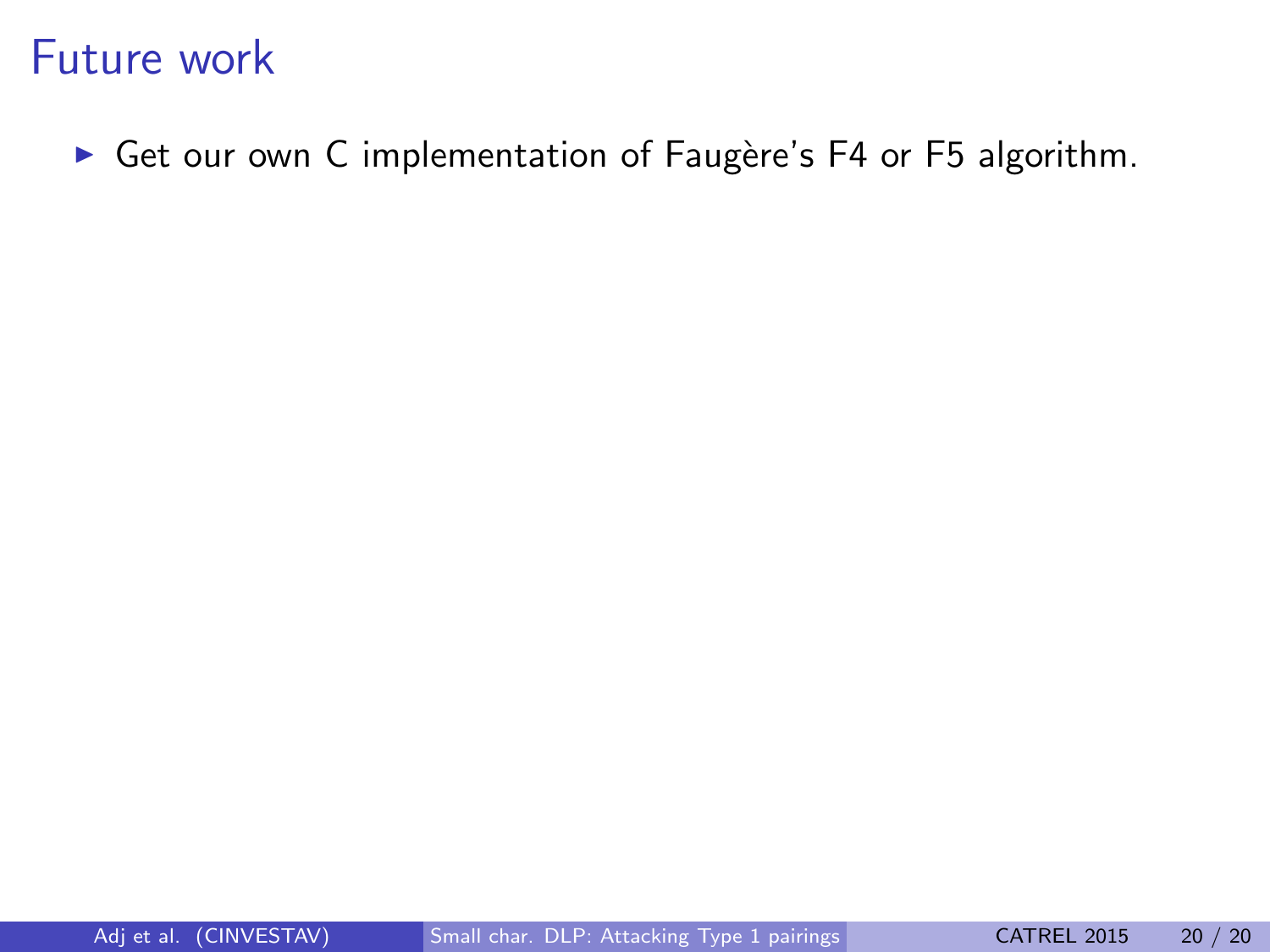- $\triangleright$  Get our own C implementation of Faugère's F4 or F5 algorithm.
- $\triangleright$  Improve our C implementation for solving linear algebra systems.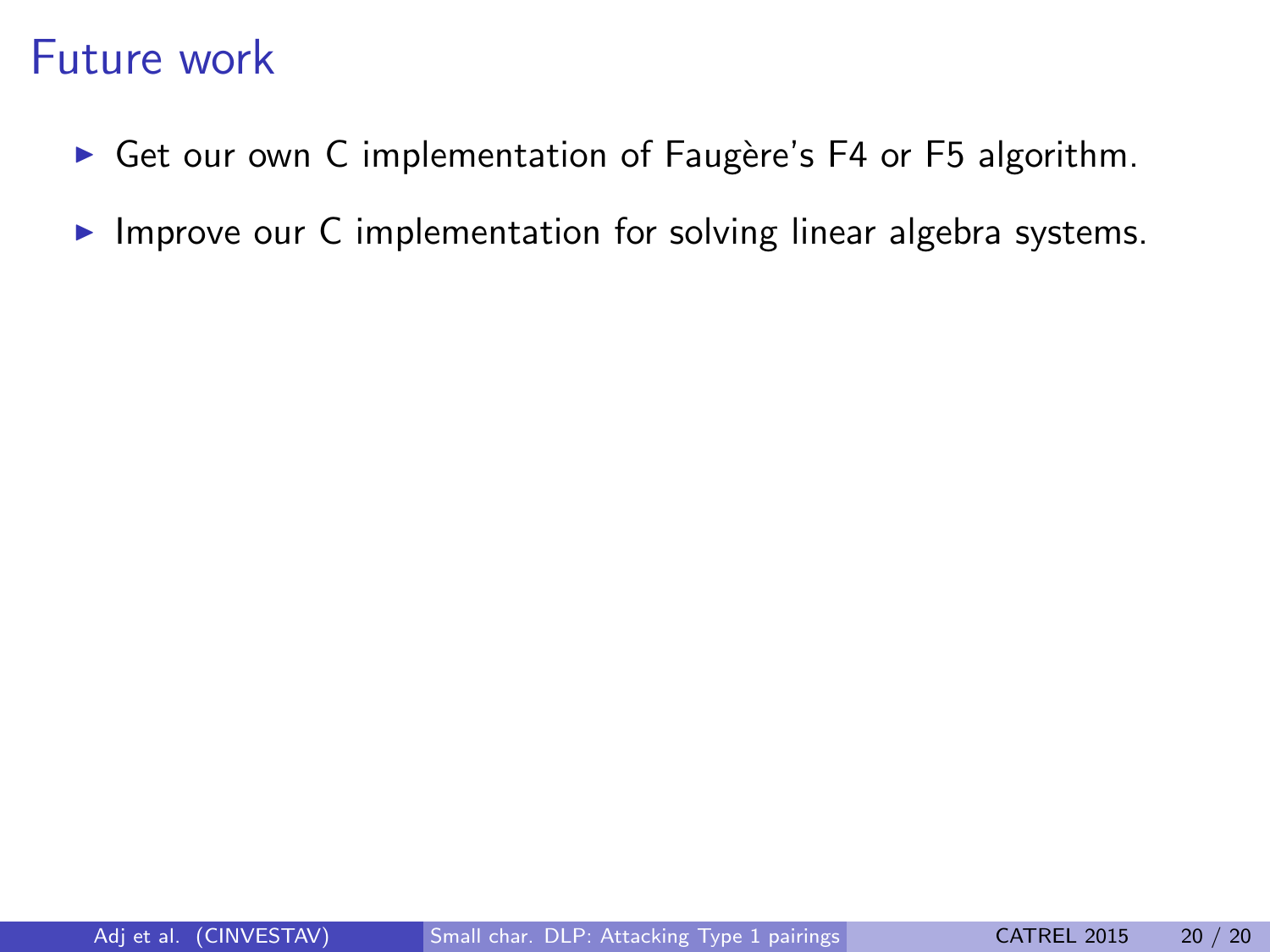- $\triangleright$  Get our own C implementation of Faugère's F4 or F5 algorithm.
- $\triangleright$  Improve our C implementation for solving linear algebra systems.
- Find a polynomial-time algorithm for DLP in  $\mathbb{F}_{2^n}$  or  $\mathbb{F}_{3^n}$ .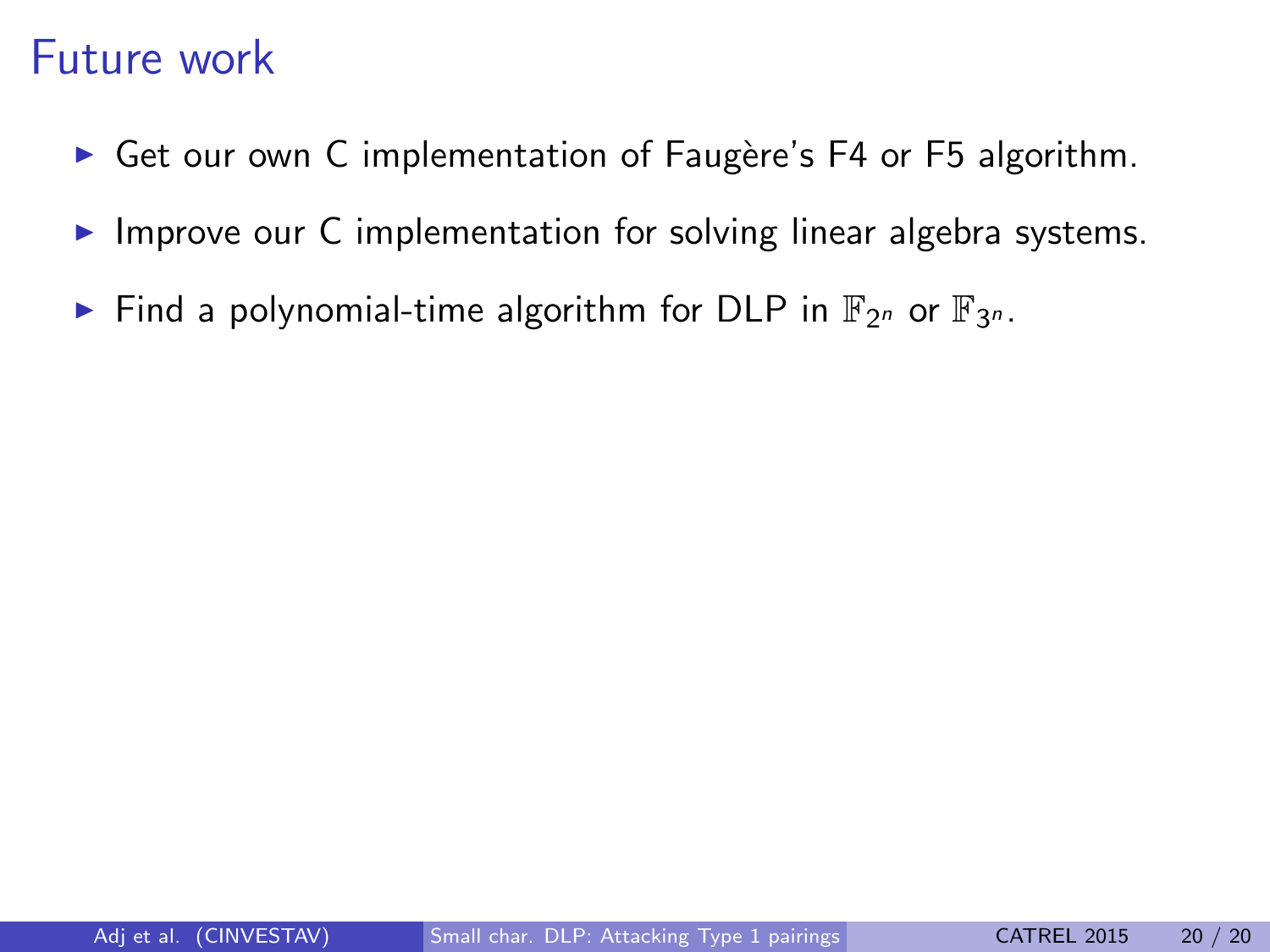- $\triangleright$  Get our own C implementation of Faugère's F4 or F5 algorithm.
- $\triangleright$  Improve our C implementation for solving linear algebra systems.
- Find a polynomial-time algorithm for DLP in  $\mathbb{F}_{2^n}$  or  $\mathbb{F}_{3^n}$ . [It's just a dream!]